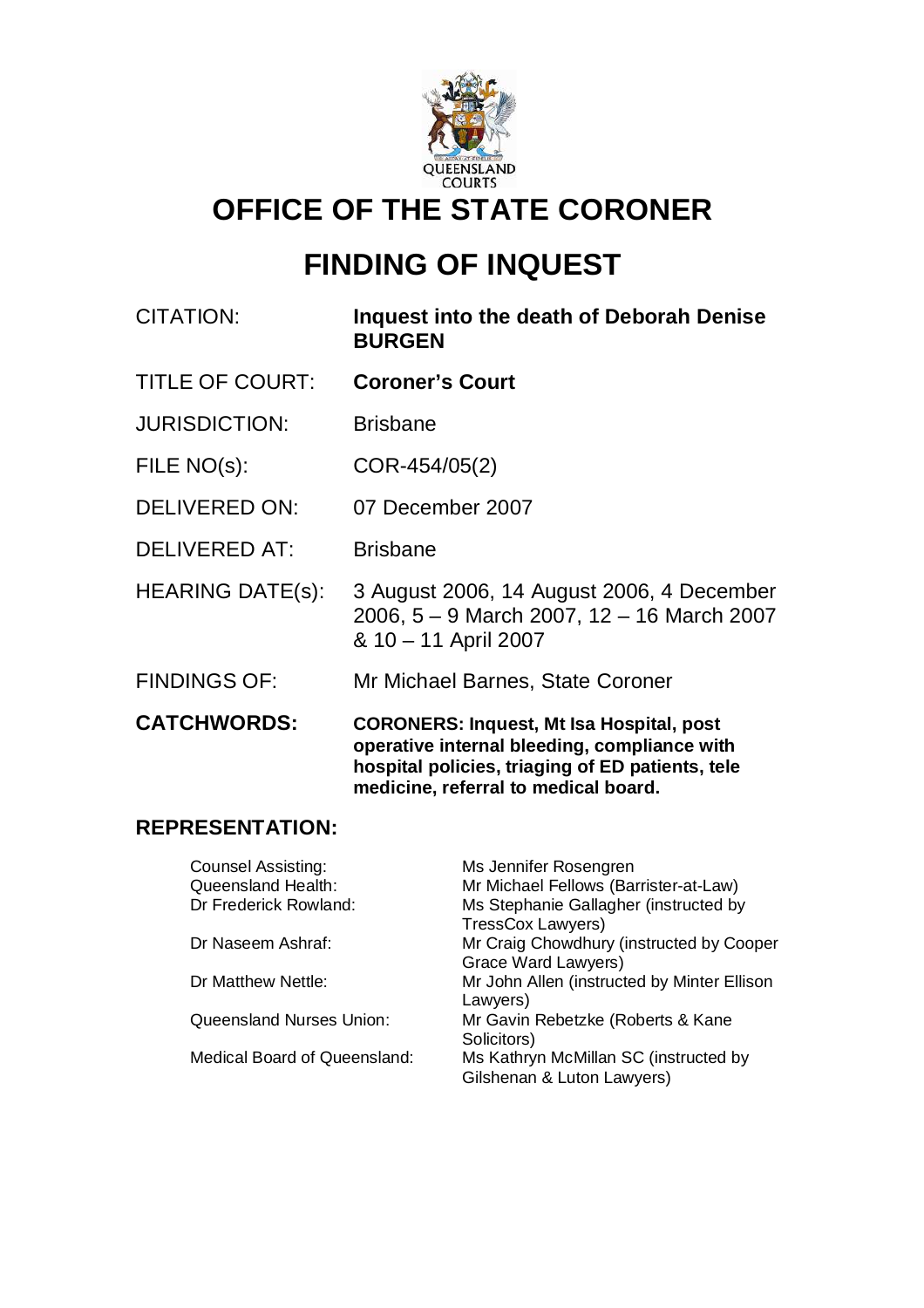| Presentation to Emergency Department - 14 February 20055              |  |
|-----------------------------------------------------------------------|--|
|                                                                       |  |
|                                                                       |  |
| Presentation to the Radiology Department on 22 February7              |  |
| Presentation to Emergency Department on 23 February 8                 |  |
|                                                                       |  |
|                                                                       |  |
|                                                                       |  |
|                                                                       |  |
| Critique and comments concerning in-patient pre-operative care 20     |  |
|                                                                       |  |
|                                                                       |  |
|                                                                       |  |
|                                                                       |  |
|                                                                       |  |
|                                                                       |  |
|                                                                       |  |
|                                                                       |  |
|                                                                       |  |
| Critique and comments concerning post operative care34                |  |
|                                                                       |  |
|                                                                       |  |
|                                                                       |  |
|                                                                       |  |
|                                                                       |  |
|                                                                       |  |
|                                                                       |  |
|                                                                       |  |
| Recommendation 1 - Audit and accountability for quality processes  47 |  |
|                                                                       |  |
|                                                                       |  |
|                                                                       |  |
|                                                                       |  |
|                                                                       |  |
|                                                                       |  |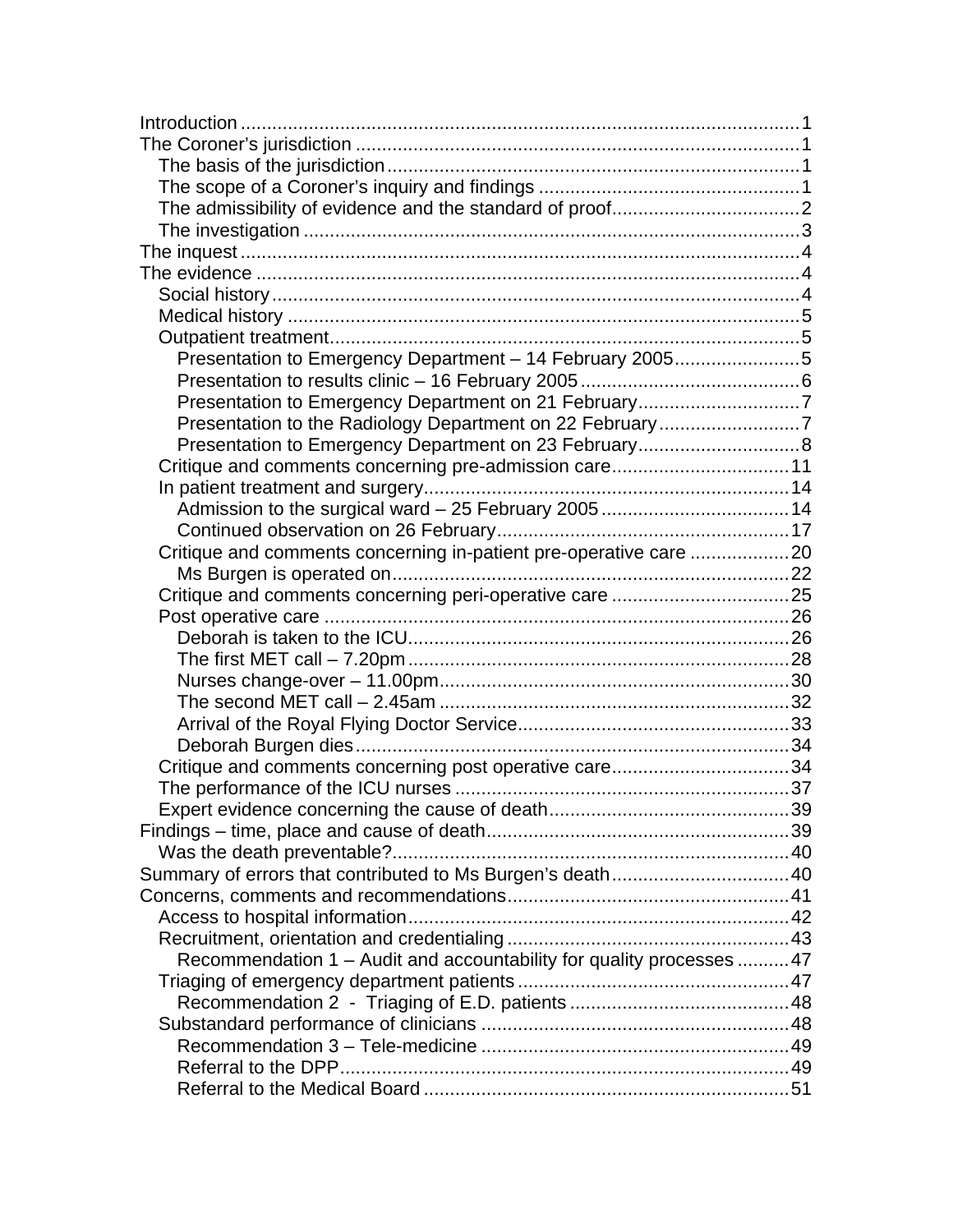<span id="page-2-0"></span>The Coroners Act 2003 (the Act) provides in sections 45 and 46 that when an inquest is held, the coroner's written findings and comments must be given to the family of the person who died, each of the persons or organisations granted leave to appear at the inquest and to various officials with responsibility for the subject of any recommendations or comments. These are my finding in relation to the death of Deborah Denise Burgen. They will be distributed in accordance with the requirements of the Act and posted on the website of the Office of the State Coroner.

# **Introduction**

On the morning of 25 February 2005, Deborah Burgen was brought to the Mount Isa Base Hospital by an ambulance complaining of severe abdominal pain. It was her sixth attendance in connection with this ailment in eleven days. She was admitted to the surgical ward after being diagnosed with a bowel obstruction. She was operated on two days later. Post operatively, Deborah was transferred to the intensive care unit (ICU) where it was quickly realised by the nurses that she was not recovering as would be expected. The doctors who were called to the ICU at intervals throughout the night made various attempts to address her decline but none succeeded and she died the following morning, soon after 10.00 am.

These findings seek to establish the cause of death, explain how it happened and assess whether the death could have been prevented. They determine whether the conduct of any of the doctors involved should be referred to the Director of Pubic Prosecutions or the Medical Board for consideration of prosecution or disciplinary action. I also consider whether the Medical Board and Queensland Health adequately discharged their responsibilities when registering and employing the overseas trained doctors involved and whether any changes are needed to the policies and procedures of either body.

# **The Coroner's jurisdiction**

Before turning to the evidence, I will say something about the nature of the coronial jurisdiction.

# *The basis of the jurisdiction*

Because Deborah was not expected to die as a result of the operation she underwent, s8(3)(d) of the Act required those who became aware of her death to report it to a coroner. Section 28 authorises the holding on an inquest into such deaths.

# *The scope of a Coroner's inquiry and findings*

A coroner has jurisdiction to inquire into the cause and the circumstances of a reportable death. If possible he/she is required to find:-

- whether a death in fact happened;
- the identity of the deceased;
- when, where and how the death occurred; and

Findings of the inquest into the death of Deborah Denise Burgen 1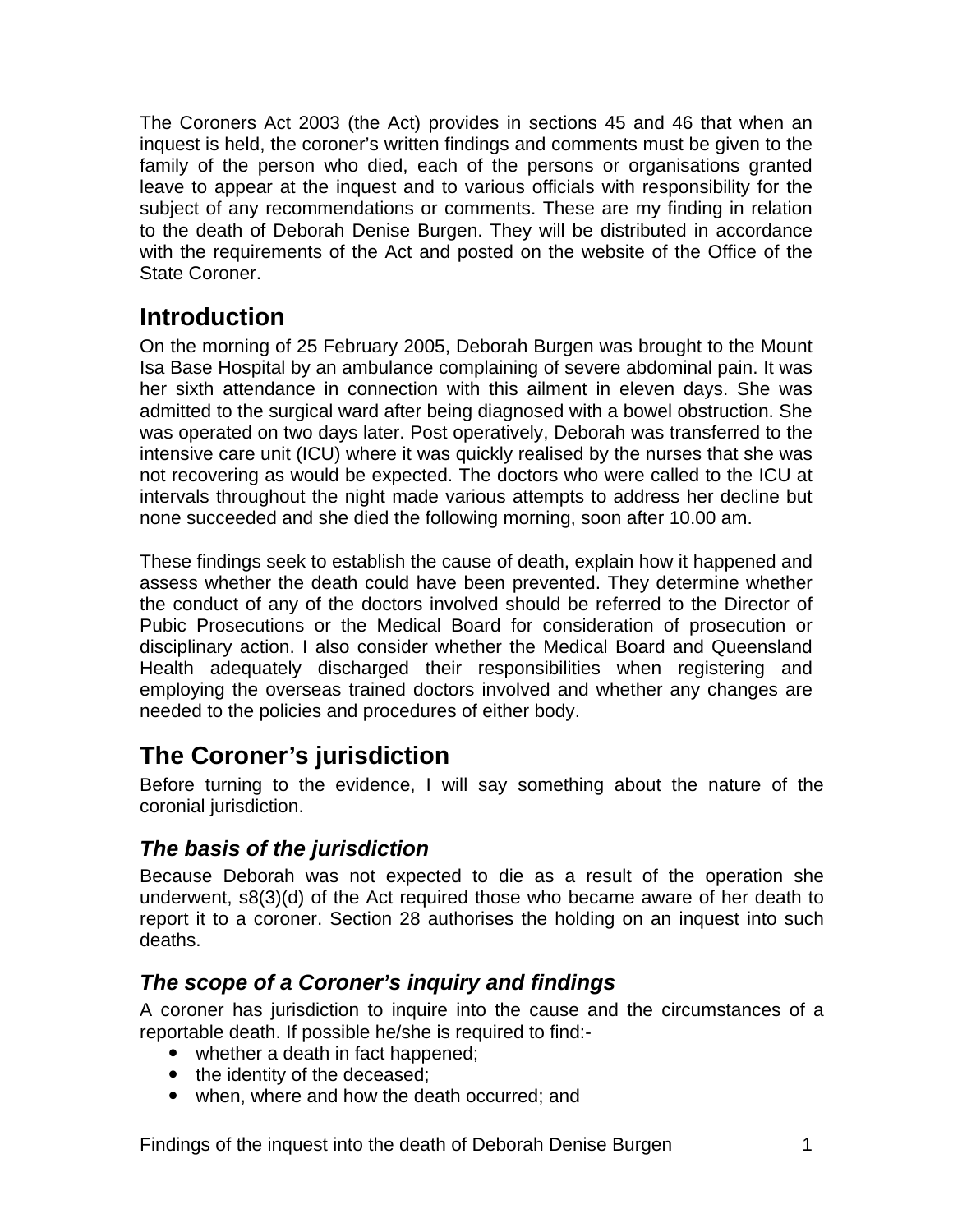<span id="page-3-0"></span>• what caused the person to die.

I will now say something about the general nature of inquests.

An inquest is not a trial between opposing parties but an inquiry into the death. In a leading English case it was described in this way:-

*It is an inquisitorial process, a process of investigation quite unlike a criminal trial where the prosecutor accuses and the accused defends… The function of an inquest is to seek out and record as many of the facts concerning the death as the public interest requires.*<sup>[1](#page-3-1)</sup>

The focus is on discovering what happened, not on ascribing guilt, attributing blame or apportioning liability. The purpose is to inform the family and the public of how the death occurred with a view to reducing the likelihood of similar deaths. As a result, the Act authorises a coroner to make preventive recommendations concerning public health or safety, the administration of justice or ways to prevent deaths from happening in similar circumstances in future.<sup>[2](#page-3-2)</sup> However, a coroner must not include in his or her findings a statement that a person is or maybe guilty of an offence or civilly liable for something. $3$ 

# *The admissibility of evidence and the standard of proof*

Proceedings in a coroner's court are not bound by the rules of evidence because s37 of the Act provides that the court "*may inform itself in any way it considers appropriate."* That doesn't mean that any and every piece of information however unreliable will be admitted into evidence and acted upon. However, it does give a coroner greater scope to receive information that may not be admissible in other proceedings and to have regard to its provenance when determining what weight should be given to the information.

This flexibility has been explained as a consequence of an inquest being a factfinding exercise rather than a means of apportioning guilt: an inquiry rather than a trial.<sup>[4](#page-3-4)</sup>

A coroner should apply the civil standard of proof, namely the balance of probabilities, but the approach referred to as the *Briginshaw* sliding scale is applicable.<sup>[5](#page-3-5)</sup> This means that the more significant the issue to be determined, the more serious an allegation or the more inherently unlikely an occurrence, the

l

<sup>1</sup> *R v South London Coroner; ex parte Thompson* (1982) 126 S.J. 625 2

<span id="page-3-2"></span><span id="page-3-1"></span> $2\overline{\phantom{a}}$ s46

 $^3$  s45(5) and 46(3)

<span id="page-3-4"></span><span id="page-3-3"></span><sup>4</sup> *R v South London Coroner; ex parte Thompson* per Lord Lane CJ, (1982) 126 S.J. 625<br>
<sup>5</sup> Anderson v Blashki [1993] 2 VR 89 at 96 per Gobbo J

<span id="page-3-5"></span>

Findings of the inquest into the death of Deborah Denise Burgen 2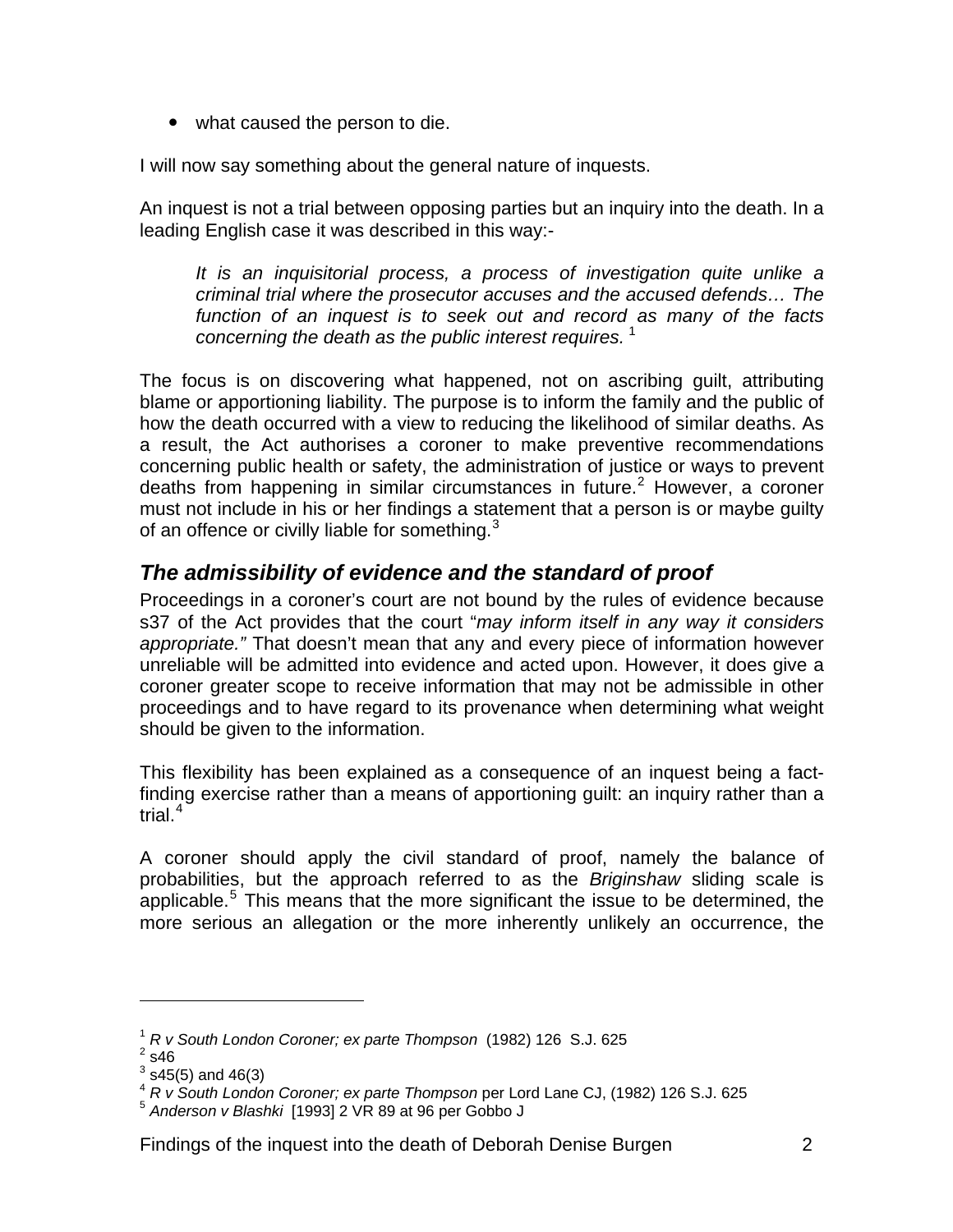<span id="page-4-0"></span>clearer and more persuasive the evidence needed for the trier of fact to be sufficiently satisfied that it has been proven to the civil standard.<sup>[6](#page-4-1)</sup>

It is also clear that a coroner is obliged to comply with the rules of natural justice and to act judicially.<sup>[7](#page-4-2)</sup> This means that no findings adverse to the interest of any party may be made without that party first being given a right to be heard in opposition to that finding. As *Annetts v McCann[8](#page-4-3)* makes clear that includes being given an opportunity to make submissions against findings that might be damaging to the reputation of any individual or organisation.

# *The investigation*

l

Deborah's death was reported to local police about 15 minutes after it occurred. Constable Firth went tho the hospital and received preliminary details about the death. Deborah's partner identified her body to that officer. A scenes of crime officer attended and took photographs of Deborah's body *in situ* and a detective came to the hospital and took possession of the medical records. Over the next nine months local police attempted to obtain statements from the doctors involved in caring for Deborah. In most cases these were very cursory. No independent experts were consulted. These comments are not meant to be critical of the efforts of those officers; I have observed in findings in other inquests into medical deaths that these are not matters that general duties police or even most detectives have the training or experience to undertake effectively.

A report on the police investigation was forwarded to the Mt Isa Coroner in early January 2006. He understandably came to the conclusion that this was likely to be a protracted matter that could more easily be managed in the Office of the State Coroner. Accordingly, I agreed to assume responsibility for it.

Staff of my office then redoubled efforts to have the various practitioners who had been involved in Deborah's care give a detailed account of their knowledge of her treatment. This was exceedingly difficult in some cases. A number of quite senior practitioners refused to co-operate with the investigation; in some cases even failing to comply with statutory notices to provide statements or documents. Their conduct could lead to a conclusion that they were seeking to hide the truth from this inquiry or that they believed that they should not be subject to any external scrutiny. In either case, it was conduct unbecoming of people in their positions and has the potential to undermine public confidence in the individuals concerned, Queensland Health and/or the medical profession.

Staff assisting me briefed independent experts to review the records and witness statements. I was greatly assisted by the reports and oral evidence of Dr Anthony

<sup>&</sup>lt;sup>6</sup> Briginshaw v Briginshaw (1938) 60 CLR 336 at 361 per Sir Owen Dixon J

<span id="page-4-2"></span><span id="page-4-1"></span><sup>7</sup> *Harmsworth v State Coroner* [1989] VR 989 at 994 and see a useful discussion of the issue in Freckelton I., "Inquest Law" in *The inquest handbook*, Selby H., Federation Press, 1998 at 13 8 (1990) 65 ALJR 167 at 168

<span id="page-4-3"></span>Findings of the inquest into the death of Deborah Denise Burgen 3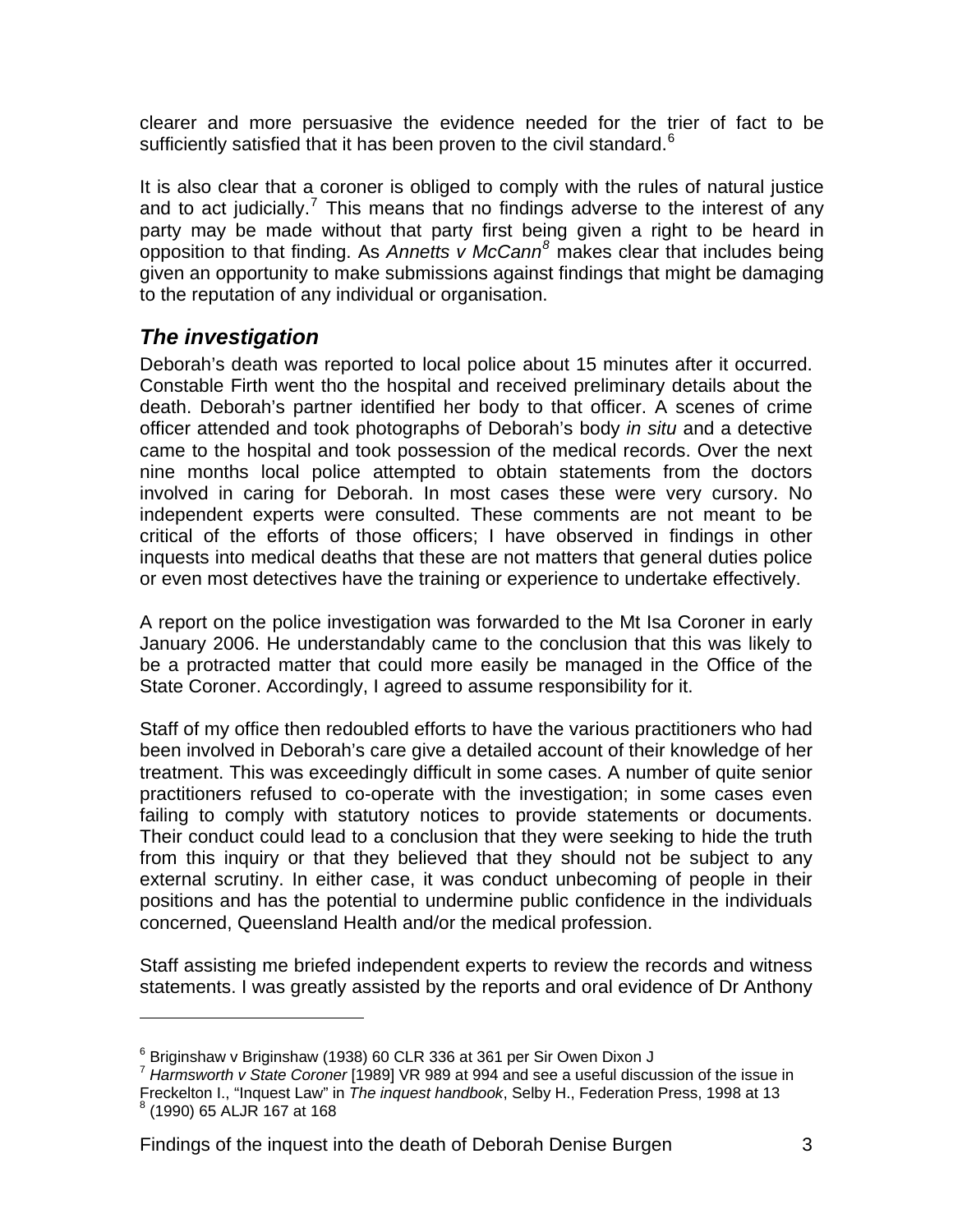<span id="page-5-0"></span>Brown, senior staff specialist, Department of Emergency Medicine, Royal Brisbane and Women's Hospital, Dr Peter Kruger, senior intensive care specialist, Princess Alexandra Hospital Brisbane and Dr Andrew Stevenson, senior colorectal surgeon from Holy Spirit, Northside. Each of these doctors has extensive experience practicing in fields relevant to the consideration of Ms Burgen's case. In addition, each of them has researched and published in highly regarded professional journals and/or published books, chapters and monographs.

I am satisfied that as a result of the sterling efforts of staff of the Office of the State Coroner and counsel assisting by the time the inquest concluded, the matter had been effectively investigated.

# **The inquest**

The inquest was opened with a pre-inquest conference on 14 August 2006. Ms Rosengren was appointed counsel assisting and leave to appear was granted to Queensland Health, the Queensland Nurses Union and three of the clinicians involved in the matter who elected to be separately represented. Because some of the potential witnesses had still not provided adequate statements, the matter was not immediately listed for hearing but rather further attempts were made to source the necessary material. Unfortunately, Crown Law, acting on behalf of the department, was unable to contact some of the practitioners and unable to persuade others to provide adequate statements. A further two pre-inquest conferences were convened before the matter was ready to proceed to hearing.

The inquest finally convened in Mt Isa on 5 March 2007 and evidence was heard over 10 days before the hearing was adjourned to Brisbane for a further two days of evidence in April. At that hearing the Medial Board of Queensland was granted leave to appear and its Chair gave evidence.

In all, 34 witnesses gave evidence and 106 exhibits were tendered.

After the conclusion of the hearing, the lawyers for all of those granted leave to appear provided comprehensive written submissions which I found very helpful.

# **The evidence**

# *Social history*

Deborah Burgen was born in Mt Isa on 7 June 1955 to parents, Reginald and Ellen Burgen. She was the seventh of ten children. Her father, Reginald was a stockman. Her mother, Ellen was a homemaker.

Ms Burgen completed high school to year 10 in Mt Isa and Townsville. She had three children, Clarissa, Meagan and Shannon whom she predominately raised on her own.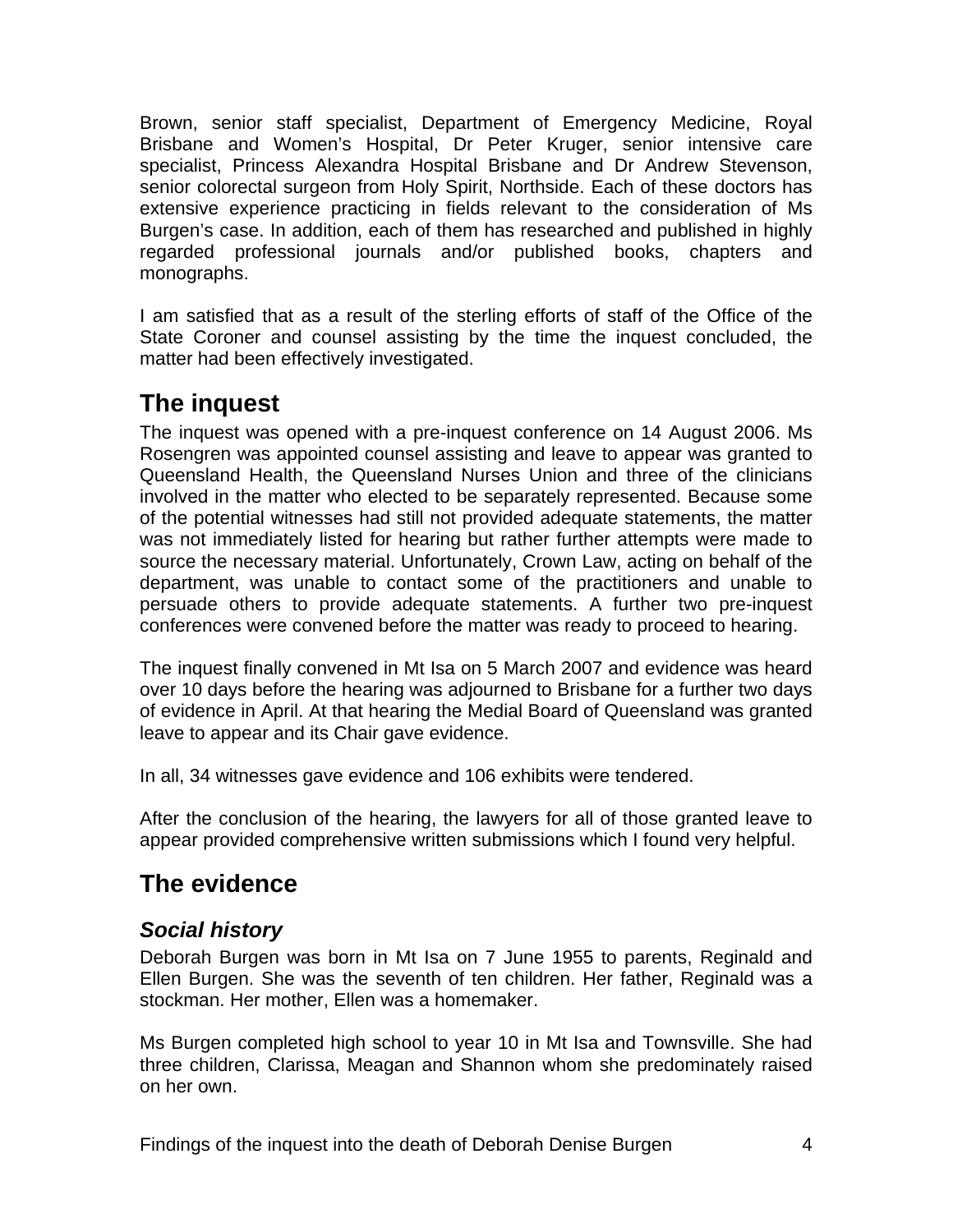<span id="page-6-0"></span>For fifteen years prior to her death, Ms Burgen lived in a de-facto relationship with Warren Bailie. They had one child, Kade who is now 11. Ms Burgen was also the principal carer of her grandson Duncan, who suffers from autism. Duncan is now 18 years of age.

Ms Burgen was a well respected member of the Mt Isa community. She was actively involved in fundraising for the Mt Isa Special School, loved sports and prided herself on her award winning garden.

It is apparent to me that Deborah Burgen was a central member in a close and loving, extended family. Her family's active participation in this inquest evidences their deep commitment to her. They have suffered a great loss that has brought them severe grief. I offer them my sincere condolences and hope that the knowledge that lessons have been learnt from this sad death, to some small extent, ameliorates their pain.

# *Medical history*

Ms Burgen's family says that generally she was of good health. In 1997, she underwent a gall bladder operation but it seems she recovered from this completely.

Mr Bailie, Ms Burgen's partner, recalls that towards the end of 2003 Ms Burgen began feeling unwell. She experienced symptoms of tiredness and sleepiness. Blood tests were ordered and it was discovered that Deborah was suffering from mild hypothyroidism. She was prescribed a minimal dose of Thyroxine. Although some of the evidence suggests that soon after she started taking this medication she experienced abnormal bowel symptoms and some abdominal pain, there is no evidence that she returned to the medical practitioner who prescribed it. Indeed there is no evidence of Ms Burgen seeking any medical assistance after November 2003 until she presented at the Mt Isa Base Hospital ("MIBH") two weeks before her death in February 2005.

I will now deal with the evidence concerning Ms Burgen's treatment at the MIBH in three parts: outpatient treatment, inpatient and peri-operative care and post operative care. At the end of each of those sections, I will critique the quality of the care provided by reference to the expert evidence of the independent specialists called at the inquest.

# *Outpatient treatment*

#### **Presentation to Emergency Department – 14 February**

Ms Burgen went to the emergency department at the MIBH at about 9.00am on 14 February 2005 complaining of pain to the left side of her abdomen. She reported having experienced abdominal pain and diarrhoea for the previous twelve months. This time period coincided with when she commenced taking Thyroxine.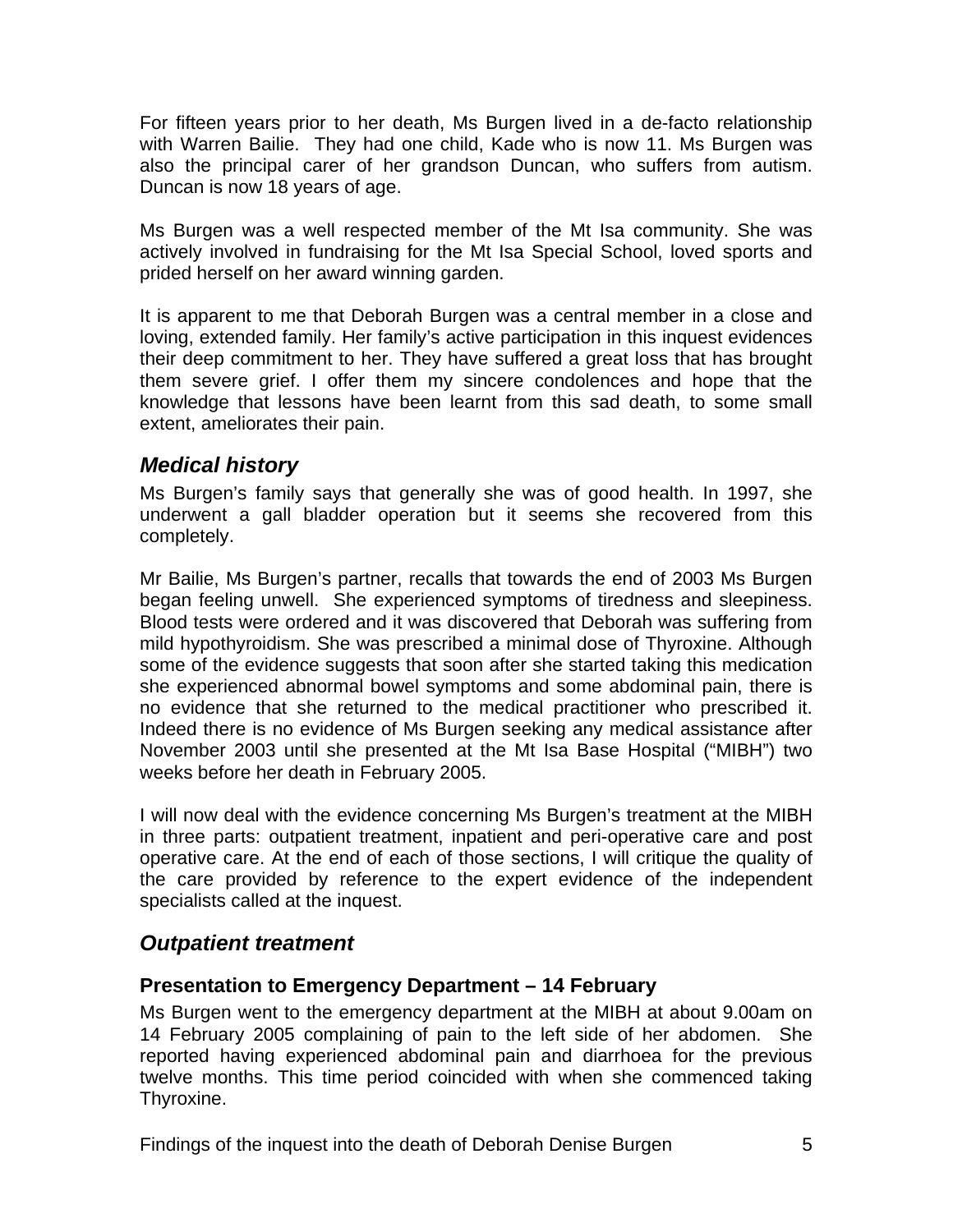<span id="page-7-0"></span>Dr Chris Wellard, a junior house officer, examined Ms Burgen and found her to be tender in the left side of her abdomen with guarding – the involuntary tensing of the abdominal wall muscles to guard inflamed organs within the abdomen from the pain of pressure. It is detected by palpating the abdomen.

His differential diagnoses included an infective cause, an adverse reaction to Thyroxine, a surgical cause such as diverticular disease or a medical cause such as inflammatory bowel disease. He ordered blood and stool tests and discharged Ms Burgen after prescribing Panadeine Forte for her pain. Dr Wellard considered that it was not practical to have Ms Burgen remain in the emergency department awaiting the blood results, as it was only a 10 bed facility, treating on average approximately 80 - 90 patients per day.

#### **Presentation to results clinic – 16 February**

On 16 February 2005, Ms Burgen attended the "results clinic" to find out the results of the tests ordered by Dr Wellard. Dr Rose Govender, a junior doctor was working in the clinic on this day and she reviewed the blood test results, which she thought indicated that Ms Burgen was anaemic. She also had the stool and thyroid function tests, both of which were normal.

The tests result showing Thyroxine in therapeutic levels in Ms Brugen's blood should have enabled Dr Govender to exclude the drug as a cause for any of Ms Burgen's symptoms. However, Dr Govender gave evidence that although she was aware of the normal results, she did not have the expertise to interpret them and she relied on the fact that Ms Burgen had told her that her general practitioner had considered there was some causal relationship between the taking of the Thyroxine and the diarrhoea. The records from Ms Burgen's general practitioner, Dr Lola Power suggest that this was not correct.

Dr Govender thought that there may have been a gastrointestinal explanation for the anaemia reported in the blood test results and considered that further investigation was required through the surgical outpatients' department. She gave evidence that Ms Burgen told her that she would prefer to organise any such referral through her general practitioner, as she thought she might be able to get an earlier appointment. Unfortunately, I found Dr Govender to be a most unconvincing witness who seemed unable or unwilling to relay what transpired during her examination of Ms Burgen. I do not accept that Ms Burgen declined an offer of further investigation of her intestinal symptoms. I don't believe any such offer was made.

Dr Govender prescribed Ms Burgen iron tablets, ordered iron tests to be performed and advised her to return to the emergency department on the following Monday, 21 February 2005, at which time her outstanding blood results would be available.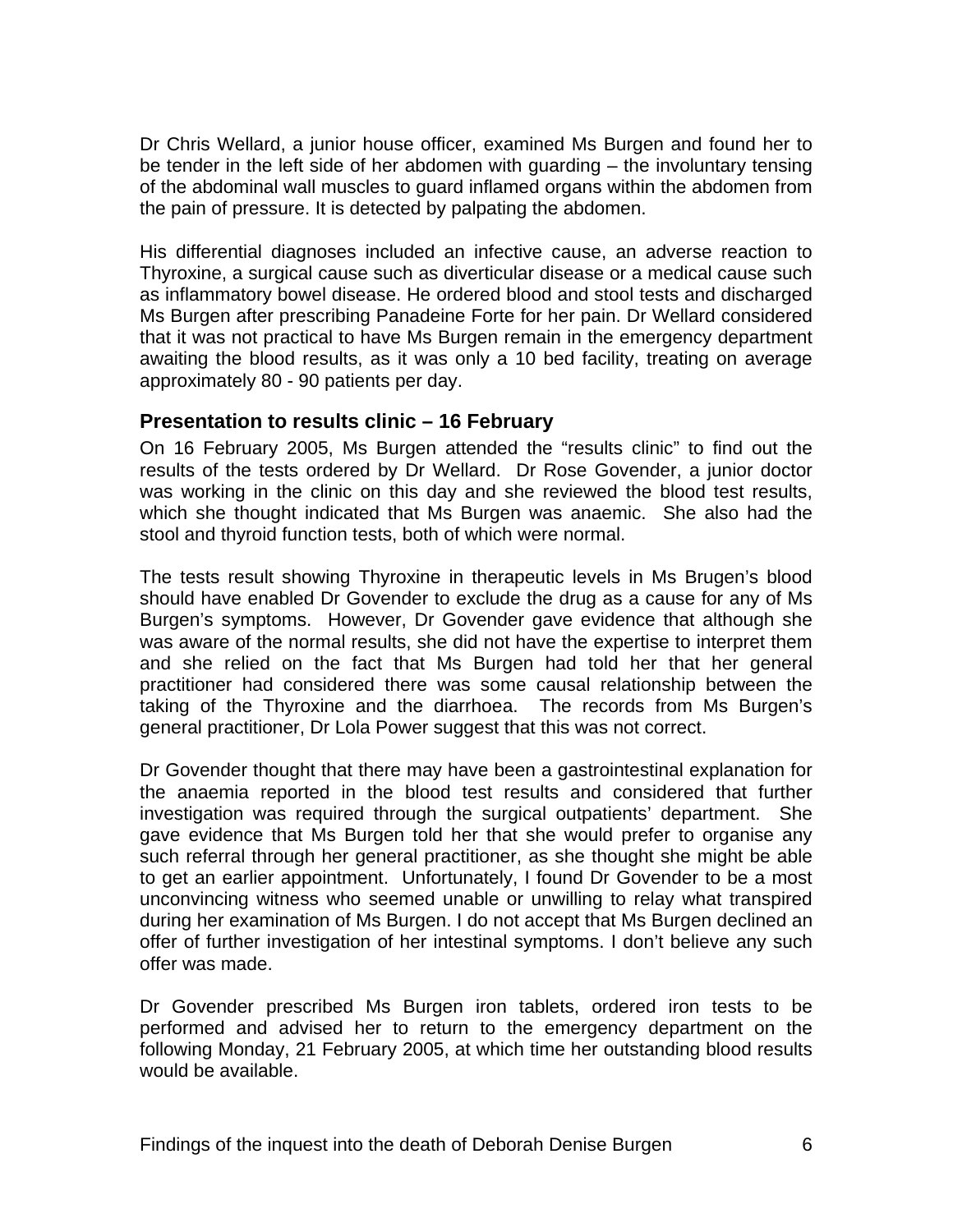#### <span id="page-8-0"></span>**Presentation to Emergency Department on 21 February**

Ms Burgen did indeed attend at the hospital on that day but not as planned. Instead, at approximately 7.30am on 21 February, she went to the emergency department complaining of abdominal pain, which she described as being 7/8 out of 10 in terms of severity, vomiting and diarrhoea. She was seen by a medical student and then by Dr Bishop.

When examined, Ms Burgen gave a history similar to that which she reported to Dr Wellard on the 14 February 2005. She further indicated that she had vomited the previous day after eating a sandwich and had not eaten since. She had been experiencing pain and distension after every meal regardless of the type of food she had eaten. She also advised that she had lost eight kilograms over the previous two months and was not getting any pain relief from over the counter analgesics.

Dr Bishop gave relatively vague evidence regarding the interpretation of his notes and felt that any attempt to attribute significance to any aspect of them would be mere speculation. It is however, apparent from the medical records that Dr Bishop sought the advice of the senior doctor in the emergency department, Dr Robina McCann. Neither Dr Bishop nor Dr McCann had any recollection of the discussion and Dr McCann could not recall whether she even saw Ms Burgen. When giving evidence, Dr McCann accepted that the medical records indicate that Ms Burgen's symptoms were of sufficient severity to require inpatient treatment. However, regrettably, the seriousness of Ms Burgen's condition was obviously not appreciated and she was sent home from the hospital for the third time in a week. I consider Dr McCann was principally responsible for this happening and do not accept her assertion that it was all a decision for Dr Bishop.

Ms Burgen was advised to return the following day for a CT scan and an abdominal x-ray and told that she would be referred to the surgical outpatient clinic for consideration of a colonoscopy.

#### **Presentation to the Radiology Department on 22 February**

Ms Burgen returned for the radiological investigations as planned on 22 February and was subsequently seen in the results clinic by a sixth year medical student and then by Dr Matthew Nettle, a principal house officer. He was at a significant disadvantage in providing advice and treatment for Ms Burgen's continuing abdominal symptoms because he did not have her full medical chart detailing her previous attendances at the emergency department. This appears to have been a systems failure to a large extent, although Dr Nettle conceded that there was no good reason why he could not have taken steps to obtain her chart prior to making the decision to discharge her that day.

Dr Nettle was aware that Ms Burgen had had a CT scan but was unaware she had also had an abdominal x-ray earlier that day. He only reviewed the results of

Findings of the inquest into the death of Deborah Denise Burgen 7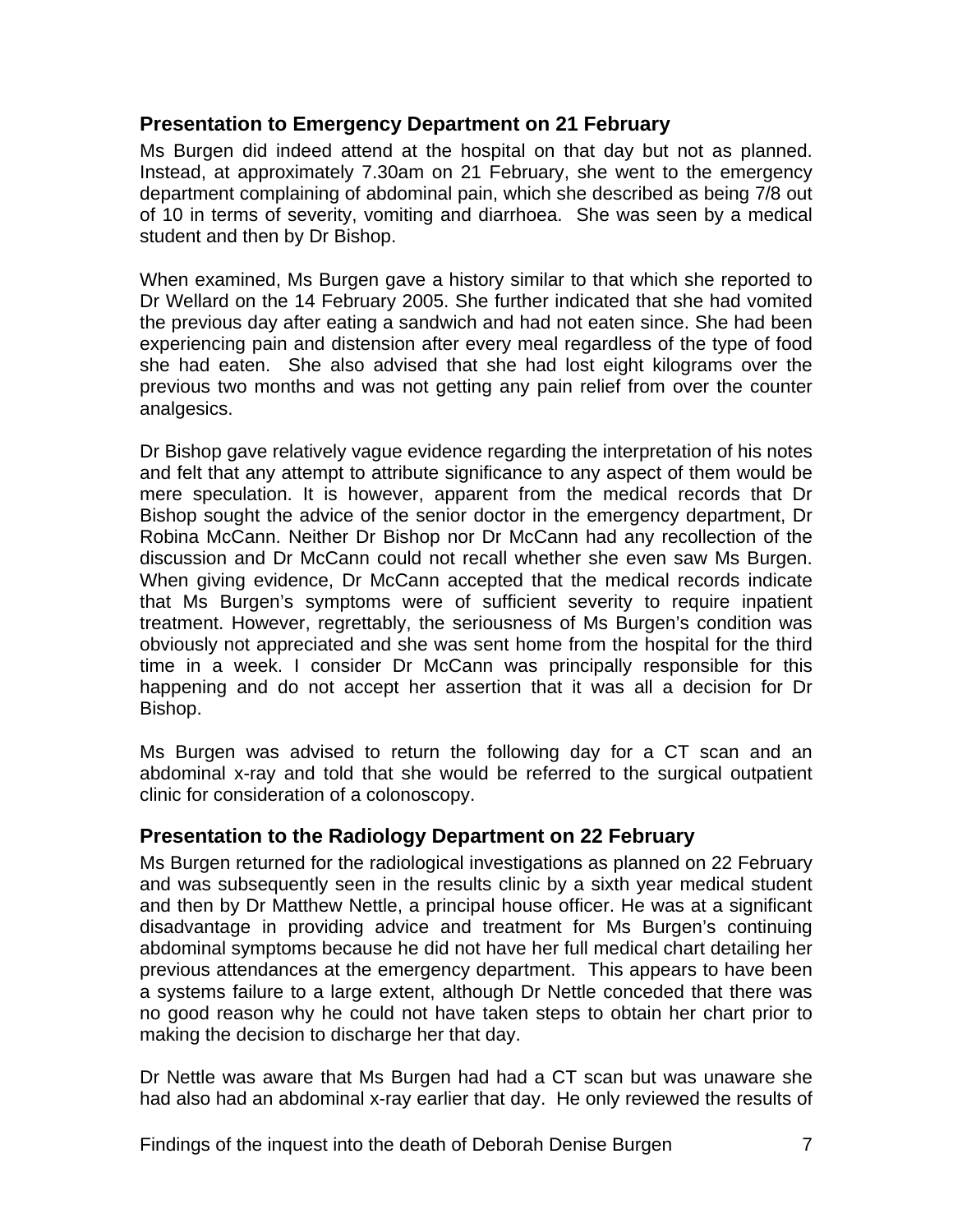<span id="page-9-0"></span>the CT images on the computer screen and thought they demonstrated some abnormalities. As the written report was not yet available, he discussed the images with Dr Morgan, the radiologist whose role it was to provide such reports.

Dr Morgan said he had no recollection of any discussion with Dr Nettle. However, I accept such a discussion did take place and that Dr Morgan told Dr Nettle that he considered the images showed a mass that was potentially a renal cell carcinoma which required a biopsy and also that there appeared to be gaseous distension in the bowel. He did not tell Dr Nettle that the CT scan showed a large bowel obstruction even though independent expert evidence given at the inquest was to the effect that this was clearly discernible from the images and indeed in the radiology report, produced some days later, Dr Morgan said "*There are loops of distended large bowel with air fluid levels visible on the erect film. The appearances are very suggestive of a distal large gut obstruction."* 

Dr Nettle arranged for Dr Morgan to perform a fine needle biopsy the following day. Dr Nettle also completed a referral form for Deborah to have the suspected bowel abnormality investigated via a colonoscopy. The procedure could not be performed that day as she was required to undertake bowel preparation prior to undergoing it. However the form seems to have been swallowed up by the system as there is no evidence that any firm arrangements were in fact made for Deborah to have this procedure.

Finally, Dr Nettle ordered that Ms Burgen be given some re-hydrating fluids, some more Panadeine Forte and some Buscopan, an antispasmodic which reduces bowel contractions, to help with her ongoing diarrhoea and fluid loss.

Unfortunately, because he did not have her full chart, Dr Nettle did not know that earlier in the day, when she had the x-ray scans taken, another doctor had given Ms Burgen Maxalon, an anti-nausea medication which causes bowel contractions to increase. For obvious reasons the two medicines should not be used together.

Dr Nettle explained his focus on the suspected renal cell carcinoma was the result of his concern about Ms Burgen's weight loss over the preceding months. He said that he did not consider her presenting symptoms indicated a bowel obstruction and therefore paid little regard to the loops of distended large bowel also seen on the CT scan.

Ms Burgen was again discharged home and told to return tomorrow for the biopsy.

#### **Presentation to Emergency Department on 23 February**

On 23 February, Ms Burgen attended the hospital for the renal biopsy as arranged. Following this procedure, she was admitted to the day surgery ward for observation for a few hours to ensure she did not suffer any complications of the procedure.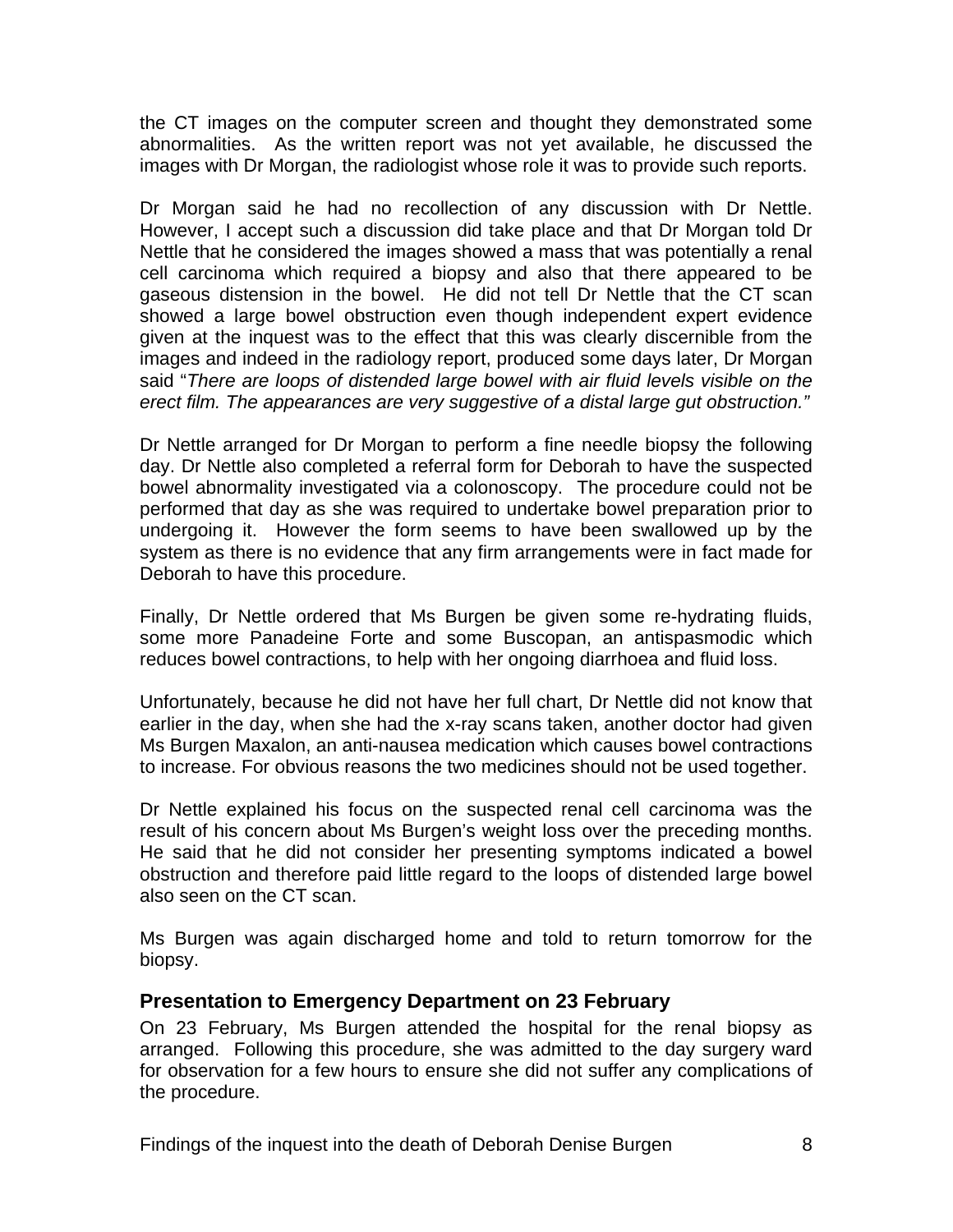By this time, Dr Nettle had had an opportunity to review Deborah's medical chart and became aware of the abdominal x-ray taken the day before. Dr Morgan's radiology reports were available. They referred to the presence of air fluid levels in the large intestine that enabled Dr Nettle to conclude that Ms Burgen had a large bowel obstruction.

Dr Nettle contacted Dr Gallery, the Director of Surgery, and discussed Ms Burgen's ongoing abdominal symptoms, her history and the radiology reports and images, including the abdominal x-ray. He did this because Dr Gallery would need to approve admitting Ms Burgen for surgery or a colonoscopy. Dr Nettle says Dr Gallery informed him that he had reviewed the CT images and the x-ray films and indeed he was looking at the radiology reports and the images on his computer screen during the telephone conversation.

Dr Gallery agreed, according to Dr Nettle, that there was evidence of a gaseous distension in the bowel and that a colonoscopy was warranted "*at some point but not immediately.*" According to Dr Nettle, Dr Gallery advised that Ms Burgen's symptoms were more consistent with a transient problem as opposed to a complete obstruction.

Dr Nettle says he suggested to Dr Gallery that at least a sigmoidoscopy could be performed before Ms Burgen was discharged home. This is a relatively straightforward procedure which usually takes five to ten minutes and involves examination of the distal part of the colon. It can exclude an obstruction or mechanical fault in this part of the bowel. It does not require any anaesthetic or other preparation.

Dr Nettle also says that he suggested to Dr Gallery that Ms Burgen be admitted overnight for observation to monitor her symptoms. Dr Nettle says that Dr Gallery declined to perform the sigmoidoscopy and did not agree that Ms Burgen required admission. Instead he instructed Dr Nettle to arrange a further abdominal x-ray.

Dr Nettle did this and said that he understood that Dr Gallery would review that film and only send the patient home if he still felt this was appropriate. However this did not occur and nor was Dr Nettle contacted in accordance with the notation he had made in the chart. Instead, the x-ray was taken shortly after 2.00pm and Ms Burgen was discharged at 2:10pm without being reviewed by anyone.

Dr Gallery's evidence in relation to these aspects of Ms Burgen's care is unhelpful. His first statement to the court was so brief that I can quote in full. Other than the formal parts his statement read: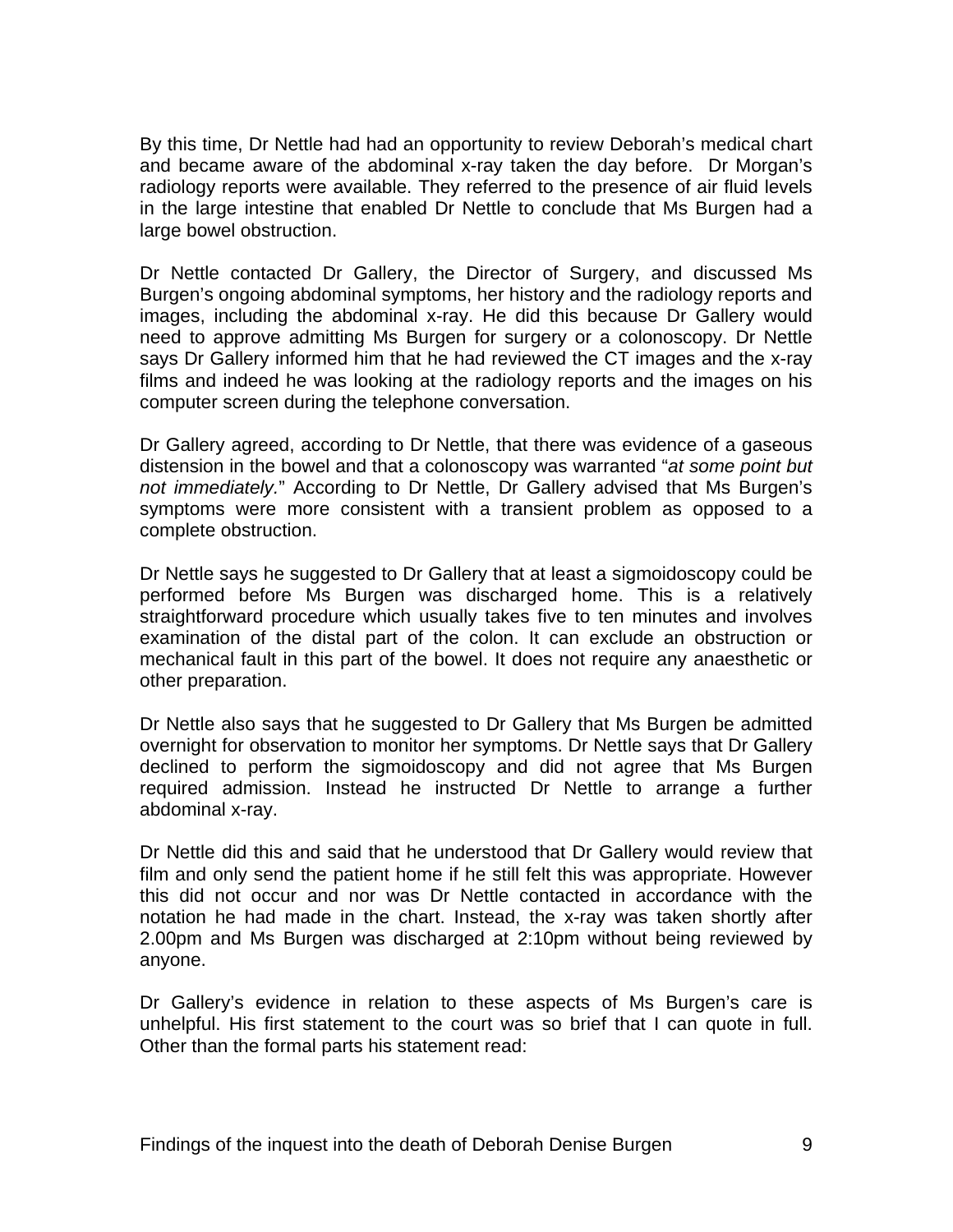*I* do not think I examined Ms Burgen during her final illness, but I recall *discussing her condition in the emergency department probably on 23 February 2005. I consider that the biopsy of her renal tumour was the main priority and the bowel symptoms could be assessed more leisurely in the outpatient department.*

In a subsequent statement dated 13 February 2007, Dr Gallery says that when he was contacted about Ms Burgen he considered there were two salient features of her condition, "*firstly, a newly discovered renal tumour….. and secondly, a long standing problem of abdominal pain and bowel dysfunction*". Dr Gallery goes on to state, "*I accept Dr Nettle's recollection of our conversation. I do not recall the details of the exchange, but I do not think there was any disagreement about the choice of investigations and management priorities.*"

As the summary of Dr Nettle's evidence outlined above shows, he clearly has a different recollection of what was discussed and the decisions Dr Gallery made. When questioned, Dr Gallery said in evidence that he was aware as a result of seeing or being told about the x-ray of Ms Burgen's abdomen that she was suffering a gaseous distension in her bowel. He also agrees that he was given details of Ms Burgen's history and symptoms and that he and Dr Nettle agreed an investigation of her colon was needed. He seemed unwilling to acknowledge that Dr Nettle was urging that such an investigation take place immediately and that Ms Burgen be admitted pending the results whereas Dr Gallery, consistent with both of his statements, was happy for the investigation of the bowel symptoms to occur "*more leisurely*" in "*the following week."*

It transpired under cross-examination that Dr Gallery did not have a memory of any details of the conversation between he and Dr Nettle and he is not, therefore, in a position to contradict Dr Nettle's version. Dr Gallery however, maintained that "*there was no significant change in her (*Ms Burgen's*) status over the proceeding days to indicate a change in plans other than she should have been admitted for the designated number of hours following the radiological procedure.*" In those circumstances Dr Gallery did not consider that he needed to review Ms Burgen's condition prior to her being released and nor did he consider that it was his responsibility to review the x-ray he told Dr Nettle to arrange to have done.

I accept Dr Nettle's evidence that during the course of the telephone call:

- Dr Gallery informed him that he had reviewed the radiology findings on the computer;
- Dr Gallery agreed with him that the images showed gaseous distension in the bowel;
- Dr Nettle suggested that Ms Burgen required inpatient treatment or at least a sigmoidoscopy before she was discharged home and that Dr Gallery rejected both of these suggestions; and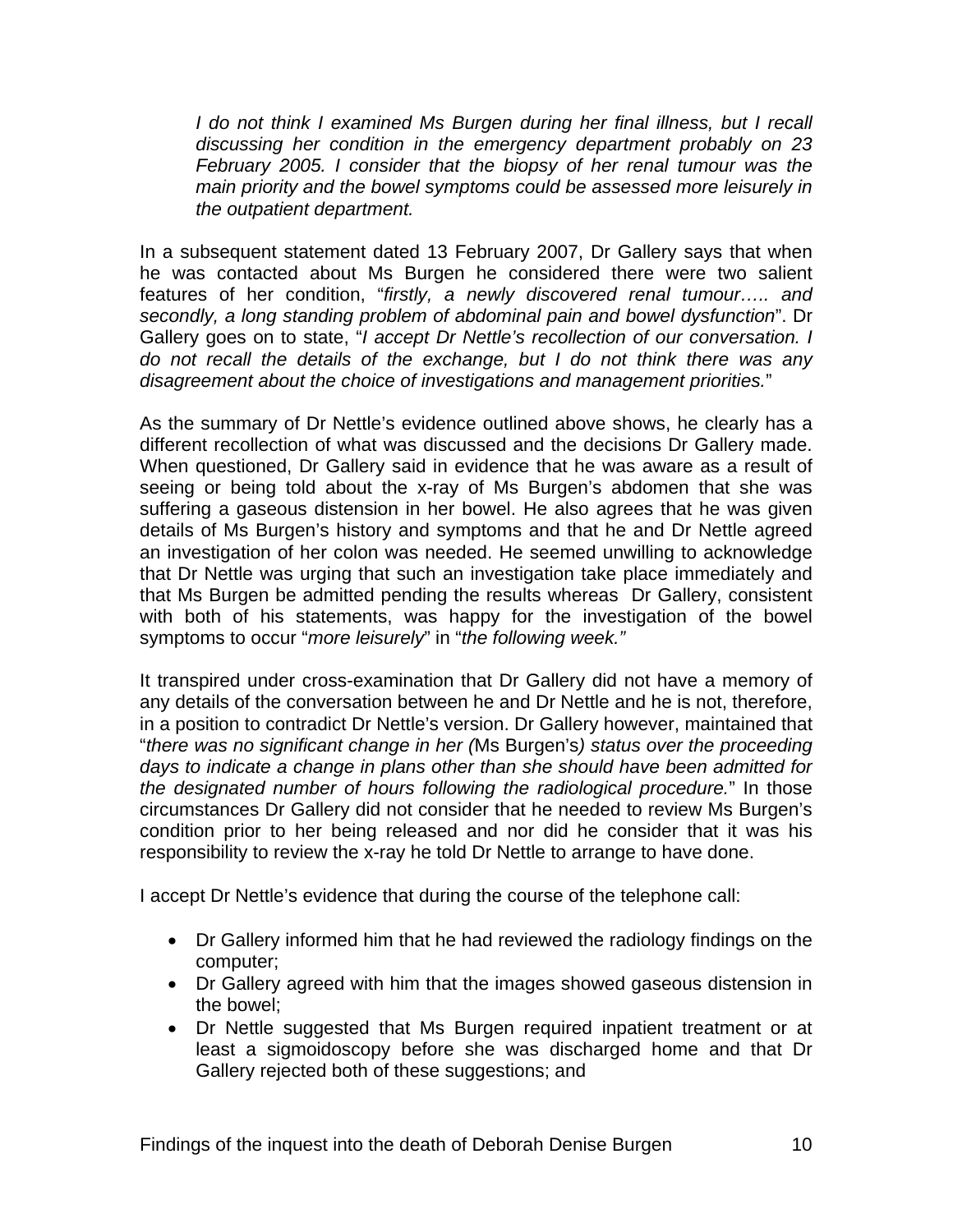<span id="page-12-0"></span>• Dr Gallery instructed Dr Nettle to order a further abdominal x-ray to help determine whether Ms Burgen's bowel condition was of a transient nature.

Quite reasonably, it was Dr Nettle's understanding that having spoken with Dr Gallery, that he was handing her future care, management and treatment over to Dr Gallery and his surgical team. Dr Nettle, it will be recalled, was working in the emergency department. Dr Gallery did not dispute this but also gave evidence that Dr Nettle seemed in no way concerned about Ms Burgen's condition and that he did not know why he had been contacted. This seems highly unlikely and I do not accept it.

In cross-examination Dr Gallery said that in respect of the management of the bowel obstruction, he was "*stalling*" until he had the results of the renal biopsy even though that would not resolve the issue of the bowel obstruction and there was no reason the separate complaints needed to be dealt with sequentially rather than simultaneously. He accepted that he did not attach sufficient urgency to it and that he now wished he had reviewed Ms Burgen on this day.

Dr Gallery left Mt Isa on leave two days later and did not return until after Ms Burgen had died. As a result of Dr Gallery's decision that Ms Burgen not be admitted, she was again sent home and told to return on 25 February.

The renal biopsy results did not become available until after Ms Burgen's death. They revealed that no renal tissue had been sampled, i.e. it seems that despite using real-time CT monitoring to guide the probe, Dr Morgan entirely missed the kidney and the suspicious mass. Incongruously, Dr Morgan recorded after taking the biopsy that, "*a good tissue sample was obtained and sent to the laboratory.*" He should perhaps review his practice.

Ms Burgen did return to the MIBH on 25 February but not as planned. As will be detailed later, she came in an ambulance as an emergency admission. Before describing the events that followed, it is appropriate to make some comments on her "treatment" thus far.

# *Critique and comments concerning pre-admission care*

Between 14 and 25 February Ms Burgen went to MIBH seeking help on six occasions before she was admitted. On each occasion, the symptoms she reported were much the same, and on each visit some test or investigation was commenced, but on none of them were the results obtained, considered and acted upon. This approach to managing patients presenting to the emergency department was explained as an unavoidable consequence of high demand and limited resources. It was suggested the emergency department of the MIBH was used as a general practice clinic by many local residents and that protocols utilised in metropolitan emergency departments were not apposite. For example, it was said that on occasions up to 140 patients could seek assistance from the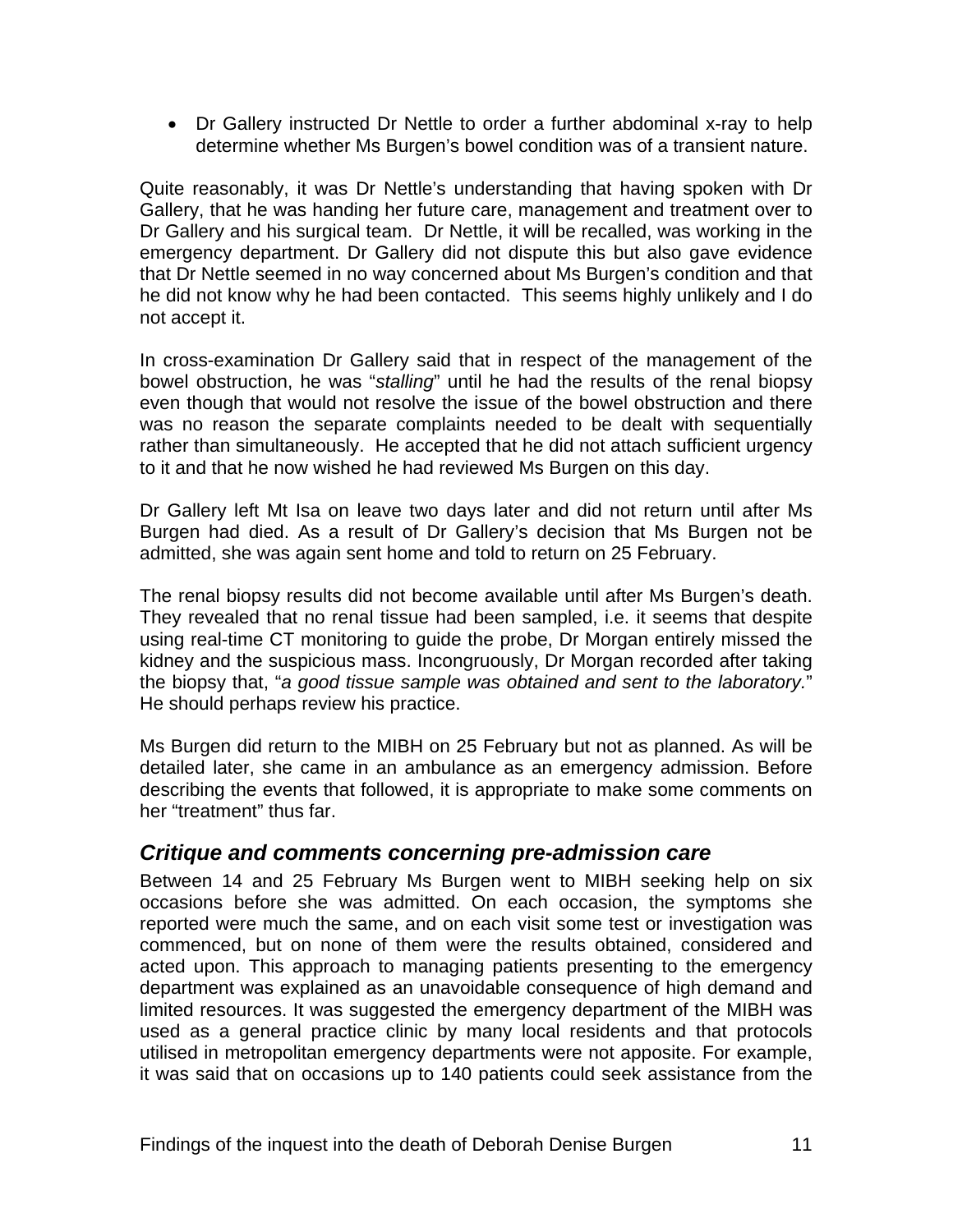ten bed emergency department on a single day and that they averaged 80 to 90 patients per day.

I accept the difficulties that this may have created for the hospital but according to Dr Brown, Ms Burgen's case was a "*true emergency*" when she first presented on 14 February. He pointed out that Dr Wellard, the junior doctor who examined her, recorded her abdominal pain as being eight out of ten in terms of severity and noted tenderness and guarding. In Dr Brown's view, guarding was the most salient feature pointing to a potential surgical problem in the abdomen. He says, "*guarding is never chronic. Guarding is an acute manifestation*" that suggests intra-abdominal pathology.

Dr Brown considered the differential diagnoses that Dr Wellard made on the first occasion Ms Burgen presented were appropriate but that when he felt it necessary to administer such a strong analgesic as Panadeine Forte, he was confirming that Ms Burgen's case was not a regular general practice presentation. According to Dr Brown, such acute pain is an emergency and should have been dealt with accordingly, namely, by admitting the patient until its cause could be identified and addressed.

When Ms Burgen returned to the hospital on 16 February to get the results of the tests taken two days earlier she was seen by another junior doctor, Rose Govender. In spite of the blood tests showing a normal thyroid function, Dr Govender concluded, "*Thyroxine most probably cause of chronic diarrhoea*."

In response to the anaemia disclosed by the blood tests, iron tablets were prescribed without any attempt to establish the underlying cause. Dr Govender gave evidence that she believed that the anaemia may have been attributable to gastrointestinal bleeding that should have been investigated by a colonoscopy. As mentioned earlier, I don't accept her reason for not arranging for this to be done.

There was inconsistency in Dr Govender's evidence as to the nature of her role in the results clinic. She at first seemed to accept that her role was that of any other doctor being consulted at a hospital but then seemed to move away from that position and claim it was only her role to relay the results of the earlier tests. It is certainly the case that she did very little to resolve Ms Burgen's ongoing problems. I agree with the evidence given by Dr Brown when he said, *"I don't think that Dr Govender adequately completed Deborah Burgen's process of care started two days earlier."* 

When Ms Burgen again come to the emergency department on 21 February she was again suffering acute pain. Dr Stevenson was of the view that the history and symptoms recorded on this day "*certainly require(d) further investigation, admission and consideration for urgent operation."*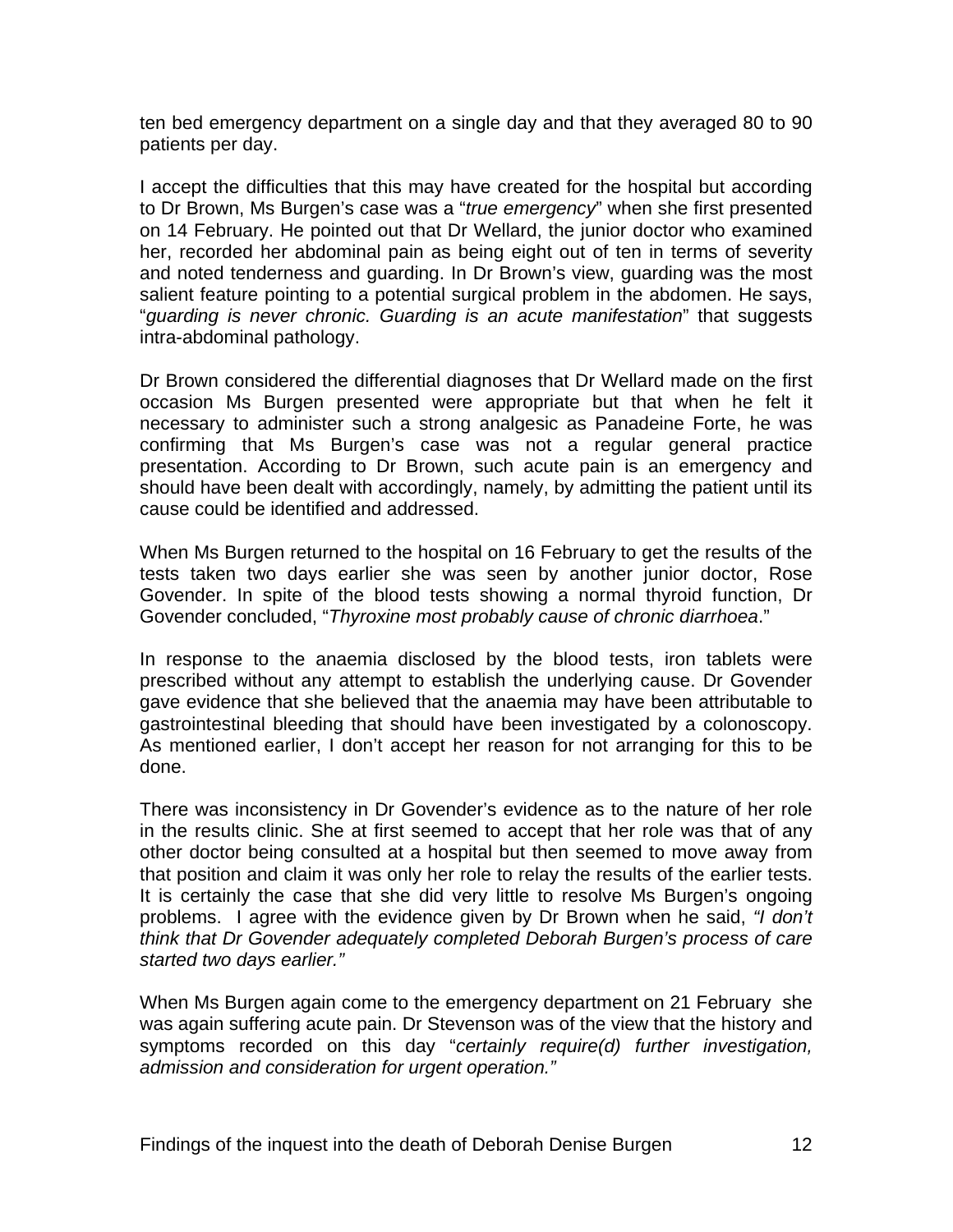Instead, more tests were ordered and the patient was again sent away without her problem being resolved or even diagnosed. One of the blood tests was a lipase test used to monitor pancreatitis. Dr McCann conceded that such a test is only ordered if pancreatitis is suspected which led Dr Brown to comment "*if you sent the blood on the expectation that she could have it* (pancreatitis*) you can't send the patient home keeping your fingers crossed that it is going to be a negative test.*"

But that was indeed what happened. Ms Burgen was again sent home without any firm diagnosis or anything being done to address her symptoms. I agree with Dr Brown that "*This was not an acceptable nor humane standard of care."* She should have been admitted.

When Ms Burgen returned to the hospital the following morning for an abdominal x-ray and CT scan she was seen by yet another medical officer, Dr Nettle, who did not seek access to her full medical chart but simply reviewed the test results and the CT scan. Indeed it seems he was not aware that Ms Burgen had also had an x-ray that morning.

Dr Nettle discussed the CT scans with the visiting radiologist who pointed out what appeared to be a renal cell carcinoma on Ms Burgen's right kidney. They both agreed that a fine needle biopsy should be done the following day.

According to Dr Brown this was a serious error of judgement as the renal cell carcinoma, was most unlikely to account for Ms Burgen's abnormal, acute, abdominal symptoms.

On 23 February Ms Burgen again attended the hospital in order to have the fine needle biopsy undertaken. By this stage Dr Nettle had become aware that she was almost certainly suffering a large bowel obstruction and he sought to have her admitted to the surgical ward so that this could be investigated and resolved. His attempts were frustrated by Dr Gallery, the Director of Surgery, who failed to attach sufficient seriousness to the clear evidence on the CT scans and x-rays indicating that an obstruction existed. All of the experts who gave evidence said this should have been attended to urgently; that once a large bowel obstruction is apparent the patient must be admitted and treated until it is resolved. Instead, Ms Burgen was simply subjected to another x-ray and sent home without the doctor who ordered the x-ray, Dr Gallery, even checking to see what it revealed.

I again find myself agreeing with Dr Brown when he says;

*It was simply unacceptable to keep sending Ms Burgen home without a formal diagnosis. Dr Nettle and Dr Gallery both misinterpreted the significance of the abnormal abdominal x-ray and failed to correlate this with the abnormal abdomen scan that confirmed distended large bowel*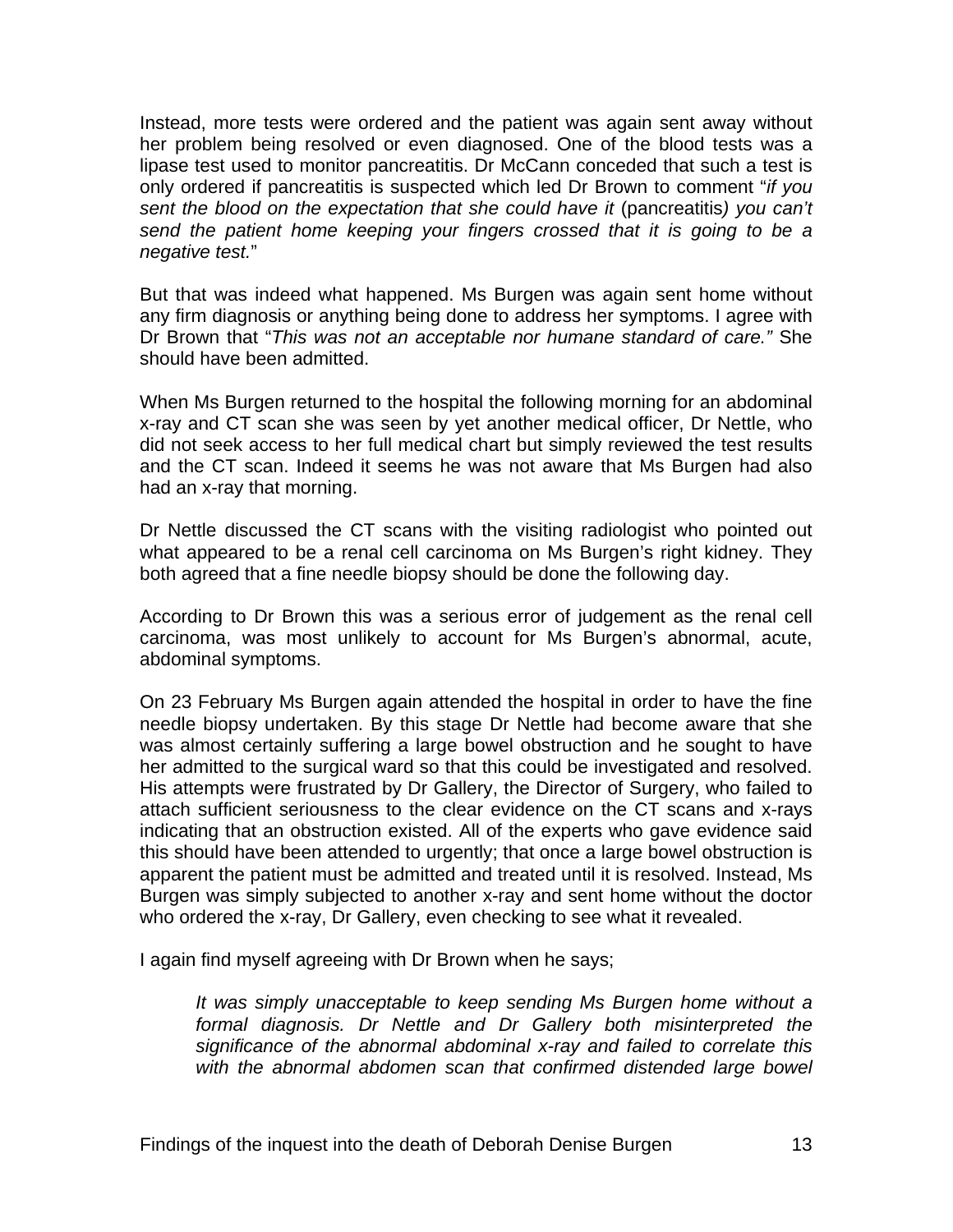<span id="page-15-0"></span>*consistent with mechanical obstruction and with Ms Burgen's progressively abnormal clinical status*.

Dr Brown goes on to say:

*This was a serious error of judgement as arranging a FNA* (fine needle aspiration*) in the meantime for a renal mass that was completely asymptomatic and unrelated to Deborah Burgen's medical presentation with abnormalities on abdominal examination was totally unwarranted.*

All of the experts agreed that Ms Burgen should have been admitted at the latest on 21 or 22 February. All agree that routine investigation would have disclosed the bowel obstruction by this stage.

The questions I must try and resolve is why no decisive action was taken and how can it be prevented from happening again.

I do not consider the junior doctors who failed to adequately diagnose or treat Ms Burgen's symptoms should be held responsible for this. They were given inadequate support and assistance. In particular, Dr McCann, who Dr Bishop consulted, failed in my view to adequately engage with the challenges Deborah's case presented; nor did she provide the advice and counsel her junior colleague was entitled to expect from her.

Dr Gallery's failings were, in my view, even graver. He had before him hard proof of a serious problem that he ignored or at least did not treat with sufficient urgency, even when a junior doctor, Dr Nettle, drew it to his attention and made sensible suggestions concerning an active response. It was reasonable in my view, for Dr Nettle to consider that he was handing over the management of this patient to Dr Gallery. Arrangements should have been made for her immediate admission with a view to an active investigation of her symptoms as Dr Nettle suggested. They were not because Dr Gallery failed to sufficiently acquaint himself with the patient's history and her current condition. If he was determined to refuse her admission, he should have at least perused her chart and examined her himself.

#### *In patient treatment and surgery*

#### **Admission to the surgical ward – 25 February**

At approximately 1.30am on 25 February, Ms Burgen awoke at home with severe pain in her abdomen. An ambulance was called and she was transported to the emergency department of the hospital soon after 5.00am. She was reviewed and examined by Dr Wellard, who was the doctor who had seen Ms Burgen in the emergency department 11 days earlier when she had initially presented. Dr Wellard noted in the chart that the abdominal x-ray showed "*4 - 5 fluid levels*" and he made a provisional diagnosis of a bowel obstruction or abdominal pain

Findings of the inquest into the death of Deborah Denise Burgen 14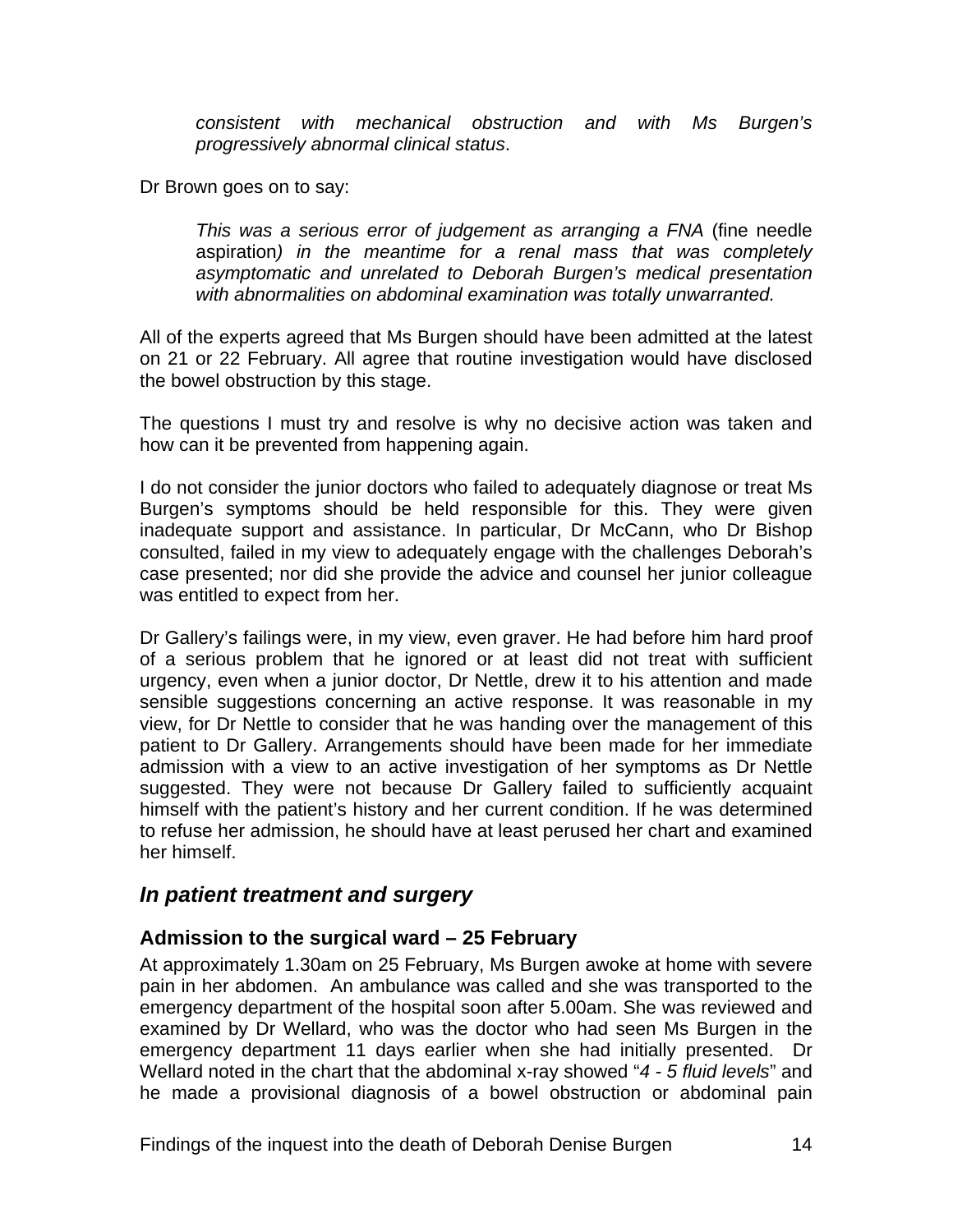secondary to the renal tumour which had been demonstrated on the CT scan a few days earlier.

Ms Burgen was transferred to the surgical ward at 10.40am. A few hours later, Dr Whitmore, a surgical principle house officer, examined her and reviewed the radiology images and formed the view that Ms Burgen had a large mechanical bowel obstruction and that a laparotomy was required. She did not consider that conservative management was appropriate because she believed that mechanical obstructions do not usually resolve and the radiology images indicated it had been present for some days. She noted that the medical records were not complete and located the missing notes for Ms Burgen's attendances at the emergency department on 14 and 21 February 2005, with a pile of other notes and records which had also not been filed.

Dr Whitmore's firm view was that surgical intervention was indicated. However, she read the note of Dr Nettle's conversation with Dr Gallery on 23 February and understood from it that Dr Gallery had reviewed the radiology images and had considered that inpatient treatment had not been required. She recalled questioning her judgement, given that it appeared to her that the Director of Surgery appeared not to share her view regarding the need for urgent surgical intervention.

As mentioned earlier, Dr Gallery had left Mt Isa, probably on Thursday,<sup>[9](#page-16-0)</sup> the evening before Ms Burgen's emergency admittance. The other consultant surgeon, Dr Frederick Rowland, was therefore the only surgeon available and responsible for all surgical patients who might be admitted. He was advised of the admission.

Dr Rowland, during the course of his evidence, repeatedly sought to categoris,e his involvement in Ms Burgen's care as having been simply to "*oversee"* her surgical management until Dr Gallery returned on the following Monday. I find this concerning given that Dr Rowland was the only surgeon available to look after Ms Burgen and the decision whether and if so when to operate, was a decision that rested with him. He did not seek to speak with Dr Gallery at any time and simply acted on the assumptions that Dr Gallery had seen Ms Burgen earlier that day and that Dr Gallery had made arrangements for a colonoscopy to be performed on the following Monday, 28 February 2005. Unfortunately neither of these assumptions was correct. In fact, Dr Gallery had never seen Ms Burgen and had only one conversation concerning her. This was hardly a basis for Dr Rowland to limit his responsibility for the patient's management.

Evidence was initially given by Dr Whitmore that she had a discussion with Dr Rowland regarding Ms Burgen's future management over the telephone.

Findings of the inquest into the death of Deborah Denise Burgen 15

l

<span id="page-16-0"></span><sup>&</sup>lt;sup>9</sup> Dr Gallery took his wife to Townville for the weekend and was there on Saturday 26 February. He thought he probably left Mt Isa on Thursday and over-nighted en route.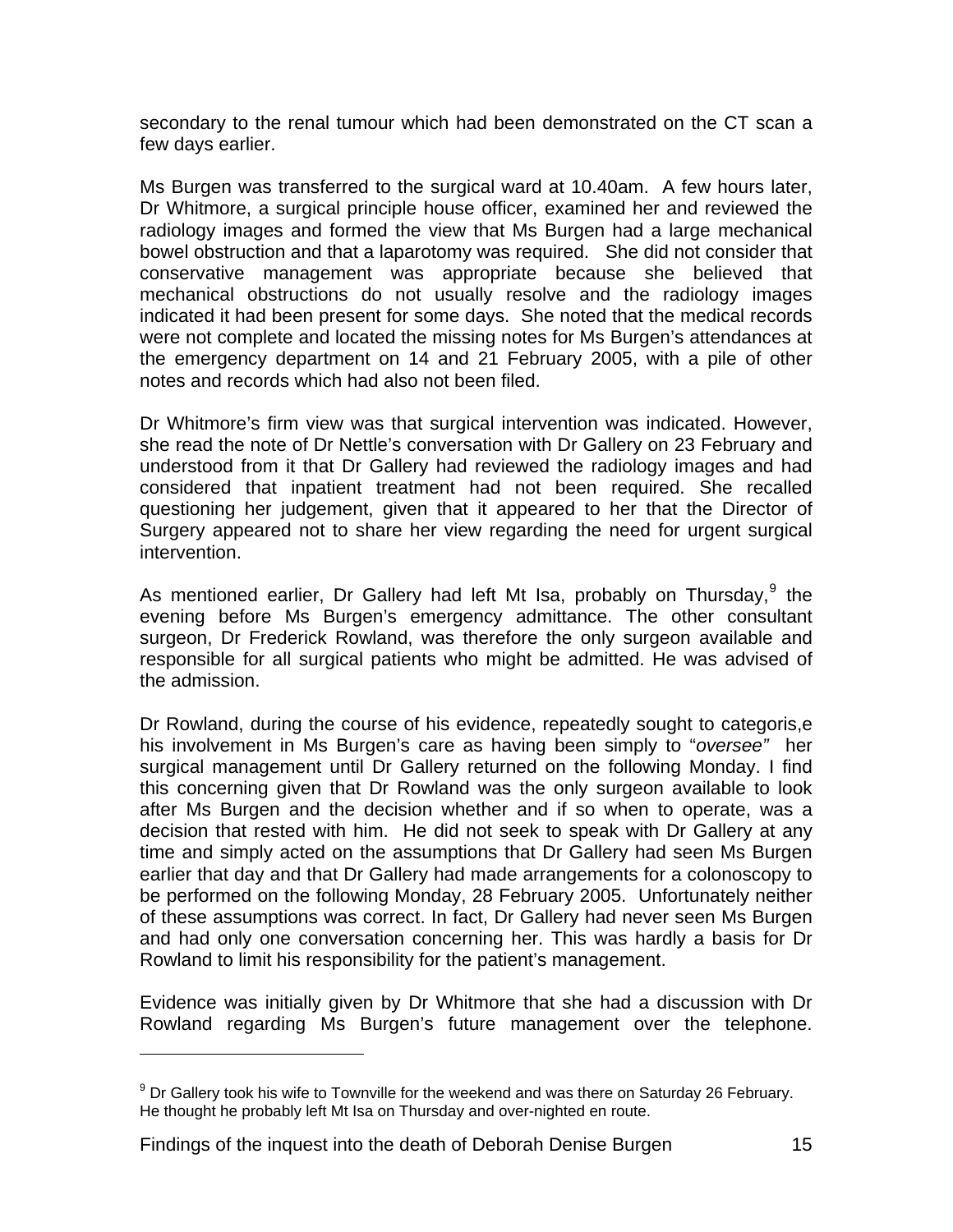However, it became apparent in cross-examination that Dr Rowland actually attended the hospital late in the afternoon on the 25 February, at which time he spoke with Dr Whitmore in person and examined Ms Burgen. Dr Whitmore was critical of Dr Rowland's involvement with Ms Burgen's care on this afternoon. She considered that his examination of Ms Burgen was inadequate in that he simply felt her stomach and walked away. She says she attempted to convey to him her concerns with respect to Ms Burgen's condition, but she found him to be dismissive to the extent that he cut her off mid sentence and appeared to take no notice.

It was Dr Rowland's opinion that Ms Burgen had a large bowel obstruction that was mechanical in nature and most probably due to a cancer, although he could not exclude diverticulitis. He considered that she did not appear to be in any discomfort and that surgery was not indicated on that day. The notes indicate the Dr Rowland considered that Ms Burgen should receive conservative treatment and that *"if the obstruction doesn't resolve, for laparotomy early next week."* 

While Ms Burgen may have been comfortable at the time, Dr Rowland examined her, this was not consistent with her clinical presentation earlier in the day. The reason why she had initially been taken to the emergency department in the early hours of the morning was because she had been in pain which she rated as 9/10. Further, the nursing entry for 1.10pm noted that Ms Burgen had again been complaining of abdominal pain. During the course of the afternoon, she had required 5mg of morphine at 1.25 pm and a further 5mg at 3.35pm. In these circumstances, it was hardly surprising that Ms Burgen appeared to be relatively comfortable when Dr Rowland examined her shortly thereafter. The administering of these drugs was of course recorded in her chart which was at the end of Ms Burgen's bed.

Not only was Dr Rowland satisfied that Ms Burgen did not require surgery on this day, he also gave evidence that he was reluctant to operate over the weekend because the operating theatres and pathology and radiology departments were not fully staffed and an anaesthetic consultant was often not available. Whilst operating during normal business hours would always be a preferable option, Dr Rowland conceded that emergency staff were rostered on in the emergency department 24 hours a day and that had he considered it clinically indicated, there was no good reason why the surgery could not have been performed on the night of the 25 or at any other time prior to the 27 February. This point is demonstrated by the fact that the surgery eventually proceeded on a Sunday and that all necessary staff members were available to assist.

Dr Rowland also mentioned on a number of occasions when giving evidence that it would have been a professional discourtesy to interfere in the management of another doctor's patient, although he conceded that if this couldn't be avoided without risk to the patient then such interference would be acceptable.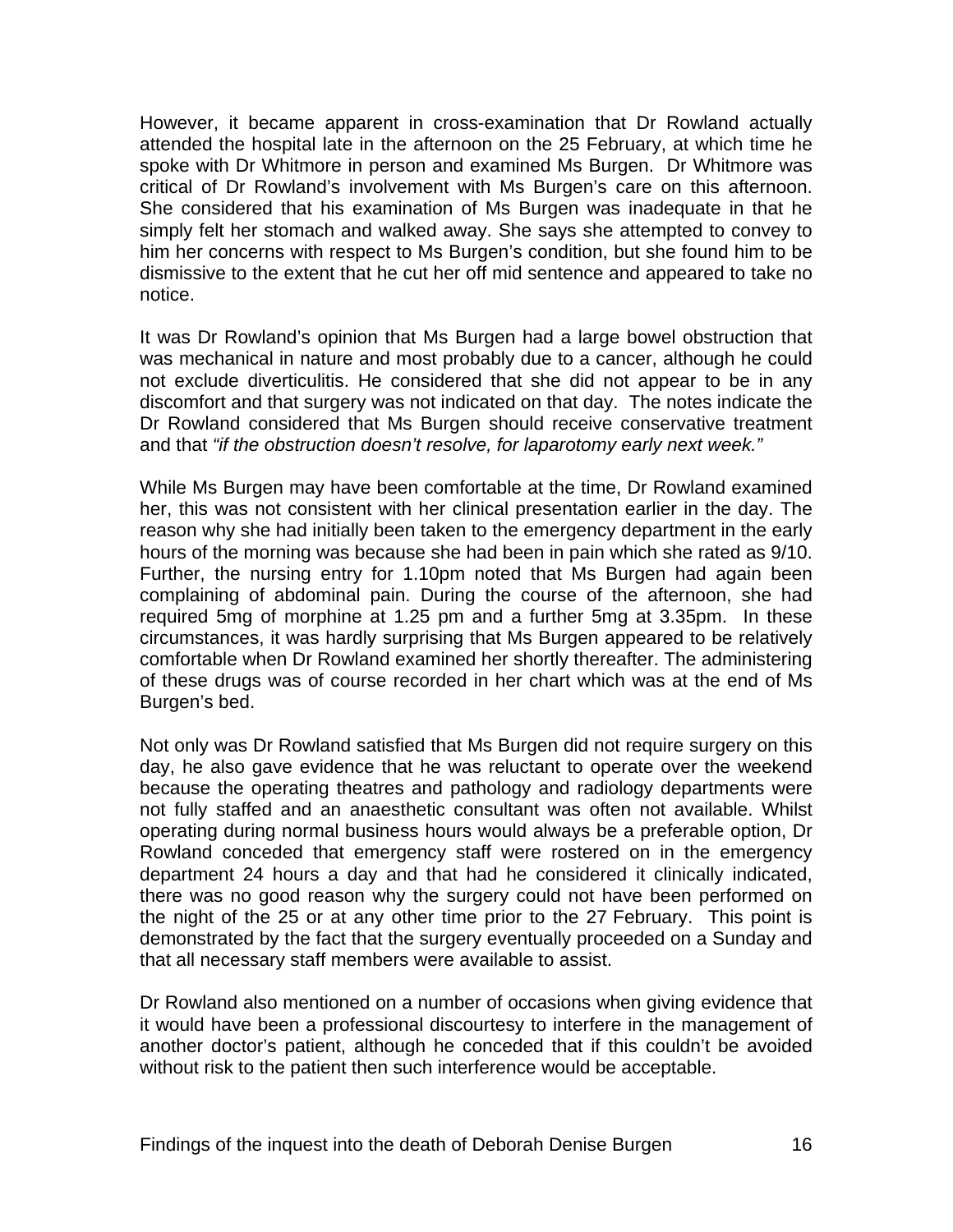<span id="page-18-0"></span>Interestingly, while Dr Rowland could not recall whether he had seen the notes for 21 February when he was caring for her, he gave evidence that having had the opportunity to review them at the inquest, it was his opinion that Ms Burgen's presentation on that date indicated that she required inpatient treatment with a plan to operate on her prior to the 25 February 2005. This seems incongruous given that Dr Rowland apparently did not consider Ms Burgen required urgent surgery when he reviewed her on 25 February. He sought to clarify this contradiction on the basis that by the time that he became involved with Ms Burgen's care on 25 February, she was Dr Gallery's patient and therefore his role was somewhat more limited than had she been admitted under his care.

#### **Continued observation on 26 February**

Dr Rowland conducted his ward round between 7.30am and 9.30am on 26 February. He saw Ms Burgen at approximately 8.00am. He found her to be sitting up in bed and conversing comfortably and thought that her condition was essentially unchanged. Whilst he considered that the bowel obstruction, which had now been present for at least four days, had not resolved he still did not consider that her condition was sufficiently acute to require surgery. He said in evidence that this decision was influenced to a large extent by the fact that on examination, Ms Burgen was only minimally tender in her abdominal area and she told him that she was feeling comfortable.

However, Dr Rowland conceded that in coming to this conclusion he had given minimal regard to the nursing notes that indicated the pain Ms Burgen had been experiencing and the treatment she had been given since Dr Rowland had last seen her some 15 hours earlier. The nursing entry made at 10.30pm on the night before indicated that Ms Burgen had been in discomfort for most of the shift requiring regular pain relief and a hot pack. The nursing entry that was made less than an hour before Dr Rowland saw Ms Burgen during his morning ward round, noted that at about 6.40am Ms Burgen had been in significant pain which she had rated as 6/10. Further, had Dr Rowland taken the time to review the medication chart, it would have been apparent to him that since he had seen her the evening before, she had required a further 12.5 mg of morphine for pain relief.

The results of the blood tests that had been ordered the previous day were now available. They showed a markedly raised white cell count of 10.5  $x10^9$ /L with neutrophils of  $9.24 \times 10^9$ .

Dr Rowland ordered that Ms Burgen continue to be given sips of water and requested a further blood test with a plan to review her on his ward round on the following day.

Dr Maimuna Shah was the junior surgical doctor rostered on at the hospital for the weekend. Whilst she had worked as a doctor in Pakistan and Zimbabwe, she had only been working at the MIBH for approximately one month. She had been

Findings of the inquest into the death of Deborah Denise Burgen 17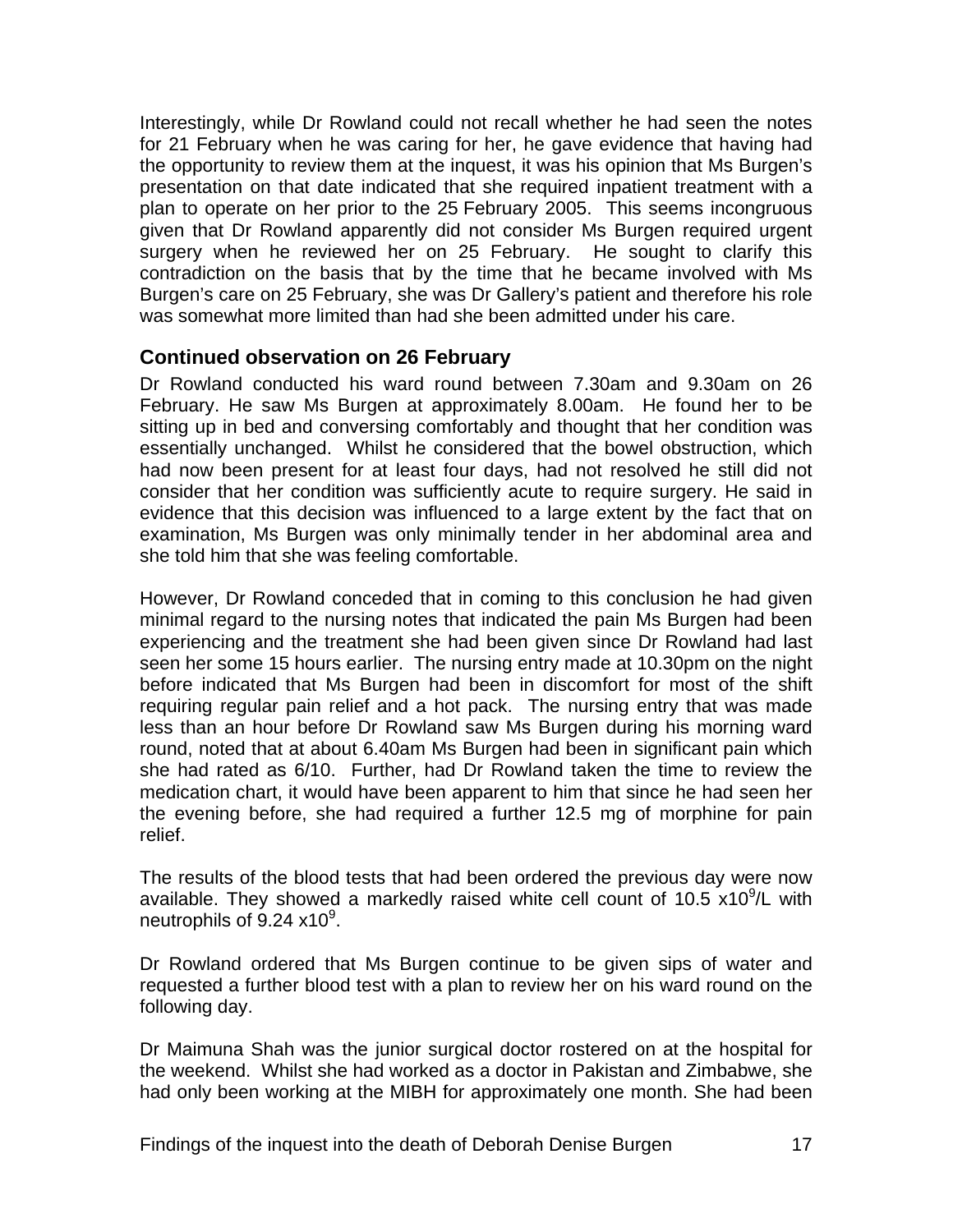given no orientation or training since she arrived. It was her recollection that it was at approximately 12.30pm that she became aware of the blood results which had been ordered by Dr Rowland earlier that day. Having seen the results she became concerned about Ms Burgen's condition because she considered a number of the results were grossly abnormal.

Dr Whitmore was working in the emergency department but because she had been worried about Ms Burgen's clinical presentation of the day before, she decided to check the blood results herself. On learning of them, she was concerned that Dr Shah was a very junior doctor and may not have appreciated their significance, in particular the elevated white blood cell count. For this reason, she telephoned Dr Shah and suggested that Dr Rowland needed to be advised of the results.

When she gave evidence, Dr Shah was adamant that within about half an hour of having seen the results, she telephoned Dr Rowland and told him that Ms Burgen's white cell count was now 19.9 x 10 $^9$ /L, check (unit) nearly double the previous reading, and that her neutrophils, urea and creatinine levels were raised. She also suggested that Ms Burgen required antibiotics, but this was rejected by Dr Rowland on the basis that Ms Burgen was afebrile. Despite the fact that Deborah had received four litres of intravenous fluids since she had been admitted, Dr Rowland suggested that the elevated results could be attributed to her being dehydrated. He directed Dr Shah to order a further blood test and indicated that he would review her later.

Dr Rowland did not dispute the content of this conversation but considered that the discussion did not take place until some hours later at approximately 5.30pm.

Dr Rowland considered that antibiotics were contra-indicated on the afternoon of 26 February because it would have made it difficult to interpret the significance of the white cell count in the tests which he had reordered.

Dr Rowland accepted that if left untreated a large bowel obstruction can result in a raised white cell count suggestive of an infective process. However, in this case he considered that the significantly raised white cell count may have been the result of some technical problem with the machine that had produced anomalous white blood cell counts in the preceding few weeks. He claimed a repeat blood test was required to check whether the white cell count was in fact accurate. This reasoning did not explain the raised urea and creatinine levels, which were also consistent with a worsening bowel obstruction. Further, Dr Rowland explained that even if he had been satisfied of the accuracy of the white cell count, he would have repeated the blood test in any event because major surgery would have been required. He did not want to embark on this unless he had a second set of results confirming the abnormalities which had been detected earlier that day. Dr Rowland adopted this approach even though he was aware of the risk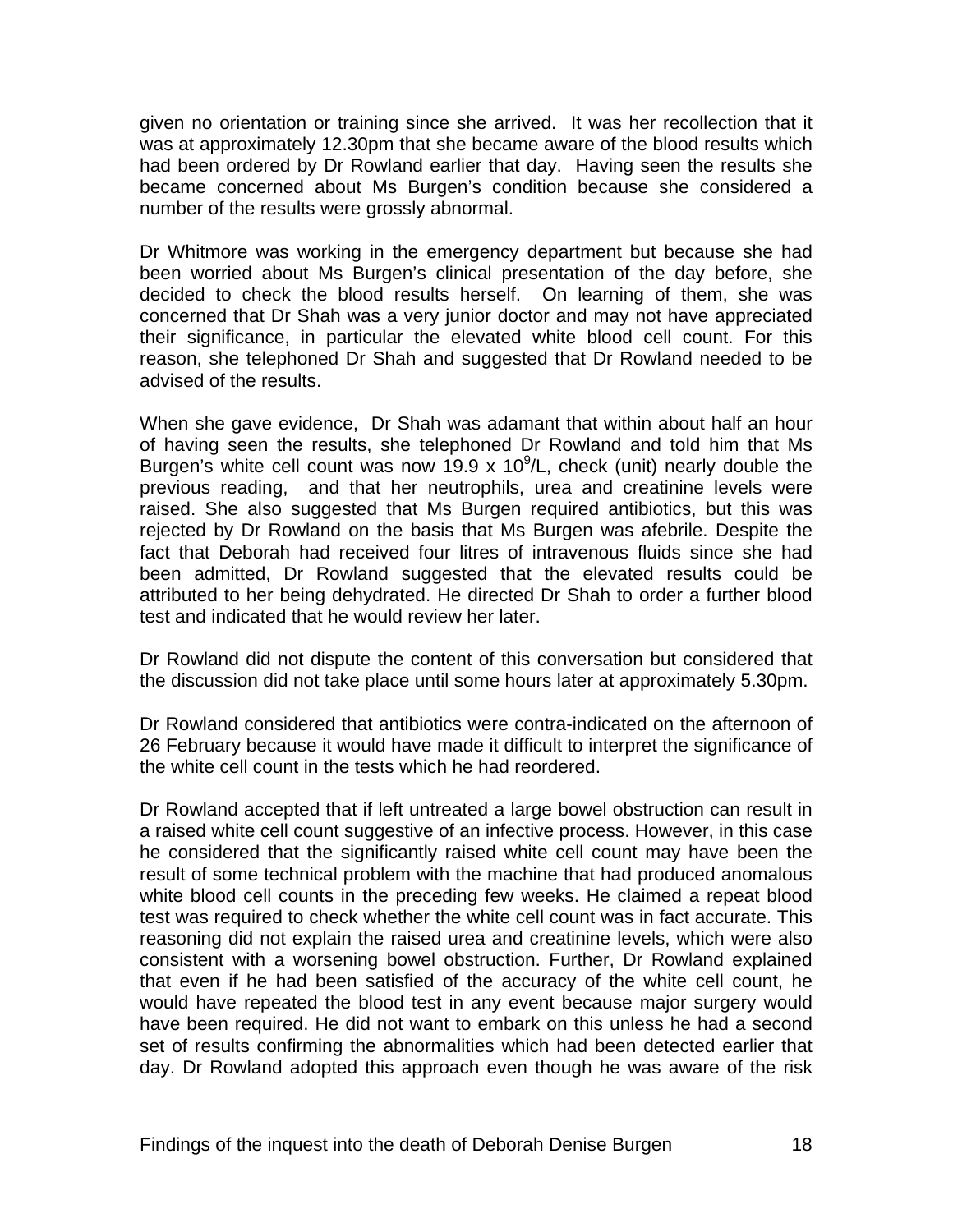that a large bowel obstruction left untreated can cause a perforation which markedly reduces the prospects of a successful recovery.

The medical records contain an entry purportedly made by Dr Shah at 5.00pm to the effect that she conducted a ward round with Dr Rowland at around this time. In evidence, she said she had an independent recollection of having been present for the ward round and that she showed Dr Rowland the blood test results on a computer. There is evidence that the blood tests results were accessed on the computer system at about 4.00pm and 5.00pm by a person using Dr Whitmore's and Dr Hussain Shah's user identification number. Dr Rowland denied that he conducted a ward round at this time or any other time that afternoon and said the only time he saw Ms Burgen on that day was during his morning ward round. He said that after he went home from the hospital following his morning round he only spoke on the telephone to Dr Shah. His diary records a number of phone calls on the afternoon in question although he conceded he made notes of three of them, including two with Dr Shah concerning Deborah, some time after they occurred. Neither doctor had a reason to fabricate and both had notes which tended to support their versions. I am unable to resolve this conflict in the evidence.

In any event, Dr Shah caused the further blood samples to be taken for testing and then went off duty and left the hospital shortly after 5.00pm.

Dr Rowland accepted that he took no steps to ascertain the outcome of the further blood tests he ordered. He sought to absolve himself of any responsibility for this failure on the basis that Dr Shah had telephoned him with the previous results earlier in the day and therefore there was a system in place for her or another junior doctor to convey these later results to him. The following points should be made in relation to Dr Rowland's understanding in this regard:

- Dr Rowland did not request Dr Shah to telephone him with the results;
- Dr Rowland did not make arrangements for any other doctor to telephone him with the results;
- Dr Shah had telephoned him earlier that day after being prompted to do so by Dr Whitmore; and
- He offered no explanation for why he didn't telephone the hospital himself to find out the results, particularly when the reason he had requested the further test was because he was concerned that Ms Burgen would require surgery.

The medical records indicated that Ms Burgen remained significantly unwell throughout 26 February. The nursing entry at 2.45pm indicated that she was sweaty, cold and clammy to touch after mobilization. Further, she had required an additional 20mg of morphine for pain relief.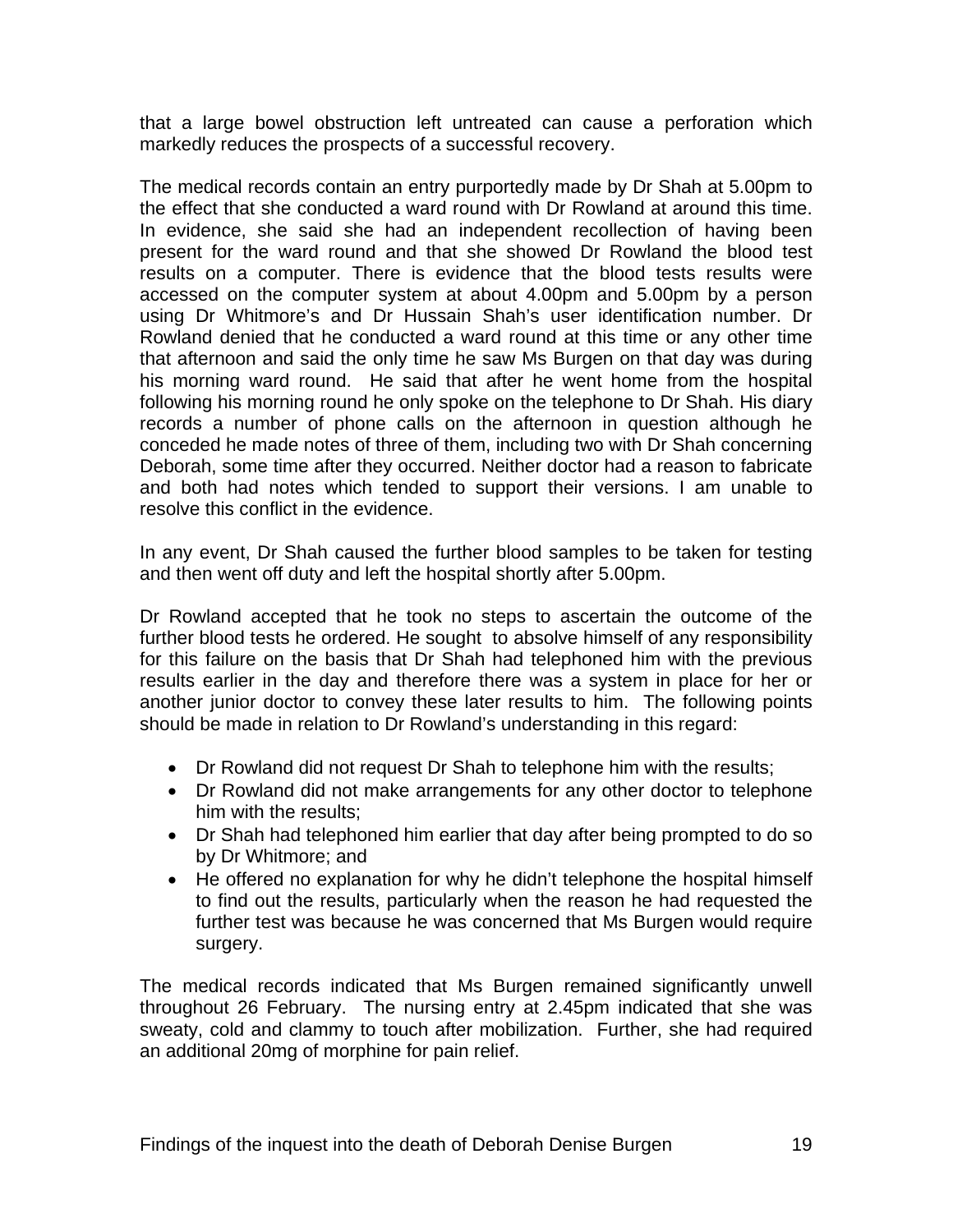#### <span id="page-21-0"></span>*Critique and comments concerning in-patient pre-operative care*

When Ms Burgen was finally admitted on her sixth attendance at the MIBH it was quickly realised that she had a bowel obstruction. In view of her previous attendances during which she reported identical symptoms, those examining her had sufficient information to realise that this condition had probably been extant for over a week. In those circumstances, urgent action should have been taken. Instead she was simply given morphine to still the pain while more blood tests were taken.

Dr Stevenson said the CT scan taken on 23 February that was reviewed by Dr Rowland on 25 February showed "*gross distension of the colon and that urgent intervention was (is) warranted."* There was some uncertainty as to which scans Dr Rowland actually saw but attempts by those representing Dr Rowland to excuse his inaction on this basis are rejected. There is no dispute that Dr Rowland knew that Ms Burgen was suffering from a bowel obstruction; if he wanted further information about its extent that he could not glean from the material available on the hospital's radiology data system, he could simply have called the radiologist.

In Dr Stevenson's view Ms Burgen should have had surgery on 25 February: "*If a patient requires continuing doses of analgesia, particularly narcotic analgesia, for symptoms of bowel obstruction then that implies the obstruction is not resolving and the patient needs surgery."* 

As we know this did not happen, and even when the results of the blood tests reviewed by Dr Rowland on the morning of 26 February strongly suggested she was deteriorating, still no remedial action was taken.

Dr Stevenson said, "*The patient had had a further four doses of morphine which would indicate that the obstruction is not resolving. The underlying cause has not been treated and again the preference would be to take the patient to theatre."* 

Submissions made of behalf of Dr Rowland to the effect that it could not be proven that he had seen all of the medical charts recording the narcotics administered are pointless. He only had to ask the nurses as any competent doctor would usually do when making his rounds.

I do not accept Dr Rowland's explanation for his inaction that he was simply "*overseeing*" the patient for Dr Gallery. Professional courtesy can not stand in the way of patient safety. His professional obligation was in my view, to take whatever action was necessary to arrest the patient's deterioration. His failure to even attempt to contact Dr Gallery demonstrates the sophistry of this excuse.

The claim that it would be unsafe to operate over the weekend was demonstrated as specious by the evidence of Dr Hack that he had done so without problem and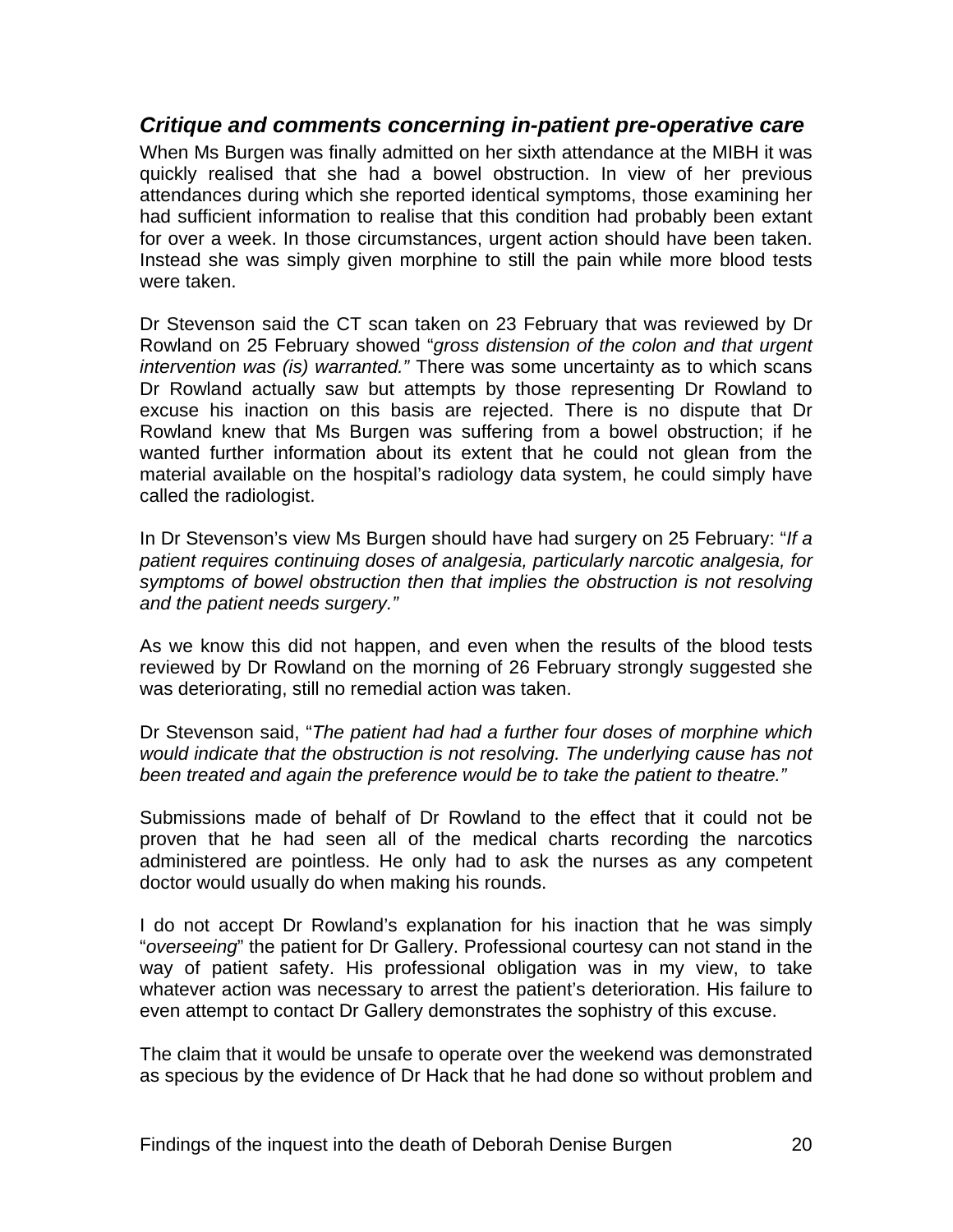by Dr Rowland himself, when finally accepting he had to operate on Sunday morning. It was not any unavailability of staff that led to the fatal outcome.

Dr Stevenson was of the view that the rapid increase of the white cell count from 25 to 26 February confirmed that Ms Burgen urgently needed to be operated on and that Dr Rowland should have come back into the hospital to undertake this procedure when he was advised of the results of the blood tests taken after his morning rounds on 26 February. He said that Dr Rowland's decision to simply order further blood tests did not make sense. In his view, there was ample evidence of a large bowel obstruction that urgently needed surgery to resolve it. Simply giving her intravenous fluids and narcotics for pain relief was "*inappropriate or insufficient treatment."* 

Dr Rowland's decision to refrain from ordering antibiotics on the basis that they might cloud the results of the further blood tests was criticised on two grounds. First, it was unnecessary because a blood specimen could be taken and the drugs then given. Second, if the drugs weren't given then an operation became imperative.

Dr Brown put it this way*, "Well, the logic to say that you don't want to give antibiotics because it might blur the picture of sepsis is just unbelievable. I mean sepsis is infection. You die of infection if you don't (*get*) antibiotics. By saying 'I'm not going to give antibiotics and I'm not going to go to theatre because I don't want to blur the edges' is just wrong. It's extraordinary."* 

All of the experts also expressed the view that it was not appropriate for Dr Rowland to order further tests and then do nothing if the junior doctor to whom he gave the order did not get back to him with the results. Of that Dr Brown said*, "I have no problem with Dr Rowland reviewing the blood, but I have a huge problem with his disinterest in knowing the result."* Dr Hack and others agreed that if there was a system in place whereby junior doctors had a well recognised obligation to chase up test results and report them to senior doctors, then it was permissible for the senior doctor to rely on it. In this case, there was no evidence that any such system existed.

Dr Stevenson was of the view that the laparotomy was unduly and unnecessarily delayed and certainly, by the time the elevated white cells counts and urea levels were known after 48 hours of hydration and acute pain requiting narcotics, "*That should have been at least the final trigger to take the patient to theatre on the 26th."* 

Dr Kruger expressed the view that "*during the ward care of this lady several errors of judgement occurred, leading to the severity of her illness being underestimated and the likely sequence of occurring being misunderstood. I believe that the critical review of this lady on 26 February failed to appreciate severity of her illness."*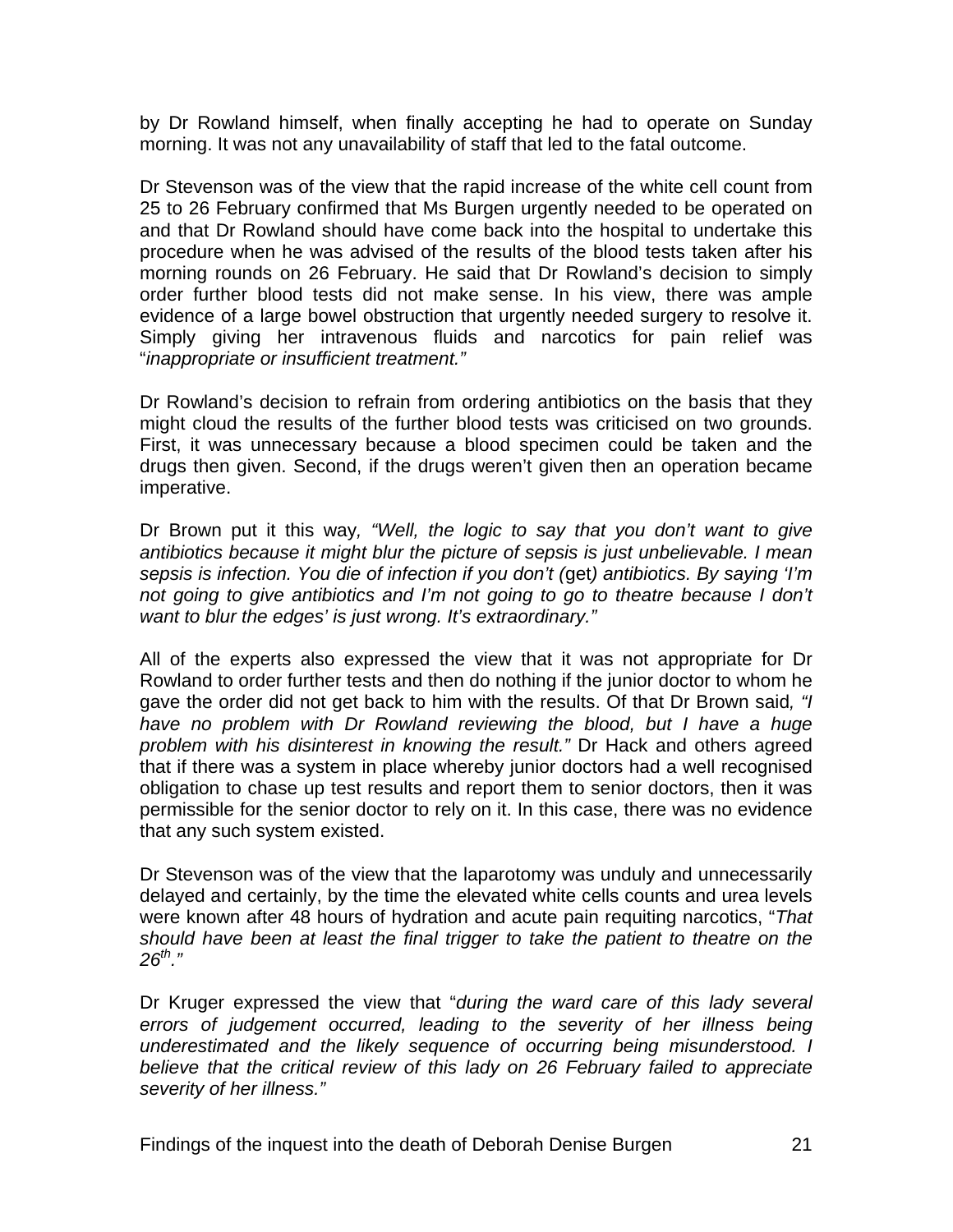<span id="page-23-0"></span>When asked whether performing the laparotomy on 26 February would have avoided Ms Burgen's death, Dr Stevens said:

It's hard to know if the outcome would have been different if the patient *had been taken to theatre on the 26th but I suspect that had the patient been taken to theatre on the 25<sup>th</sup>, or the 23<sup>rd</sup>, or the 21<sup>st</sup>, or even on the 15th when she first presented the outcome may well have been quite different*.

Both Dr Hack and Dr Stevenson were of the opinion that it is likely that the changes in the white blood cell counts on the morning of 26 February indicate that it was around this time that Ms Burgen's large intestine ruptured as a result of the unresolved obstruction. Dr Stevenson did not accept the reasoning that led Dr Rowland to conclude that the rupture occurred only a short time before he operated.

Dr Rowland's lawyers submitted that it was only with the benefit of hindsight that one can conclude that Ms Burgen's surgery should have been undertaken sooner. I do not accept that. Dr Hack, a surgeon from Townsville who reviewed the case at the request of the MIBH Medical Superintendent wrote in his report, *"It seems to me that her abdominal symptoms of pain were going on whilst an inpatient and it is only right at the end when perforation has occurred, that the operation is organised, and this is far too late... All in all, too much time was wasted which was in large part responsible for this lady's death."*

When he gave evidence Dr Hack was asked when the operation should have been undertaken; "*As far as I can see the diagnosis of this* (the mechanical bowel obstruction) *was fairly clear for several days before the operation occurred. So any time leading up to whenever the bowel perforated would have been associated with a better outcome."* 

He was also asked, "So, alright, so is your evidence that by the 25<sup>th</sup>, that Dr *Rowland should either have done the barium enema or operated?"* He answered *"I'd prefer the operation but I could make a case for the enema, yes."* As we know, Dr Rowland did neither for another two days.

#### **Ms Burgen is operated on**

On 27 February, Dr Rowland examined Ms Burgen during his ward round between 7.30am and 8.30am. His note in the medical chart recorded her as looking well, although he gave evidence that on examination he found her abdominal tenderness to be a little more extensive than it had been previously. He reviewed the results of the blood tests and even though they confirmed the very significantly raised readings from the previous day, he still did not consider that surgery was urgently required. Instead he ordered further abdominal x-rays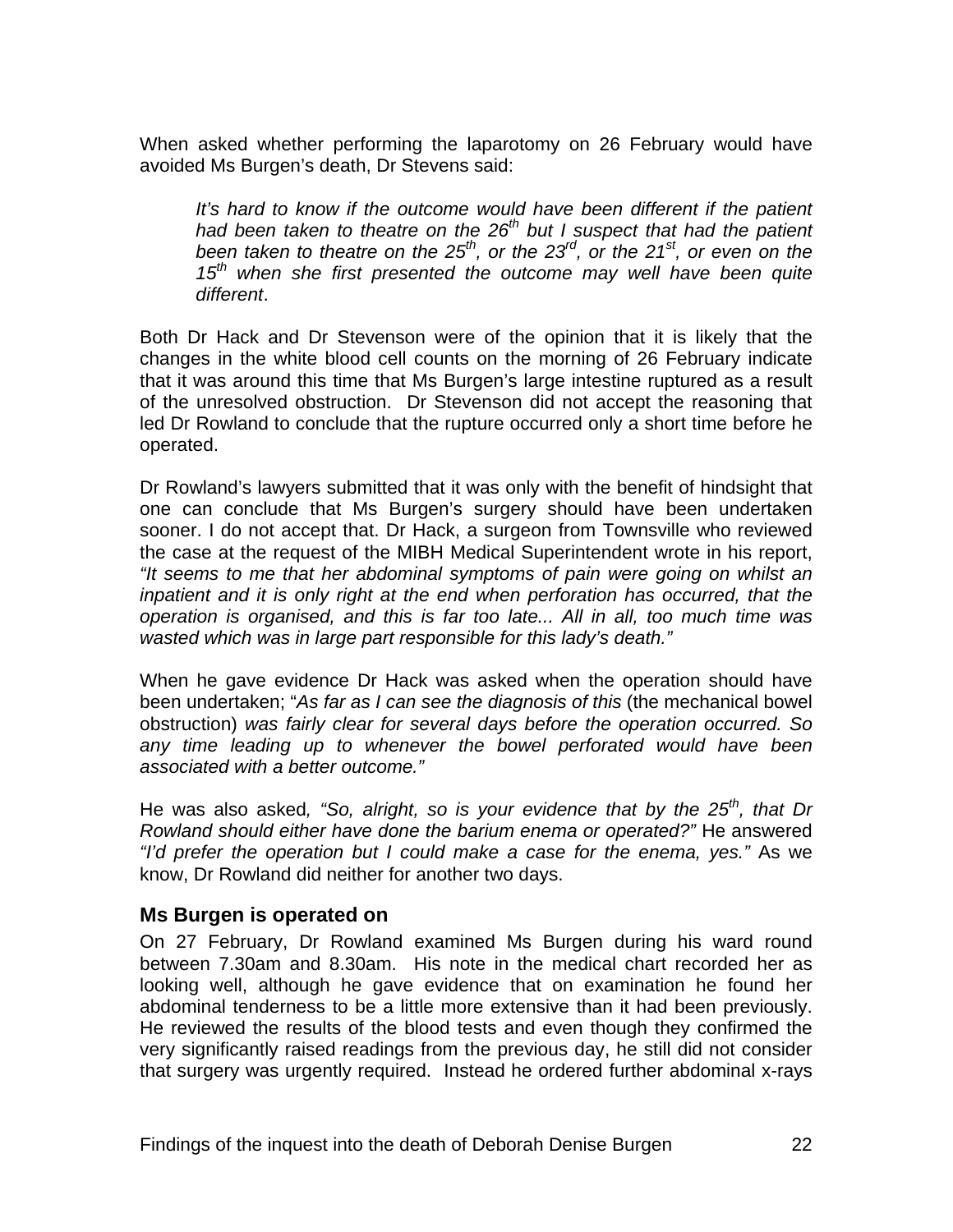and decided that if the incomplete bowel obstruction was visible on the further radiology images, he would operate on Ms Burgen the following day.

Apparently on his way home, Dr Rowland reflected further on Ms Burgen's condition and made the decision that surgery should not be further delayed. He telephoned Dr Shah and requested her to make the necessary arrangements for the surgery to be performed that day and asked her to inform Ms Burgen of this plan.

Dr Anilkumar Tirumalai was the anaesthetist on call for the weekend. Whilst he had worked as an anaesthetist in India and Dubai for a number of years, he had only commenced working at the hospital approximately one month earlier and, like Dr Shah, he had not been provided with any orientation or training since his arrival in Mt Isa. He arrived in late January 2005 and commenced working at the hospital later that day. He had no experience in the management of critically ill patients in contemporary intensive care settings.

As the anaesthetist on call, Dr Tirumalai performed a pre-operative anaesthetic evaluation. At the time of this assessment, Ms Burgen's blood pressure was 130/77 and her haemoglobin was 114. Dr Tirumalai reviewed the results of the earlier blood tests and was concerned about the raised urea and creatinine readings. For this reason, he telephoned Dr Naseem Ashraf.

Dr Ashraf commenced employment at the hospital as the Director of Anaesthetics and ICU in mid 2004. At that time, he was the only anaesthetist working at the hospital. Prior to this he had worked as an anaesthetist in Saudi Arabia, Pakistan and Brunei. Like Dr Tirumalai, he also had limited experience in assuming responsibility for the care of critically ill patients.

Dr Tirumalai gave evidence that the reason he telephoned Dr Ashraf was because it was his understanding that Dr Ashraf was the Director of Anaesthetics and he required Dr Ashraf's input into the anaesthetic management of Ms Burgen. Dr Ashraf denied this and gave evidence that Dr Tirumalai did not respect him and would not listen to his advice and did not treat him as the director but rather simply as another anaesthetist. There was clearly animosity between the two which unfortunately negatively impacted upon their ability to work collaboratively. It seems to me that each of them sought to blame the other for questionable decisions.

During the course of the telephone conversation, the two anaesthetists discussed whether Ms Burgen needed to be transferred to Townsville Hospital which, as a tertiary facility, was able to provide more intensive care for seriously ill patients. Dr Tirumalai gave evidence that he raised this issue with Dr Ashraf because he was concerned that the elevated urea and creatinine results from the previous day were an indication that Ms Burgen was likely to require dialysis treatment following the surgery. It was his recollection that Dr Ashraf expressed the view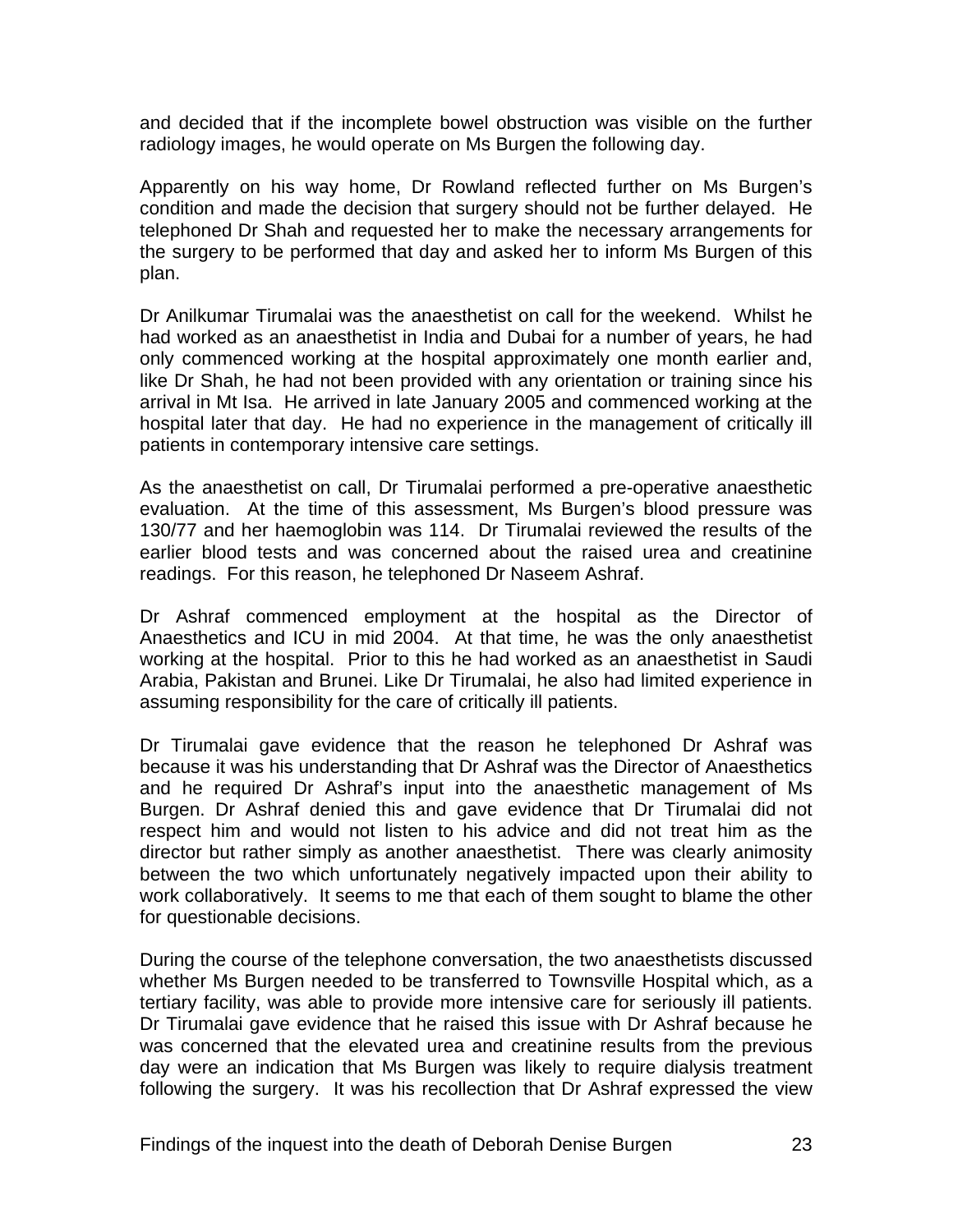that there was no good reason why the surgery could not proceed in Mt Isa. Dr Ashraf denied that Dr Tirumalai asked for his advice regarding the hospital's dialysis capacity and that he simply indicated to Dr Tirumalai that if he did not feel competent to provide the necessary anaesthetic care to Ms Burgen, that he should discuss this with Dr Rowland and that a decision would then need to be made whether to transfer Ms Burgen to Townsville.

There was a discussion between Drs Rowland and Tirumalai at the desk outside the operating theatre. Dr Rowland recalled Dr Tirumalai asking him whether Ms Burgen required a central line inserted prior to the surgery commencing and he expressing the view that she did. He did not recall being involved in any discussion about the need to transfer Ms Burgen to Townsville and in any event, he did not have any serious concerns about her being able to be properly cared for at the hospital.

Dr Tirumalai gave evidence that he discussed the transfer issue with Dr Rowland and that Dr Rowland advised him that it was up to him whether to transfer Ms Burgen and that he deferred to Dr Ashraf, as his superior, to make this decision. Dr Ashraf was not present for the entirety of the conversation but could recall arriving when the issue of transfer was being discussed. It was his recollection that he expressed the view that a transfer was required but that this was rejected by Drs Rowland and Tirumalai because it was thought that it would simply delay the surgery which was urgently required. Interestingly, Dr Ashraf allegedly told Dr Rowland that he thought that Ms Burgen had been neglected and should have been operated on earlier. He could not recall whether Dr Rowland responded to this.

The operation report records that the surgery which was performed by Dr Rowland with the assistance of Dr Shah, went from 11.45am until 2.00pm. Dr Ashraf believed that Dr Tirumalai was primarily responsible for Ms Burgen's anaesthetic management while she was in the operating theatre, while Dr Tirumalai considered that it was a combined effort. Dr Ashraf was not in the operating theatre at all times.

Dr Tirumalai says he considered that Ms Burgen needed to remain intubated when she was taken to ICU because she had undergone major surgery and had received large volumes of fluid. Dr Ashraf did not agree. He considered continued intubation was not required. However, he told Dr Tirumalai that it was his decision.

The surgery performed by Dr Rowland was major colorectal surgery. A midline laparotomy was performed. It found free peritoneal gas and faecal fluid, as well as some small particulate faeces emanating from the perforated caecum secondary to an obstructed sigmoid colon. Dr Rowland removed the sigmoid colon mass and the perforated caecal mass and adjacent segments of the bowel. The histology report indicated that the length of the colon removed was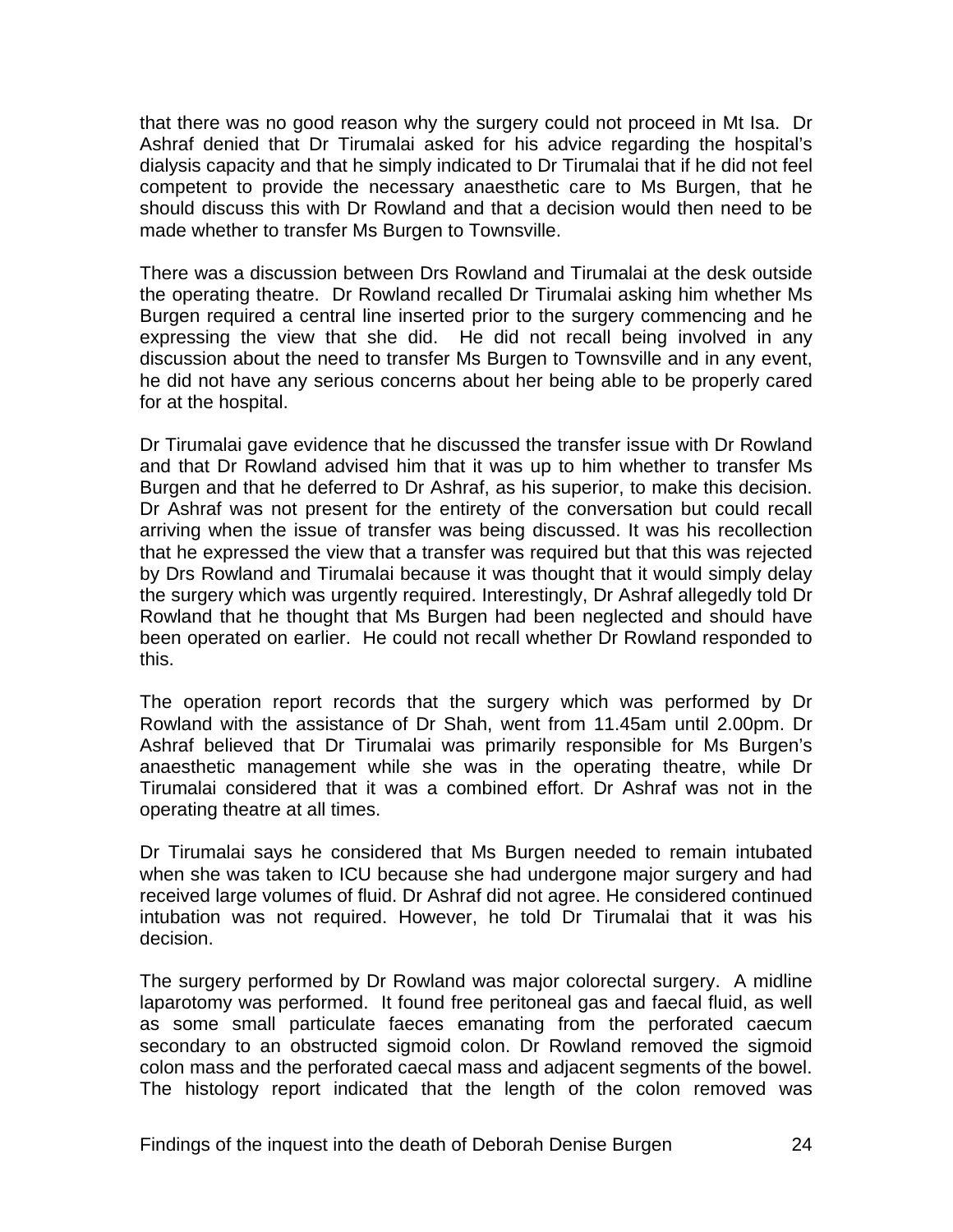<span id="page-26-0"></span>approximately 55cm. Dr Rowland then performed a total colectomy and formed a dual ileostomy and colostomy. He twice lavarged the peritoneal cavity with several litres of warmed saline fluid. Dr Shah suctioned out as much of the saline fluid as she could. No active bleeding was seen.

The volume of blood lost during the surgery was not recorded. However, both Drs Ashraf and Shah recalled that it was not significant. Whilst Dr Rowland was obviously focussed on the task at hand, he did not remember being in any way concerned that the volume lost may have been significant. He explained that in his opinion the colon he removed would have contained a greater volume of blood than a healthy colon, because once the obstruction was removed the colon would have collapsed and filled with blood. It is known from the anaesthetic record that Ms Burgen was given three units of blood in the operating theatre and two litres of fluid.

It was Dr Rowland's opinion that the perforation to the caecum that he found at the time of surgery most likely occurred in the four hours prior to the surgery. The reasons for this were that:

- at the time of his examination of Ms Burgen earlier that morning, she did not have an elevated temperature and she had no signs of shock, such as an increased pulse rate or cold sweaty skin;
- her bowel at the time of surgery was dark red and while not tensely distended there was still some pressure in it;
- the gas and faeces were coming out of three small holes in the caecum which had not progressed to form a large hole; and
- the faeces leaking from the caecum were not particularly odorous.

Ms Burgen was given 80mg of Gentamycin in the operating theatre. Dr Rowland considered that while he probably ordered this antibiotic, the decision as to the appropriate dose rested with the anaesthetists. He accepted that the dose given was sub-therapeutic and that even if the plan had been to give her a further dose a few hours later, such an approach to the administration of this medication was at odds with the accepted medical practice at the time.

# *Critique and comments concerning peri-operative care*

None of the experts who gave evidence was critical of the quality of the surgery performed by Dr Rowland. Indeed Dr Brown commented *that "Dr Rowland did an extraordinarily good job in difficult circumstances.*" However, the weight of the expert opinion firmly supports the contention that by failing to operate on Ms Burgen in a timely fashion, the surgery was made more dangerous, as the colon perforated during the delay.

The independent experts were also of the opinion that the anaesthetists Dr Ashraf and Dr Tirumalai adequately managed that aspect of the procedure; *"induction and maintenance of anaesthesia was uneventful and appropriate,"* 

Findings of the inquest into the death of Deborah Denise Burgen 25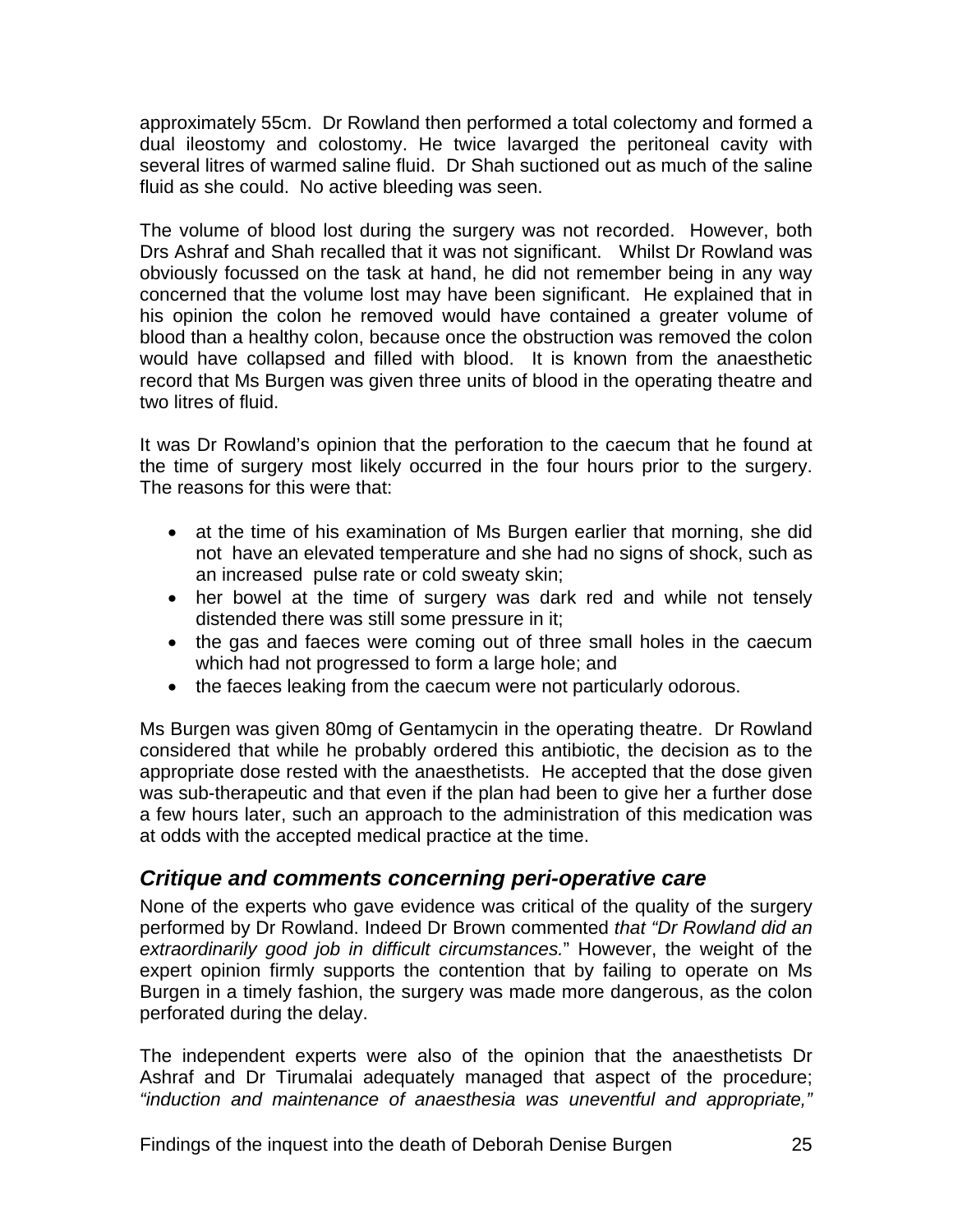<span id="page-27-0"></span>according to Dr Kruger. He expressed some concerns about the adequacy of the anaesthetic record; it was difficult to read and some of the times noted appear inaccurate but nothing turns on that.

The delay in the surgery also complicated the possibility of transferring Ms Burgen to a tertiary hospital such as Townville, as by the time the seriousness of her situation was acknowledged, the perforation of her colon had made her unstable.

All of the experts agreed that a central venous line should have been inserted by the anaesthetist in charge prior to or during the operation. It would also have been appropriate for Ms Burgen to have remained ventilated when she was transferred to the ICU as it should have been anticipated that she was likely to be very unwell post operatively. These errors of judgement made the post operative management more difficult because the procedures then had to be undertaken when Ms Burgen was critically ill and rapidly deteriorating.

It was the opinion of all of the experts who gave evidence on the topic that the dosage of the antibiotics given was about one quarter of the usual therapeutic dosage for such conditions as confronted in this case. Dr Tirumalai ordered that dose in ignorance and Dr Rowland failed to correct it. It is undoubtedly the surgeon's role to determine the drugs and the quantities a patient should receive after an operation. That is not a decision for the anaesthetist.

#### *Post operative care*

#### **Deborah is taken to the ICU**

Dr Tirumalai accompanied Ms Burgen from the operating theatre to the ICU at about 3.00pm. There were three registered nurses on duty, Mr David Bohan-Shaw, Ms Samantha Partridge and Ms Samantha Mackey. Mr Bohan-Shaw was the most experienced of the nurses and was assigned to look after Ms Burgen. The ICU was a five bed facility and Ms Burgen was the only patient. This meant that Ms Partridge and Ms Mackey were available to provide assistance to Mr Bohan-Shaw in caring for Ms Burgen.

An initial nursing assessment found Ms Burgen's peripheral circulation to be diminished and her blood pressure was 90/60. This was a significant drop from her pre-operative blood pressure of 130/77 and an intra-operative blood pressure of 120/60. Mr Bohan-Shaw was concerned with this low reading and requested Dr Tirumalai to insert a central venous line so that he would be able to adequately manage it. The advantages of having such a line in place were that not only would it enable Ms Burgen's intravascular volume status to be monitored but it would also secure the most effective route for administering drugs used to treat dangerously low blood pressure. The nurses also put a warming device on Ms Burgen to assist with her poor circulation.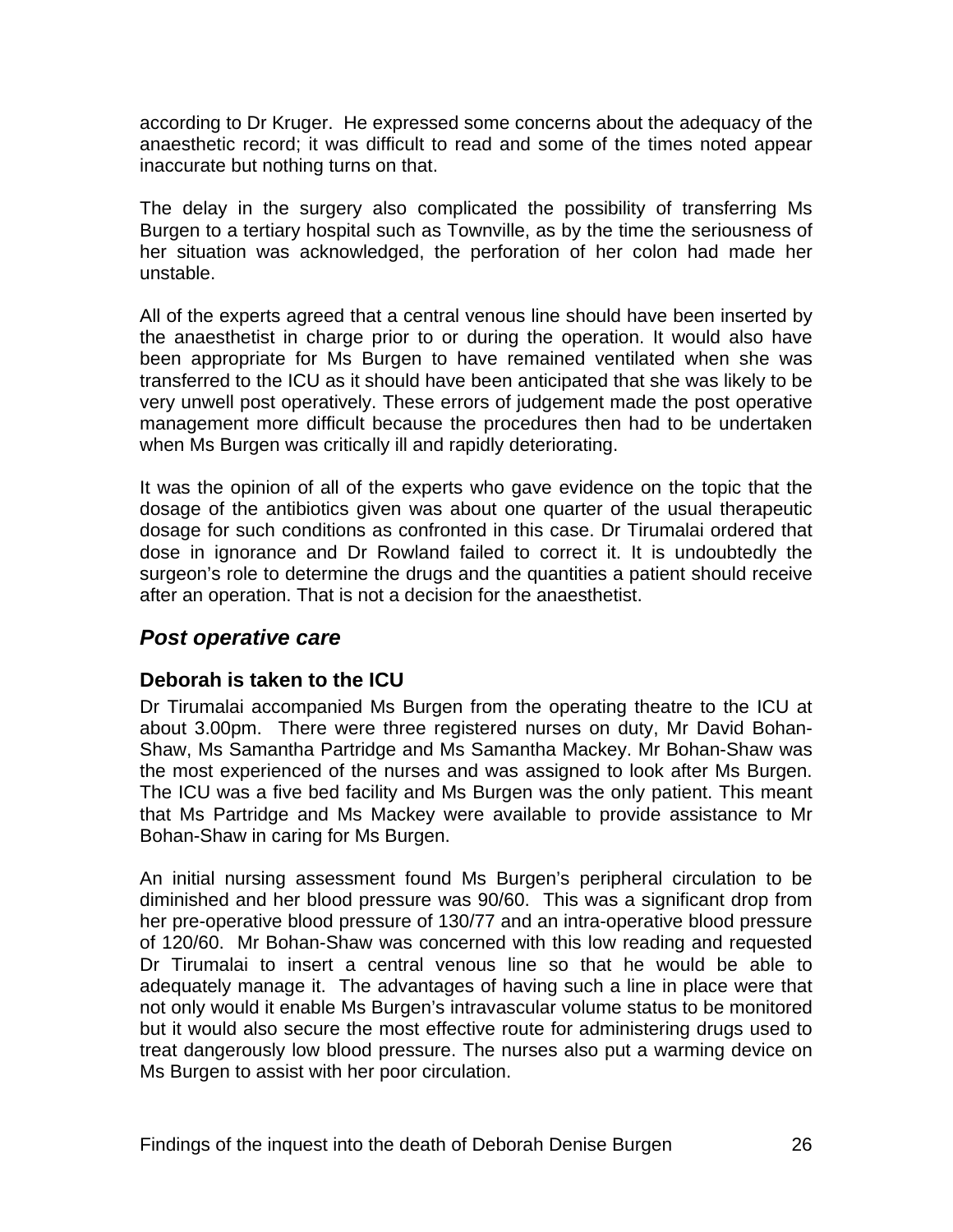Despite the concern of the nurses, Dr Tirumalai did not insert the central venous line at this time and the failure to do so seems to have been largely attributable to his lack of experience in managing unwell patients in an intensive care setting. He told the nurses that such a line was not needed and he left the ICU shortly thereafter, leaving no clear management plan for the nurses.

Dr Rowland reviewed Ms Burgen in the ICU at approximately 3.30pm. He claimed to have found Ms Burgen to be peripherally well perfused and thought that she was recovering well. Dr Stevenson thought it unlikely that there would have been such a dramatic change in her level of perfusion since the earlier assessment by the nurses. Dr Rowland's explanation for this was that the nurses must not have known how to properly assess Ms Burgen's level of perfusion. They were experienced intensive care nurses and I do not accept that they would have made such an error. I reject Dr Rowland's evidence on this point. The expert evidence confirmed that it was not appropriate to reject the nurses' assessment simply on the basis that when feeling Ms Burgen's foot, Dr Rowland found it to be warm. Dr Brown, a senior intensivist, rejected the suggestion that haemorrhagic shock could be discounted on this basis; "*I think that's total rubbish,*" he said. I agree with him.

A short time later Dr Shah arrived in ICU to review Ms Burgen. Mr Bohan-Shaw again expressed his concerns with respect to the low blood pressure and the lack of a central line. Dr Shah contacted Dr Tirumalai who indicated he would return to insert the cental line at the conclusion of another procedure that was in progress.

Dr Tirumalai returned to the ICU at about 4.30pm and made a number of unsuccessful attempts to insert the central venous line. He called Dr Ashraf who came back to the ICU and successfully inserted it.

At approximately 5.30pm, Dr Rowland reviewed Ms Burgen. The results of a blood test were available which indicated that her haemoglobin had dropped from a pre-operative level of 114g/L to approximately 85g/L. Further, her systolic blood pressure had remained below 90 since her return from the operating theatre. When giving evidence at the inquest, Dr Rowland discounted the suggestion that these symptoms indicated that Ms Burgen was bleeding internally for the following reasons:-

- He had not noticed significant blood loss during the operation, and the low haemoglobin could be explained by the blood that would have pooled in the collapsed colon once the obstruction was removed.
- The low haemoglobin could also be explained by the volume of non blood fluids Ms Burgen had received, in combination with the failure to give her sufficient units of transfused blood in the operating theatre.
- There was no bleeding from the ileostomy site.
- The low blood pressure was explicable by the effects of the anaesthetic.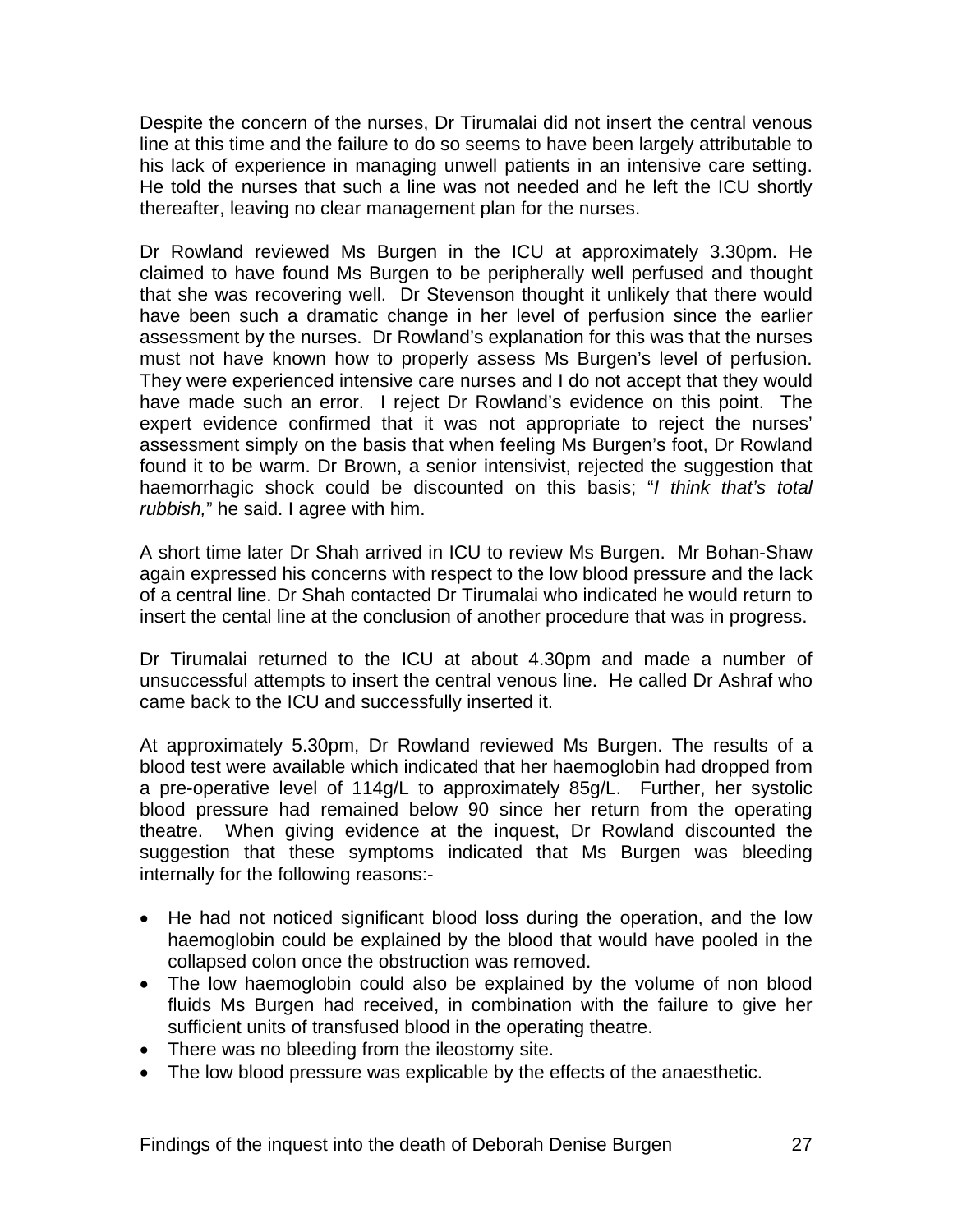<span id="page-29-0"></span>Dr Rowland left the ICU shortly thereafter and the two anaesthetists remained with the nurses until approximately 6.45pm.

The drug order forms indicate that about 15 minutes earlier, Dr Tirumalai had ordered that Ms Burgen be given an inotrope medication called Dobutamine, in an attempt to raise her blood pressure. Dr Ashraf said he thought that this medication was inappropriate and that he told Dr Tirumalai so. It is usually used to treat patients with heart problems, which Ms Burgen did not have. Dr Tirumalai's explanation for having ordered this drug was that he had only been working in Australia for about a month, was not provided with any orientation or training at the MIBH and was not aware that other more appropriate drugs such as noradrenalin were available.

It seems that the discussion regarding the administration of this drug was one of the many heated arguments that the two anaesthetists had. It was an unfortunate consequence of neither anaesthetist having assumed responsibility for Ms Burgen's anaesthetic management and their not being able to work collaboratively to resolve the issues presented by Ms Burgen's post–operative deterioration.

Prior to leaving the ICU, Dr Ashraf told the nurses to continue sedating Ms Burgen, to monitor her vital signs and to maintain her central venous pressure above 6. The nursing staff reasonably felt that this plan was inadequate in that they were provided with no parameters within which to seek to maintain Ms Burgen's vital signs. Ms Partridge asked Dr Ashraf what steps needed to be taken in the event that Ms Burgen's blood pressure dropped further. His only response was to assert that this would not happen.

At the time the two anaesthetists left the ICU, Ms Burgen was neither improving, nor stable. She was showing signs of oedema: despite being given many litres of fluids, her urine output was minimal, having dropped from 55mls/hr to 19mls/hr. Her temperature was elevated at 37.8, her systolic blood pressure remained below 90, her mean arterial pressure (MAP) was under 70 and her respiratory rate had risen to 26 beats per minute (bpm). The concern of the nurses that they should not have been left alone with Ms Burgen in this condition was well founded.

#### **The first MET call – 7.20pm**

At about 7.20pm, Mr Bohan-Shaw and Ms Partridge reassessed Ms Burgen and found that her blood pressure had dropped further to 55/44, her pulse was high at 110bpm and her respiration had increased to 32 bpm. The nurses knew that these signs indicated that Ms Burgen was dangerously ill and they therefore called the medical emergency team. Dr Pieter Nel, Director of the Emergency Department, responded. He examined Ms Burgen and found her blood pressure to be 49/40. He made the differential diagnoses of severe blood loss or septicaemia.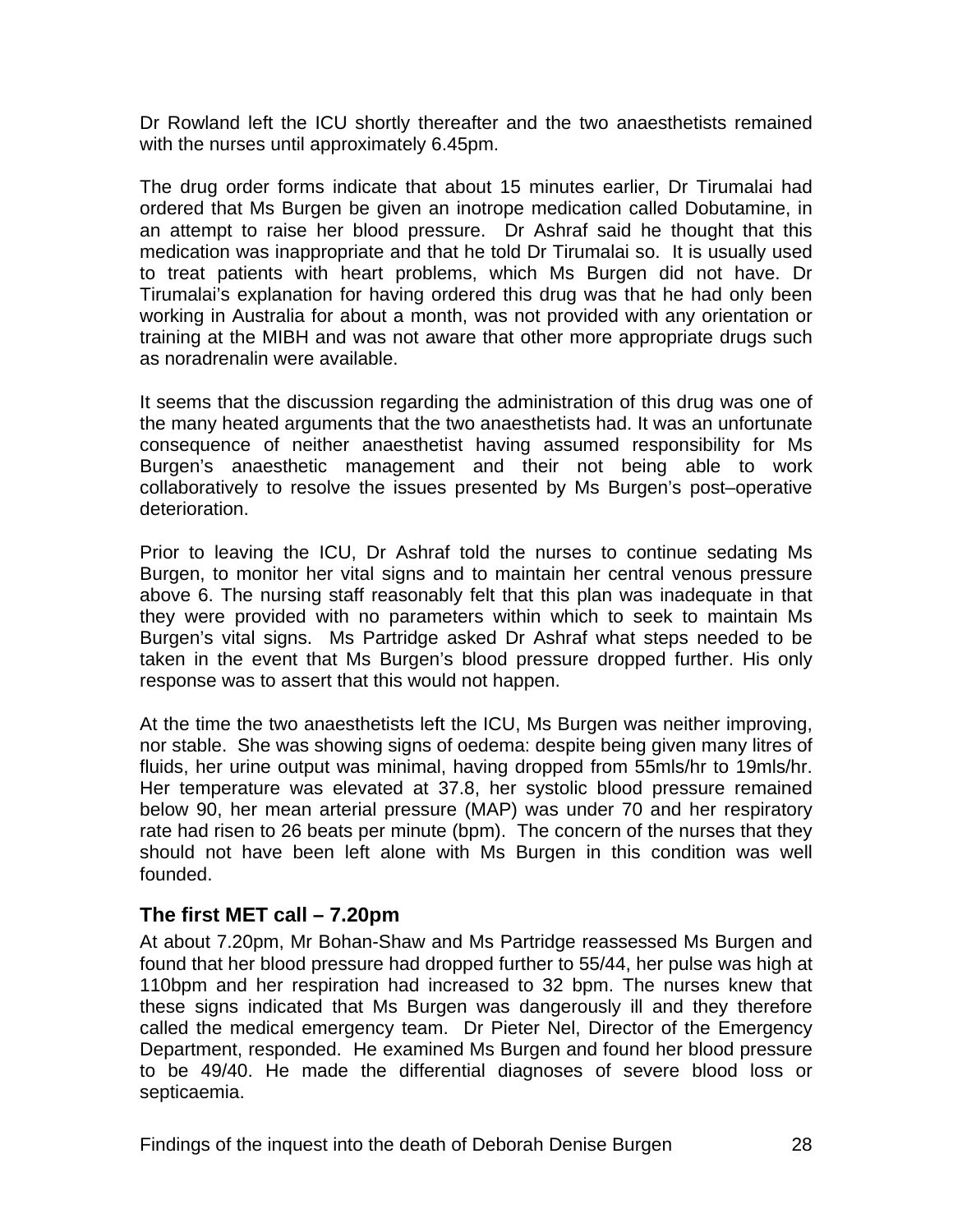Dr Nel called in Drs Rowland, Ashraf and Tirumalai. Dr Nel recalled that when Dr Rowland arrived he discussed with him the possibility of post operative blood loss. Dr Rowland assured him that this was not the cause of Ms Burgen's deteriorating condition as there was no blood draining from the wound. Dr Rowland's evidence was that it was Dr Nel who told him that he considered it unlikely that Ms Burgen's presentation could be explained by intra-abdominal blood loss. I find Dr Nel's recollection of this conversation more likely, although it probably matters little because Dr Rowland as the treating surgeon, examined Ms Burgen and satisfied himself that she was not bleeding internally, he says, for the following reasons:

- She appeared to be well perfused, (which was at odds with the nursing observations);
- No significant abdominal distension was evident;
- There was no leakage from the ileocolostomy site; and
- There had been an improvement in her haemoglobin levels from 85g/L at 3.25pm to 122g/L at 7.40pm.

Prior to leaving the ICU, Dr Nel spoke with the anaesthetists and advised them to telephone the ICU at the Townsville Hospital for guidance regarding appropriate management. This was sensible advice given the limited experience of both anaesthetists in managing critically ill patients. It was accepted and acted upon.

Dr Ashraf spoke with Dr Parag Nalavade who was working in the ICU at the Townsville Hospital. Apparently Dr Tirumalai also spoke with Dr Nalavade during the course of the conversation. Dr Nalavade specifically enquired as to whether Ms Burgen's condition could be explained by blood loss and was informed that Dr Rowland was certain this had not occurred. Clearly any advice that Dr Nalavade provided was influenced by this assurance that Ms Burgen's treating surgeon was satisfied that there had been no post-operative bleed. A fluid therapy regime was recommended and the anaesthetists were advised to cease the Dobutamine and replace it with noradrenalin.

Following this telephone call, the nurses made a number of suggestions to the two anaesthetists regarding appropriate future management, including the need for Ms Burgen to be ventilated. By this time the nurses and Dr Tirumalai observed Ms Burgen to be agitated, anxious and in respiratory distress. Dr Ashraf accepted that such presentation is suggestive of a need for intubation but denied Ms Burgen exhibited such signs. I do not accept Dr Ashraf's recollection as accurate in this regard.

Mr Bohan-Shaw was very frustrated by the refusal of his quite reasonable request for intubation, "*I was at the end of my tether. I was really very concerned.*" While the anaesthetists were still in the ICU, he discreetly telephoned the emergency department and requested help from the doctor

Findings of the inquest into the death of Deborah Denise Burgen 29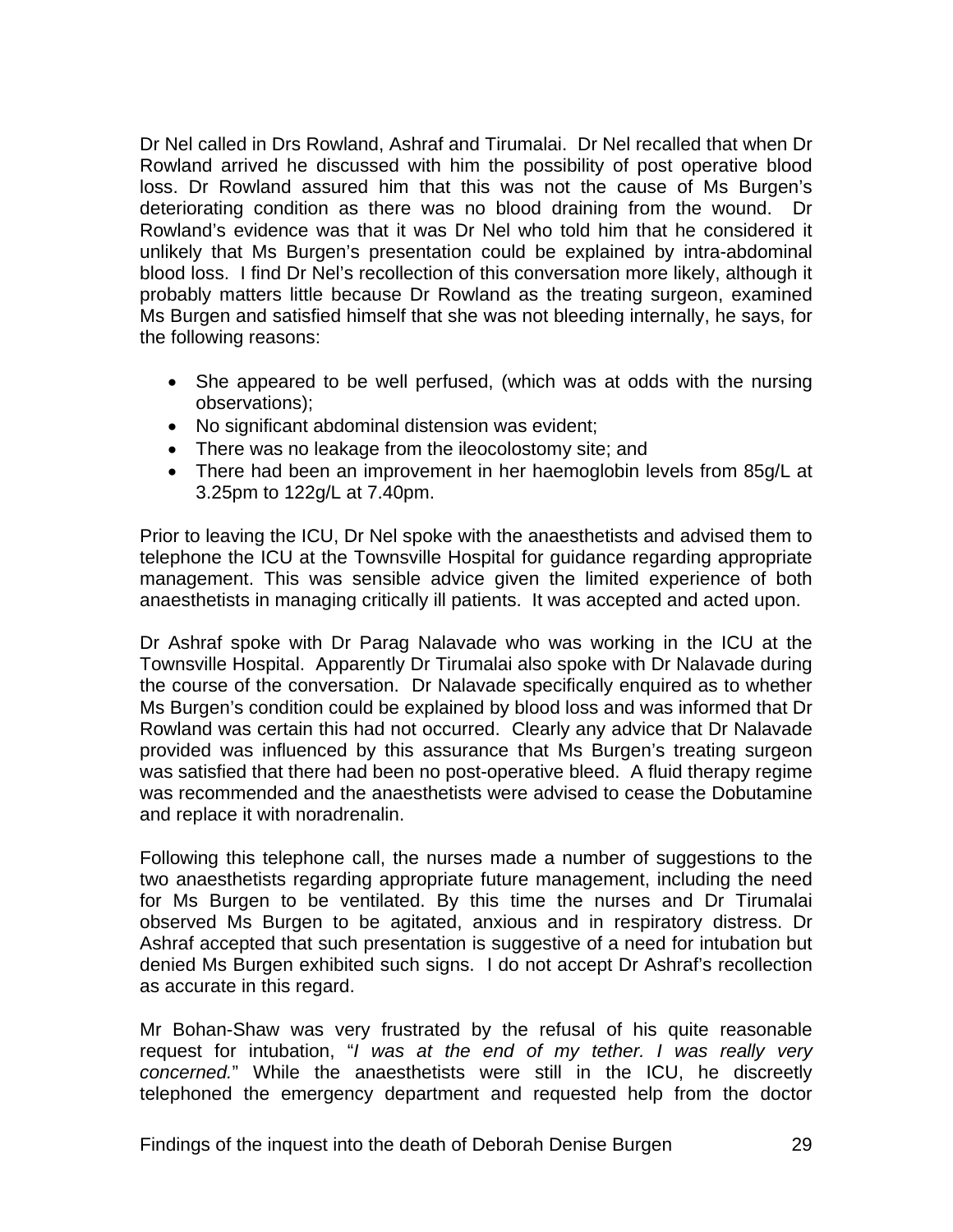<span id="page-31-0"></span>working there. The doctor indicated that he could not interfere given the anaesthetists were in the ICU managing her care. Once again, the nurses were let down by the anaesthetists and Ms Burgen was not intubated prior to them leaving the ICU at around 10.30pm.

The nurses were also again left without any clear management plan. They were simply told to give Ms Burgen 250mls of fluid every hour until her blood pressure started to increase. Ms Burgen was clearly seriously unwell in that her systolic blood pressure was still below 100, her MAP was still below 70, her respiratory rate was 25 and her central venous pressure (CVP) was only 2 in circumstances where Dr Ashraf had specifically instructed the nurses that it was necessary to maintain her CVP at 6. The other concerning feature was that at 9.00pm Ms Burgen had been given 1 litre of Hartman's fluid and 1 litre of normal saline which had only produced a urinary output of 40mls over the ensuing hour.

Dr Ashraf gave evidence that when he left the ICU it was his understanding that Dr Tirumalai would remain with Ms Burgen. There does not seem to have been any basis for this assumption. When he left, Dr Ashraf did not consider that Ms Burgen was being appropriately managed with fluid replacement. He did not agree with the management plan that had been implemented by Dr Nalavade over the telephone but says he did not voice his concerns because of the hostile situation that existed between him and Dr Tirumalai. He felt that Dr Tirumalai had been *"misbehaving*" since the operating theatre and that he had "*disrespected*" him. It is concerning that these two doctors seem to have been unable to put aside their differences in the interest of providing optimal care to Ms Burgen.

Not surprisingly the nurses remained concerned about Ms Burgen's condition, particularly her low blood pressure. At approximately 10.45 pm, they asked Dr Hussain from the Emergency Department to review Deborah. It was apparent to Dr Hussain that she had impaired renal function and urine output and multiple organ failure. He telephoned Dr Tirumalai and asked him to review Ms Burgen for further management. Dr Tirumalai was at home at the time and instructed Dr Hussain to increase the fluids and indicated that he would review her in two hours. Dr Tirumalai gave evidence that he was in no doubt that Ms Burgen's condition was deteriorating but he did not want to go back to the hospital to review Ms Burgen because he was tired. This was inexcusable given what he knew about Ms Burgen's condition.

#### **Nurses change-over – 11.00pm**

At 11.00pm, the nursing shift changed and nurses Christine Brown and Catherine Pullinger came on duty. Ms Brown was a junior nurse and Ms Pullinger was primarily responsible for the nursing care provided to Ms Burgen until the conclusion of her shift on the following morning. She was an experienced nurse who had post graduate qualifications in intensive care nursing, two years experience at the Royal Brisbane and Women's Hospital ICU and two years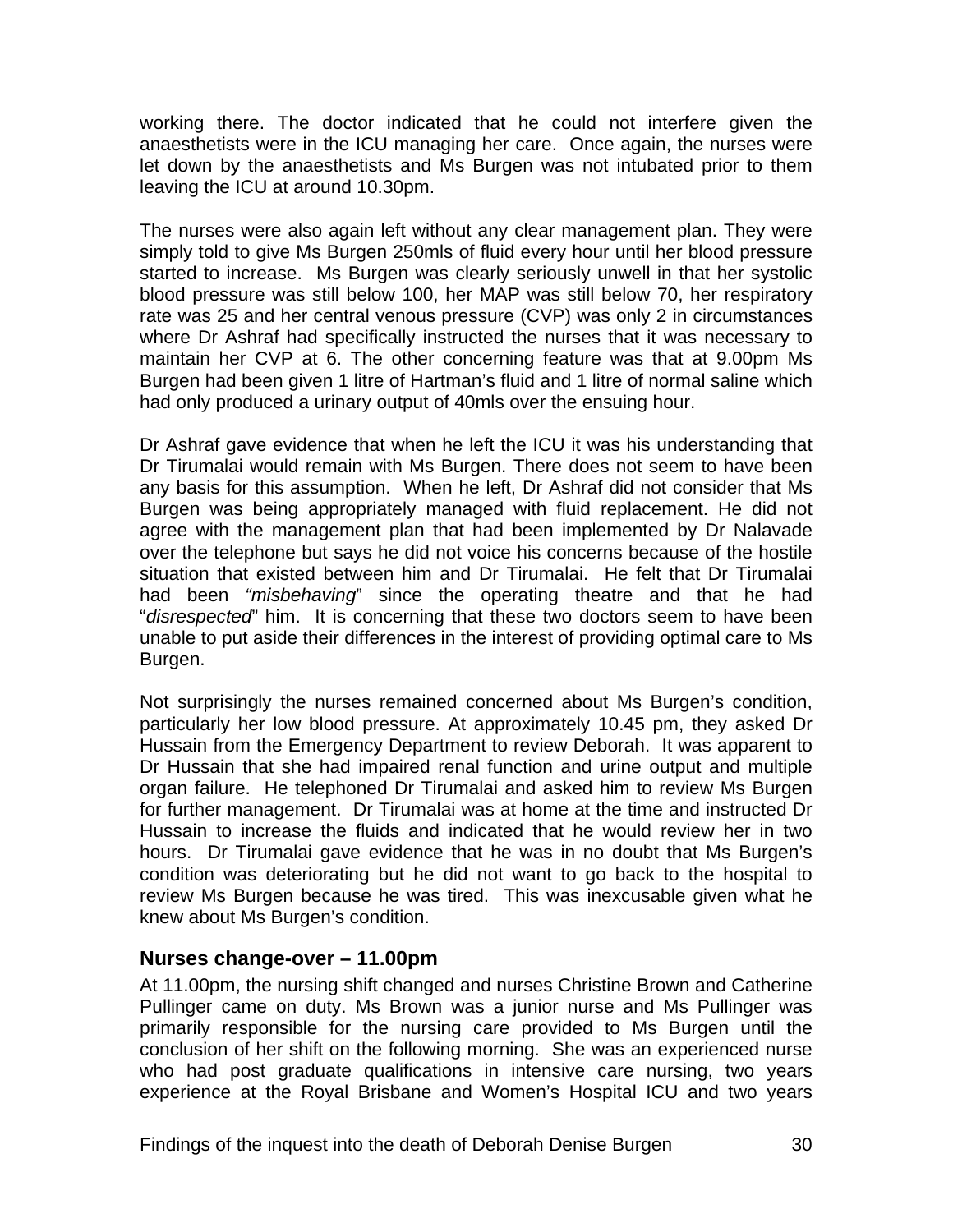experience at the MIBH. Nevertheless, Mr Bohan-Shaw had been so worried about Ms Burgen and the lack of medical direction and support that he had received, that he remained at the hospital for about an hour to offer his assistance. Indeed, after he went home he called twice during the night to ascertain how Ms Burgen was progressing and came back to the ICU the next morning even though he was rostered off. It seems he slept very little that night.

From the beginning of this shift, Ms Burgen complained to the nurses that she was in discomfort and having difficulty breathing. The nurses found her to have cold extremities with almost no urine output. She had a MAP of only 52 compared to a more normal reading of 70 meaning that her internal organs were not sufficiently perfused with blood. This no doubt partly explained the minimal urine output; Ms Burgen's kidneys were not adequately supplied with blood to function correctly.

Soon after the change of shift the arterial line became dislodged. I expect this was a result of her becoming restless due to increasing hypoxia from the respiratory distress the nurses witnessed. When asked about this incident Dr Ashraf's said "*it must have been the nurses' fault".* I do not accept this and concur with Dr Brown that all of the nursing staff in the ICU did an outstanding job in trying to provide optimal care for Ms Burgen in what were undoubtedly very challenging circumstances.

The nurses did what they could to comfort Ms Burgen; adjusting her pillows and face mask in an effort to ease her breathing, holding her hand and talking to her about what they were doing.

When the arterial line came out, Dr Hussain was called to the ICU from the ED. He made arrangements for Dr Tirumalai to return to the hospital at about 12.15am. Ms Pullinger told Dr Tirumalai that not only did the arterial line need to be replaced, but also that she thought Ms Burgen required intubation. According to Ms Pullinger, Dr Tirumalai initially attempted to intubate Ms Burgen while she was awake and Ms Pullinger had to stop him and remind him that sedation was required. Dr Tirumalai requested Dr Ashraf to attend and Dr Ashraf requested Dr Rowland to attend. The anaesthetists phoned Townsville Hospital again and on this occasion spoke with Dr Matthew Holland in the ICU. He confirmed that intubation and replacement of the arterial line were required.

Ms Burgen was intubated by about 1.15am and the anaesthetists spent almost an hour trying unsuccessfully to reinsert the arterial line. This procedure was made difficult by Ms Burgen's exceedingly low blood pressure and weak pulse. They decided that they would return in the morning. They expressed the hope that they would have more success when Ms Burgen was *"warmer.*" An arterial line provides data essential for the monitoring patient's blood pressure and blood gasses.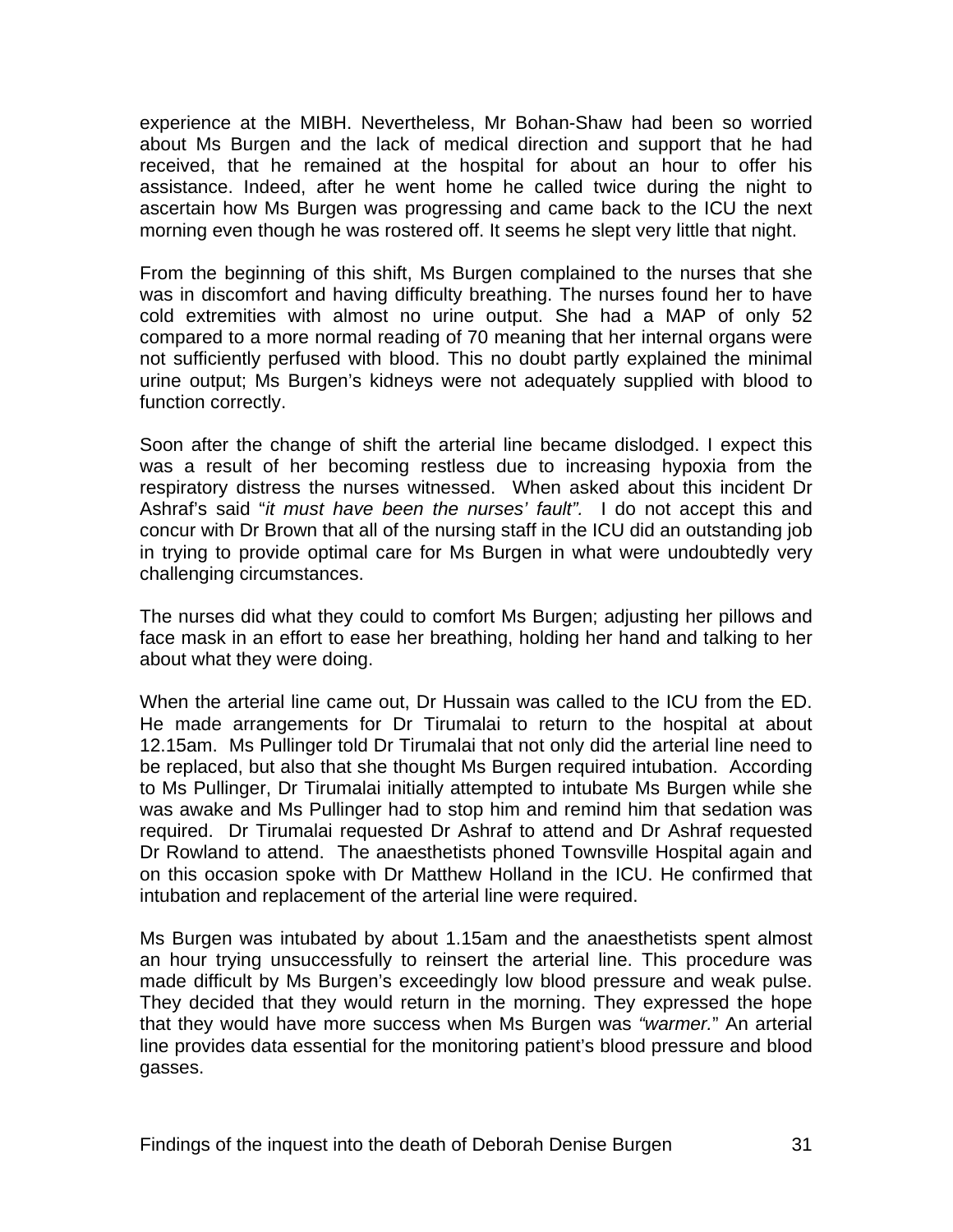<span id="page-33-0"></span>By the time the anaesthetists left the ICU at about 2.15am, Ms Burgen's temperature had progressively increased between 7pm and midnight from 36.7 to 38.7. The last time blood pressure was able to be taken was at 12.50am, at which time it was 68/52 and her urine output had been negligible over the previous few hours.

The arterial line was not reinserted until about 4.20am. In the intervening hours the nurses' ability to monitor the patient and regulate her ventilation accordingly was seriously compromised; particularly as in this case Ms Burgen's blood pressure was so low that it could not be manually palpated.

Ms Pullinger gave evidence that she could not believe it when the anaesthetists left. She gave evidence of her despair and the wish that she could have done more but, as she put it *"short of throwing myself in front of the doorway I didn't really know what else I could say to them to stop them*." She said that after the two anaesthetists had left she was extremely distressed and was at a loss to know how to proceed. The nurses were left in a terrible situation with a seriously ill patient who was deteriorating further with no ready means of monitoring her vital signs and no care plan with parameters or intervention points. Nurse Pullinger said she stood at the top of the bed and said in desperation to her less experienced colleague, "*I have absolutely no idea what I'm going to do next*."

Dr Tirumalai conceded in evidence that he should not have left the ICU at this time. His only explanation for having done so was that he must have been tired. Dr Ashraf said he was also tired and that Ms Burgen was in a *"strict control situation".* Clearly she was not. It was incumbent on both anaesthetists to satisfy themselves that at least one of them was going to remain with Ms Burgen. Dr Rowland left before the anaesthetists . He said in evidence that he considered he did not need to remain as Ms Burgen was in the care of the anaesthetists. He also said in evidence that by this stage he had come to the view that Ms Burgen was suffering from irreversible septic shock and that she was beyond being saved.

#### **The second MET call – 2.45am**

Fortunately for Ms Pullinger, shortly after, Dr Holland from the Townsville Hospital telephoned the ICU to check on Ms Burgen's progress. When Ms Pullinger detailed the situation, Dr Holland advised her to call a medical emergency and to also call Drs Ashraf and Rowland.

Dr Nel again responded. Ms Pullinger told him that she was concerned that she and Ms Brown were not receiving any support from the senior medical staff in charge of Ms Burgen. Ms Pullinger also expressed the view that more senior staff members were required in an effort to get co-operation from the treating doctors.

The two anaesthetists and the surgeon were again called to the hospital. Dr Tirumalai discussed Ms Burgen's situation with Dr Holland in Townsville and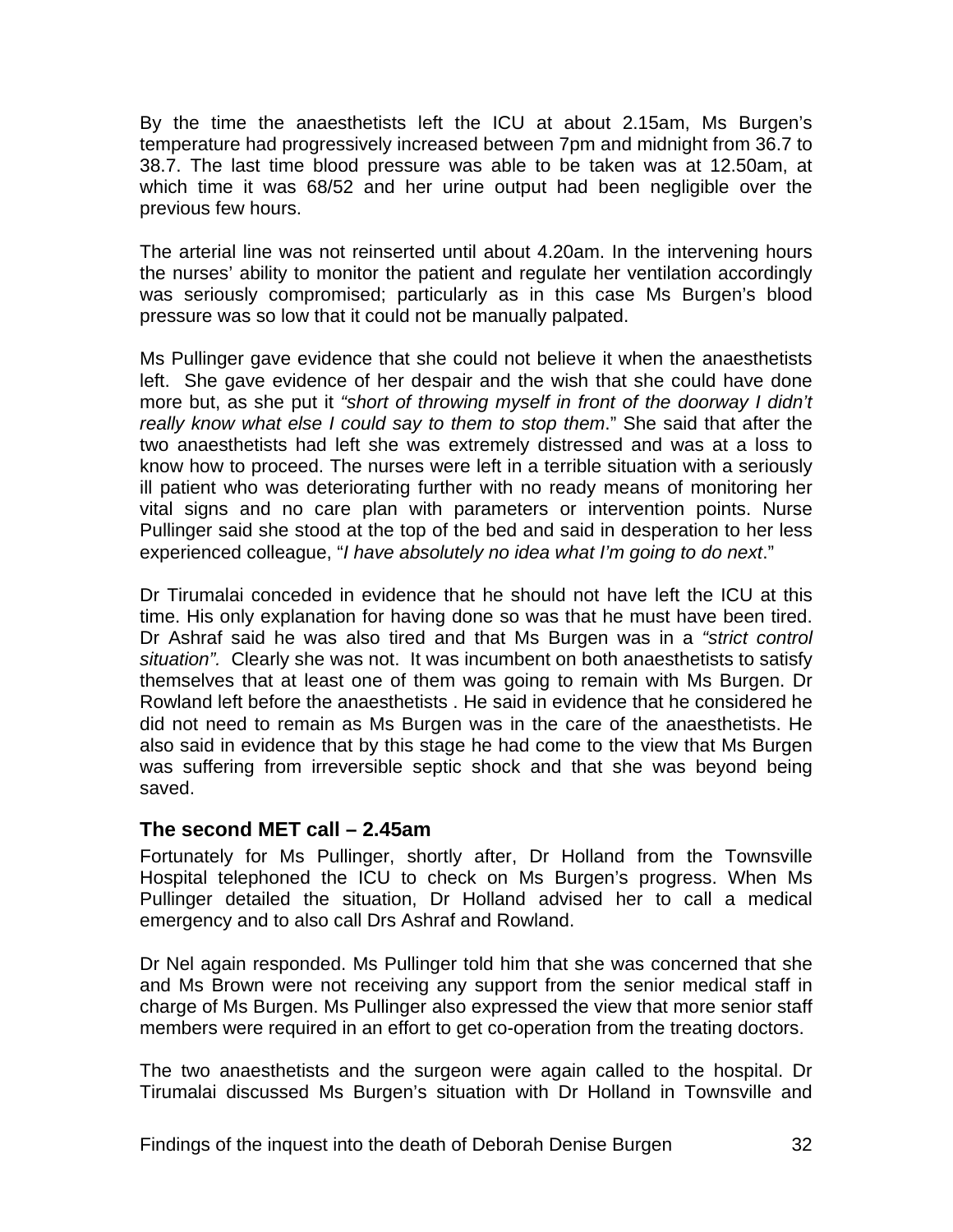<span id="page-34-0"></span>followed his instructions regarding the continued fluid infusions and delivery of inotropes via the central line. Shortly after this, Dr Ashraf again unsuccessfully attempted to replace the arterial line. At approximately 4.30am Dr Rowland surgically reinserted it. Discussion with Townville ICU continued and when it became apparent that Ms Burgen's condition was not improving, a decision was made to transfer her to the Townville Hospital.

#### **Arrival of the Royal Flying Doctor Service**

Dr Rowland left the ICU at about 5.00am and at about 5.40am, the Townsville Hospital Emergency Department Clinical Co-ordinator, Dr Jason Nebbs contacted Dr John Chalkey, the on-call night shift doctor for the Mt Isa Royal Flying Doctors Service and requested an urgent transfer.

Dr Chalkey arrived in the ICU at approximately 6.20am. At about 7.00am, the flight nurse arrived and Ms Burgen was moved onto the Royal Flying Doctor Service stretcher and the monitoring equipment was attached while her assessment and treatment continued.

Dr Chalkey was concerned that Ms Burgen was very unstable and not fit for transfer and for this reason contacted Dr Bowley, the Senior Medical Officer at the Mt Isa base of the Royal Flying Doctor Service and requested he attend the hospital.

Dr Bowley arrived at about 7.30am and assumed responsibility for Ms Burgen's care. Dr Gordon, ICU consultant at the Townsville Hospital, was telephoned and advised Dr Bowley about in flight management of Ms Burgen. Ms Burgen was also reviewed by Dr John Kellett, physician. He performed a bed side ultra sound which confirmed that Ms Burgen had a markedly elevated CVP and was fluid overloaded.

Dr Whitmore arrived at the hospital a little after 8.00am. She had initially been involved in Ms Burgen's care three days earlier and when informed that Ms Burgen was in the ICU, she went there to check on her progress. Dr Bowley informed Dr Whitmore that he was trying to stabilise Ms Burgen and the plan was to transfer her to Townsville Hospital. The nursing staff indicated to Dr Whitmore that they were extremely frustrated because they felt the treating doctors had not listened to the concerns they had raised, that Ms Burgen had not been appropriately managed and that the seriousness of her condition had not been communicated to her family.

Dr Whitmore was surprised that Dr Rowland was not in attendance and informed Dr Bowley that she was going to telephone him. Dr Bowley had been told by one of the nurses that Ms Burgen was "*riddled with cancer.*" He requested Dr Whitmore to ascertain from Dr Rowland the accuracy of this information because if she had a terminal prognosis, he would be disinclined to transfer her away from where her family could easily visit her.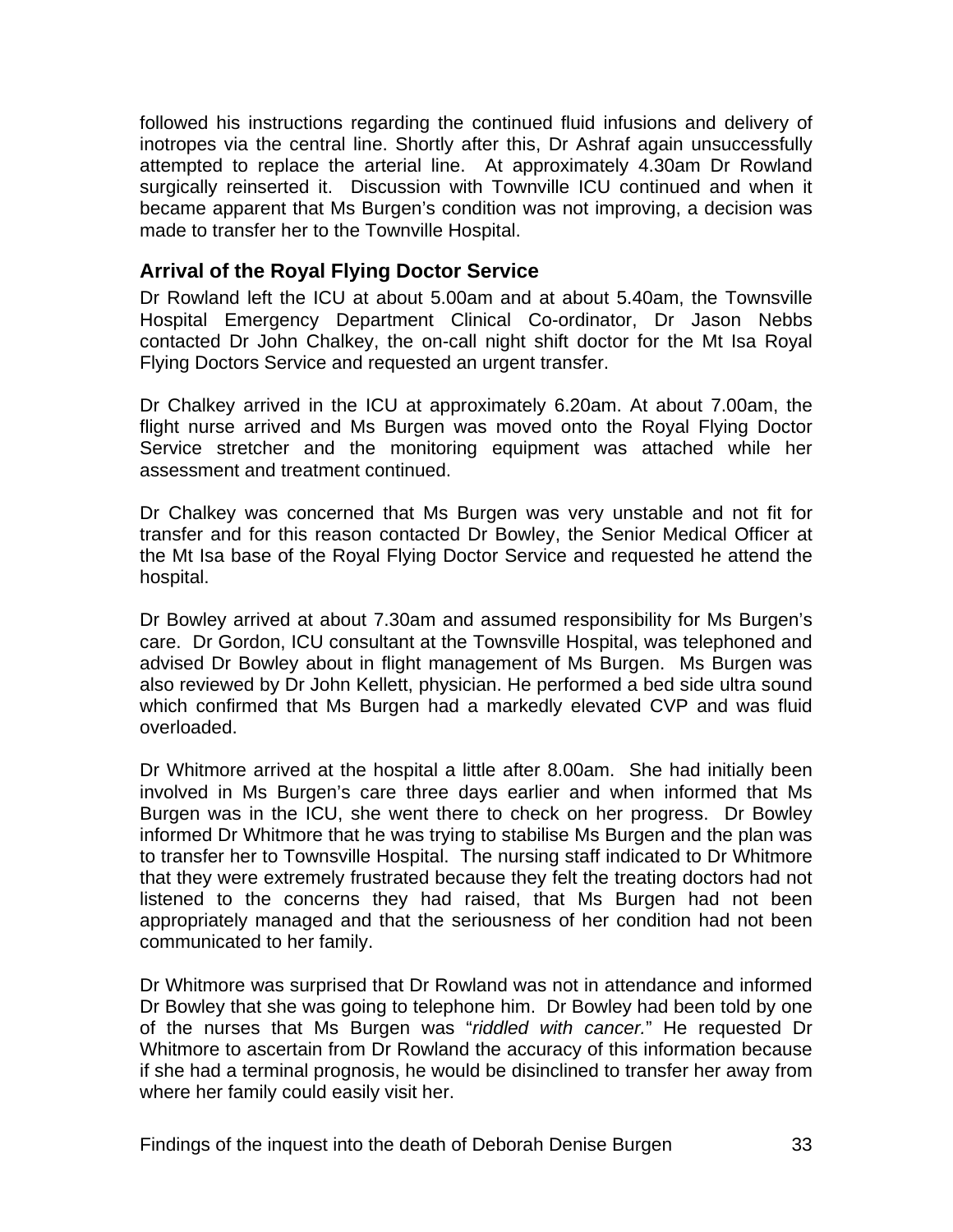<span id="page-35-0"></span>Dr Rowland informed Dr Whitmore over the telephone that from his observations at the time of surgery, it appeared that Ms Burgen had a sigmoid carcinoma although he did not know whether her condition was terminal. Dr Whitmore also recalled Dr Rowland instructing her not to be too pessimistic when speaking with the family as *"he felt there was still a chance".* Ms Whitmore considered this advice to be *"outrageous"* given Ms Burgen's condition. Dr Rowland had no recollection of the telephone call. I accept Dr Whitmore's evidence of it.

Dr Rowland attended the ICU between 8.00 and 8.30am. Ms Raitilla who had taken over the nursing care of Ms Burgen, recalled Dr Rowland going to Ms Burgen's bedside, lifting up the blanket and commenting that her feet were warm and that she would be alright. Dr Bowley gave evidence that Dr Rowland picked up the sheet, made some comments about Ms Burgen's feet still being warm, the fact that she was still passing urine and that Dr Rowland considered these to be good signs. Dr Bowley also attempted to clarify with Dr Rowland his opinion regarding the cancer diagnosis but felt that Dr Rowland was unable or unwilling to give him a clear answer. Dr Rowland did not recall having either of these conversations and considered it was unlikely that he would have made encouraging comments regarding Ms Burgen's chances of survival. I consider the recollections of Ms Raitilla and Dr Bowley with respect to these conversations to be more reliable.

Dr Rowland did not have any further involvement in Ms Burgen's care.

#### **Deborah Burgen dies**

Dr Bowley telephoned Dr Gordon again and he indicated that Ms Burgen had a very poor prognosis and was unlikely to survive the transfer. He recommended that she be provided with palliative care. Dr Tirumalai attended at the request of Dr Bowley but was unable to offer any suggestions as to her future management. Dr Bowley spoke with Ms Burgen's family and informed them that she was too sick to be transferred and suggested that they spend some time with her.

Ms Burgen passed away at about 10.10am.

Ms Burgen's death was reported to police and the investigation described earlier commenced. Due to the remoteness of Mt Isa and the volume of work at the John Tonge Centre, the autopsy was not undertaken until four days after the death. While this delay was undesirable, I am nonetheless satisfied that the evidence gathered at autopsy was reliable.

# *Critique and comments concerning post operative care*

As detailed earlier, Dr Rowland, did not and still does not accept that Ms Burgen's deterioration post operatively was due to internal bleeding. He said that he considered and rejected the possibility. All of the experts who gave evidence refute his opinion in this regard.

Findings of the inquest into the death of Deborah Denise Burgen 34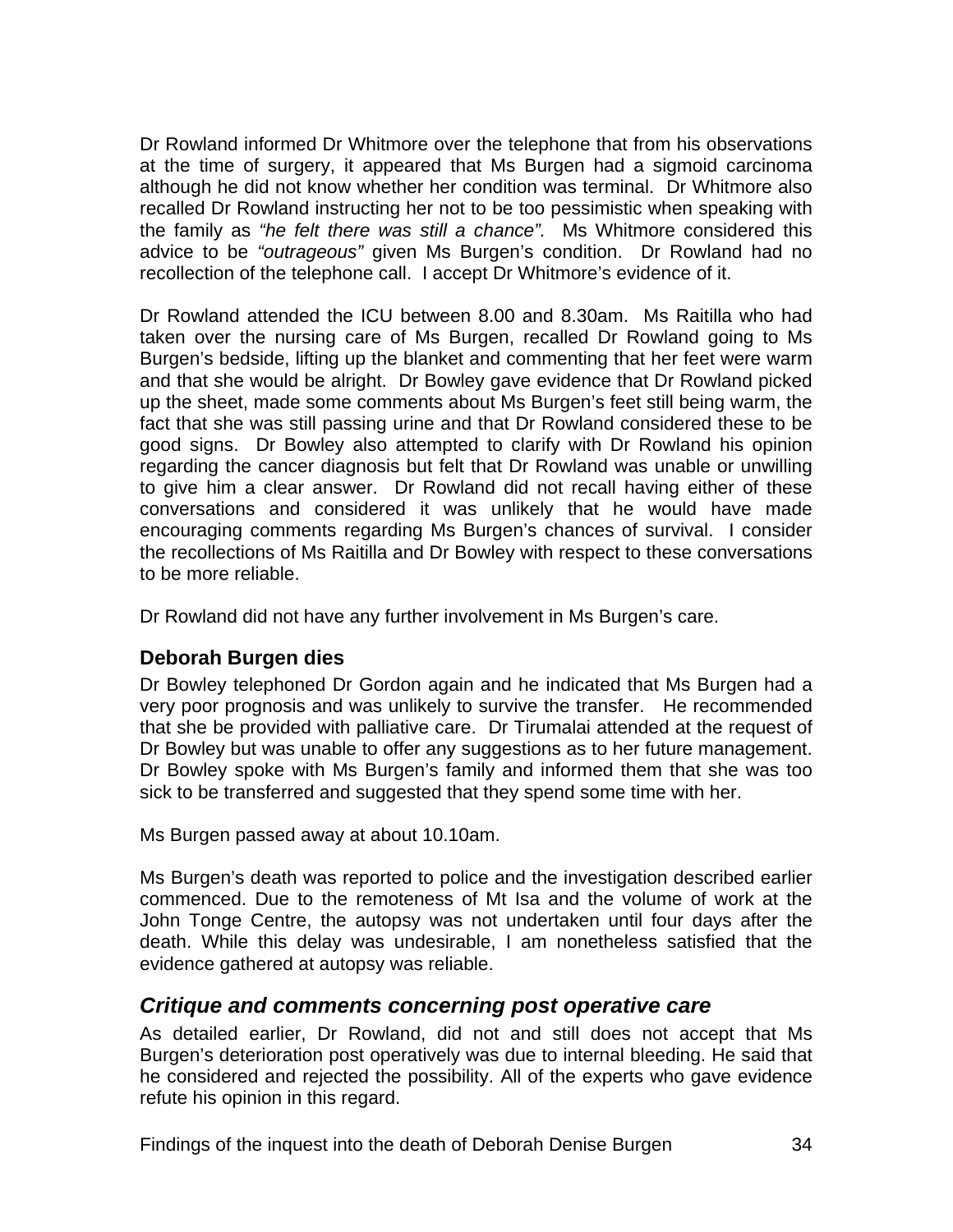Dr Stevenson also rejected Dr Rowland's suggestion that blood pooling in the part of the colon that was removed could explain significant blood loss.

Dr Brown did not accept the factors suggested by Dr Rowland adequately explained the rapid and significant fall in Ms Burgen's haemoglobin level in the hours after the operation. In his view, together with the low central venous pressure, this suggested low circulating blood volume or hypovolaemia. This was most likely caused by internal bleeding; indeed in his report to the court Dr Brown said that these symptoms *"should have suggested intra-abdominal bleeding as a first consideration."*

As the evening progressed and numerous units of blood and fluids were transfused into Ms Burgen, there were, in Dr Brown's view, only two possibilities to explain her parlous condition: septic shock or internal bleeding. He said it was, inexcusable to dismiss the possibility of bleeding without thorough investigation which almost certainly necessitated re-opening the wound and checking the operation site. When the consequences of not doing something are life threatening, a clinician has to be very certain that the action is not required. In this case Dr Brown said *"I don't think Dr Rowland got anywhere near the degree of certainty required to exclude haemorrhage, and Dr Rowland was in charge. This was his patient.*"

Dr Brown, Dr Kruger and Dr Stevenson all acknowledged that it can be difficult to distinguish between septic shock and haemorrhagic shock. It was put to Dr Brown that although in hindsight Dr Rowland was wrong to have concluded and acted upon the accuracy of his assessment that Ms Burgen was suffering only from septic shock it was a conclusion reasonably available to him. Dr Brown rejected that suggestion in the strongest terms.

*No I think that is outrageous, I think that's wrong, I don't agree, I don't use hindsight I mean I could show this to a medical student 'what do you think might have happened' and they would say 'haemorrhagic shock'; I am not inclined to agree I don't it's – all the signs are there look at what the nurses said, look at the JVP (jugular venous pressure). Look at the amount of blood she was given. Look at what happened. She went down and down and down and down into irreversible shock. If you didn't consider bleeding you would have to ask yourself 'what on earth was I thinking' no I don't agree I can't agree with that*.

In explaining his rejection of the suggestion that Ms Burgen was primarily suffering from septic shock Dr Brown said, "*of course sepsis is possible although I don't think it fits at all well. I just don't know where all the blood's going. How do you explain 9 units of blood?.... That's 3½ litres - incidentally, what was found in her belly.* "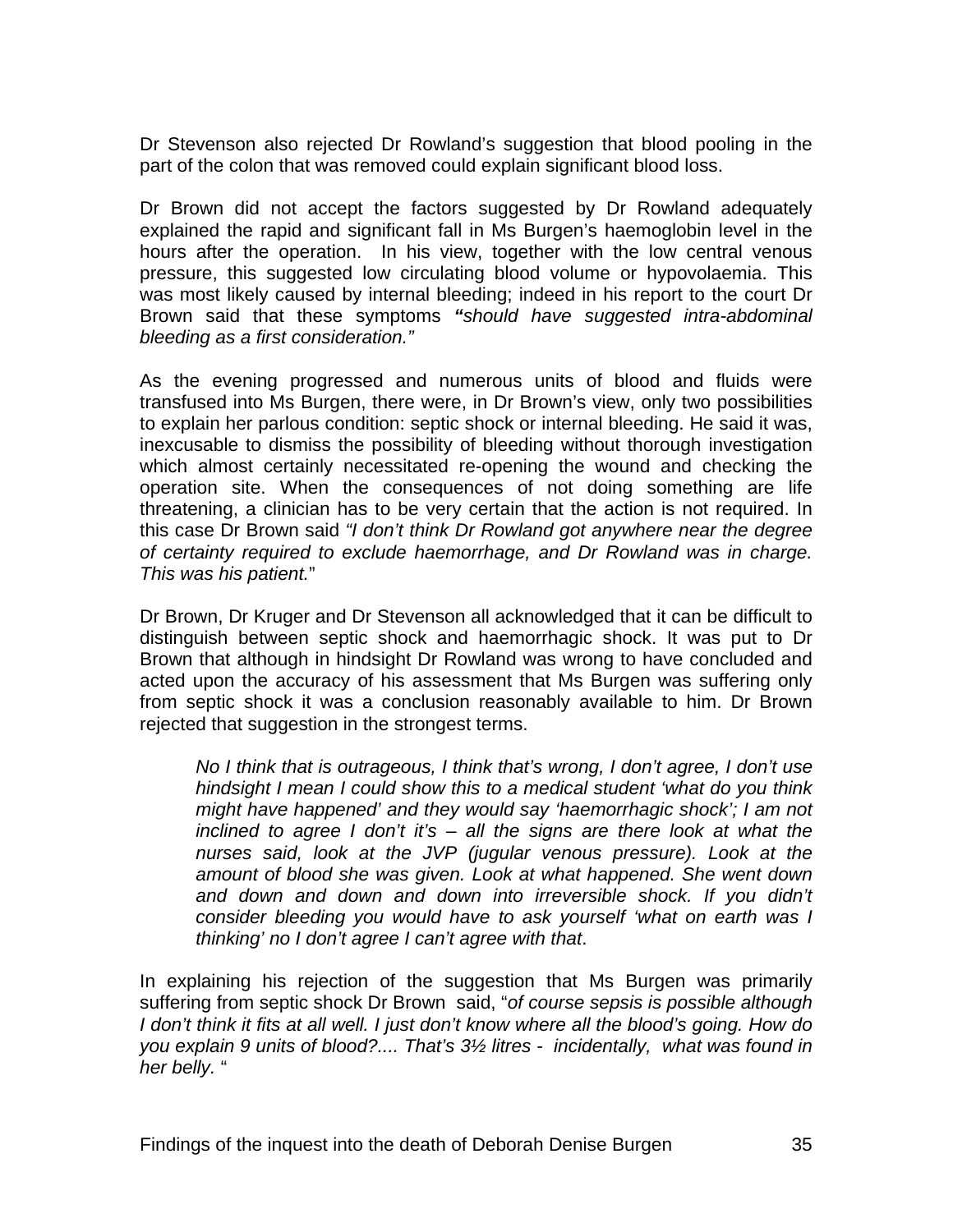Not only did Dr Rowland refuse to re-open the operation site, he did not even take other basic precautions such as close monitoring of the fluids in and urine out that may have alerted him to what was happening. Submissions made on Dr Rowland's behalf seek to excuse his failure to have sufficient regard to the inability of extensive fluid therapy to address Ms Burgen's falling blood pressure. They suggest poor record keeping denied him this information. That is nonsense. He had only to ask the nurses to be informed of what fluids she had received.

There were numerous points at which the decision not to go back to theatre should have been revisited and proper investigation undertaken. Indeed Dr Nel and Dr Shah urged this course but Dr Rowland remained obstinate.

In Dr Brown's view there was "*overwhelming information staring Dr Rowland in the face; 9 units of blood, no response to fluids, no response to inotropes. You have to say to yourself, 'my goodness, you have to go back to theatre.'"*

Both Dr Stevenson and Dr Brown were asked to comment on each of the factors on which Dr Rowland relied to dismiss internal bleeding as the cause of Ms Burgen's deterioration. Both rejected them as a basis for so doing. In Dr Brown's opinion, "*Nothing Dr Rowland did enabled him to exclude bleeding….His reasons were totally flawed and totally inadequate."* According to Dr Brown this "*was an error in management that would have a cataclysmic and catastrophic outcome."* 

Both of these specialists recognised that re-operating on a patient as seriously unwell as Ms Burgen clearly was by the time of the first MET call at 7.20pm is dangerous. However, both were also adamant that it was the only way to respond to internal bleeding which was almost certainly the cause of her rapid deterioration.

Both Dr Brown and Dr Kruger were concerned that there seemed to be no real medical leadership in the intensive care unit. Dr Kruger echoed the complaint of the nurses when he wrote in his report to the court *"While this lady was cared for in the ICU post operatively no clear plan for this (was) documented."*

Dr Brown was particularly critical of the decision of the anaesthetists to abandon attempts to reinsert the arterial line when it became dislodged at 11:45 pm. He said of their abandonment of this attempt with the stated intention to return in the morning to try again:

*That's just mind-boggling. That's just unbelievable. That's just such a poor and inappropriate – it's like saying 'well the patient is so sick if I go away they might get better without me'. Well that's just not on. That's just not how intensive care is. That's not how you manage sick patients. The nurses were saying she was sick. Every aspect of her clinical condition was going worse. You can't say, 'because I can't monitor this person with an arterial line I think I will leave it till the morning.' That is just not on.*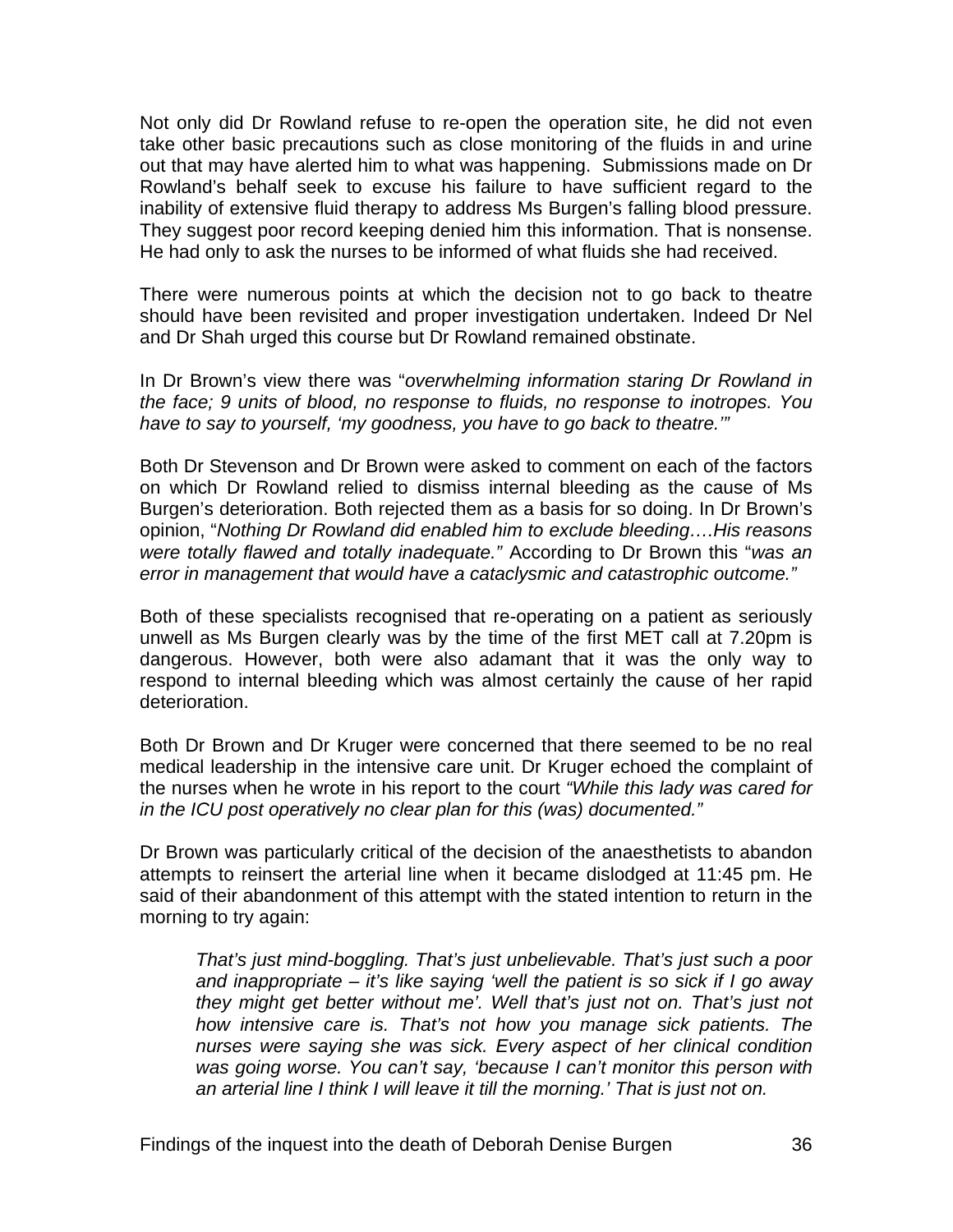<span id="page-38-0"></span>The submission by Dr Ashraf's lawyers that; "*the sad circumstances of this case simply highlight the difficulties faced by citizen's who live in remote areas of Queensland"* suggests that they and/or their client have not yet grasped the magnitude of his failings.

Dr Brown noted that Dr Ashraf was apparently the Director of Anaesthesia and Intensive Care but neither he nor Dr Tirumali had post graduate training in anaesthesia that would be recognised in Australia. In his view, they should have been supervised by a specialist anaesthetist.

In the circumstances, Dr Brown considered that Dr Rowland was primarily responsible for caring for Ms Burgen. He was the senior doctor with the greatest experience. "*Dr Ashraf and Dr Tirumalai were way out of (their) depth. Their contribution was miniscule and inappropriate. The nurses were crying out for someone to take the case seriously and get on with it and it was really just a poor outcome*."

The effect of all of the expert opinion is that Ms Burgen was most probably suffering from hemorrhagic shock that could only be adequately treated by operating on her again. As the evening progressed, sepsis also probably intensified; when this was inadequately managed, falling blood pressure would have diminished her coagulation and this would have exacerbated the intraabdominal bleeding.

As with the decision as to when the operation should have been undertaken, Dr Rowland again tried to down play his responsibility for Ms Burgen' post operative care seeming to suggest that he was called back to the ICU in only a subsidiary role to support the anaesthetists. This is of course baseless. He was the surgeon who had to decide whether a further operation was necessary. As Dr Brown said; *"There's only one person who can deal with the haemorrhage." W*retchedly, that person shirked his responsibility.

# *The performance of the ICU nurses*

From the time Deborah came to the ICU, until she died approximately 19 hours later, she was primarily cared for by two shifts of nurses comprised of four women and one man. The training and experience of these nurses differed: it ranged from the traditional, hospital based, vocational training of Mr Bohan-Shaw who had been registered for eight years, to the post graduate, specialist, ICU qualifications of Ms Pullinger, who had been registered for only four years to the more limited training and experience of Nurse Brown. What did not differ was their professionalism, their dedication and their compassion.

It was suggested by Dr Ashraf that on occasions some of the nurses were less than fully co-operative; that they kept telling him what he already knew; that they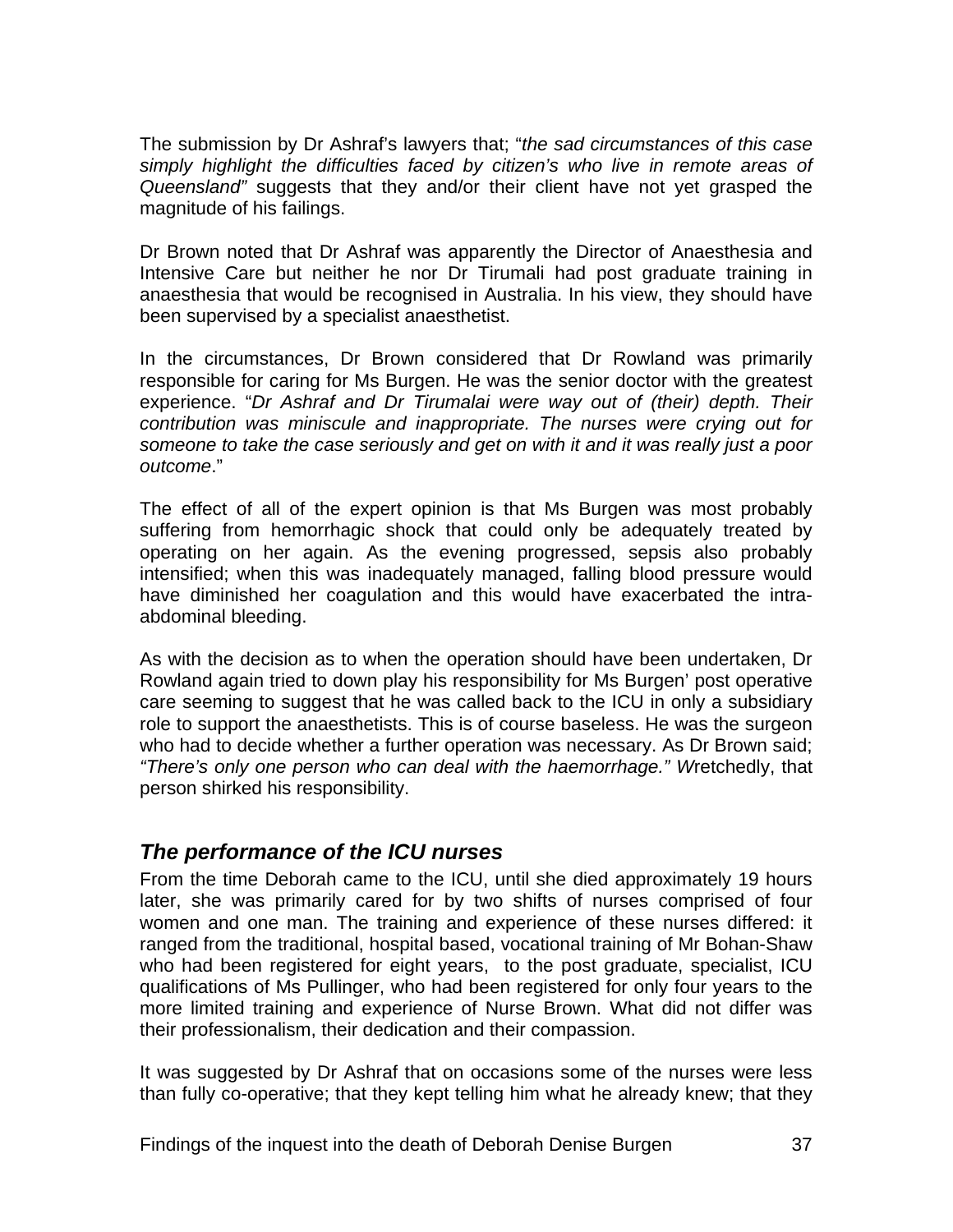caused the arterial line to come out and that they failed to show him sufficient respect. He even suggested that they should have offered him a cup of tea rather than unnecessary advice.

Both Dr Brown and Dr Kruger said that the concerns articulated by the nurses who complained of being left with an inadequate care plan and inadequate means of monitoring Ms Burgen vital signs were valid. Dr Brown emphasised the importance of listening to nurses who are the primary carers in an ICU setting; "*its very foolish to ever ignore the nurses.*" He also pointed out that, as in this case, it is the nurses who have the continuous contact with the patient that places them in the best position to understand what is needed. *"I think the critical care is actually provided by the nursing staff. They never leave the patient's bedside and they have enormous clinical experience."* 

Dr Brown said that the nurses were correct to suggest that Ms Burgen should have had a central venous line inserted when she came into the ICU and that she should have been ventilated much sooner than she was.

At times the nurses involved in caring for Ms Burgen were confronted with squabbling doctors giving contradictory instructions; at other times, they were simply left alone with a patient who urgently needed specialist attention.

In my view, none of the criticism of the nurses by Dr Ashraf has substance. The nurses were undoubtedly and justifiably distressed by what they observed in the ICU on the night in question. It may be that they allowed their frustration to manifest itself in their manner of speech but in my view, that is entirely understandable. They fully appreciated the dire condition that their patient was in; they demonstrated compassion and professionalism in their attempts to get help for Ms Burgen and they were distressed by the failure of the surgeon and the anaesthetists to adequately respond. They took all the clinical steps they could to assist her; they comforted her to ease her aguish. When it became apparent that Ms Burgen was likely to die, it was the nurses who ensured the family was informed.

I agree with Dr Brown's assessment when he said, *"I think they were absolutely outstanding in their care and in their concern."* I am of the view that all of the nurses who cared for Ms Burgen performed admirably, in very difficult circumstances.

I consider they exemplified to the values and standards of a caring profession and continued to struggle to try to get for Ms Burgen the care she so desperately needed. They were terribly let down by the treating doctors of whom they were entitled to expect more. I have no doubt that all of the nurses involved were severely distressed by their inability to secure for their patient the medical intervention they knew she needed. I consider they were secondary victims of this calamity and I offer them my condolences.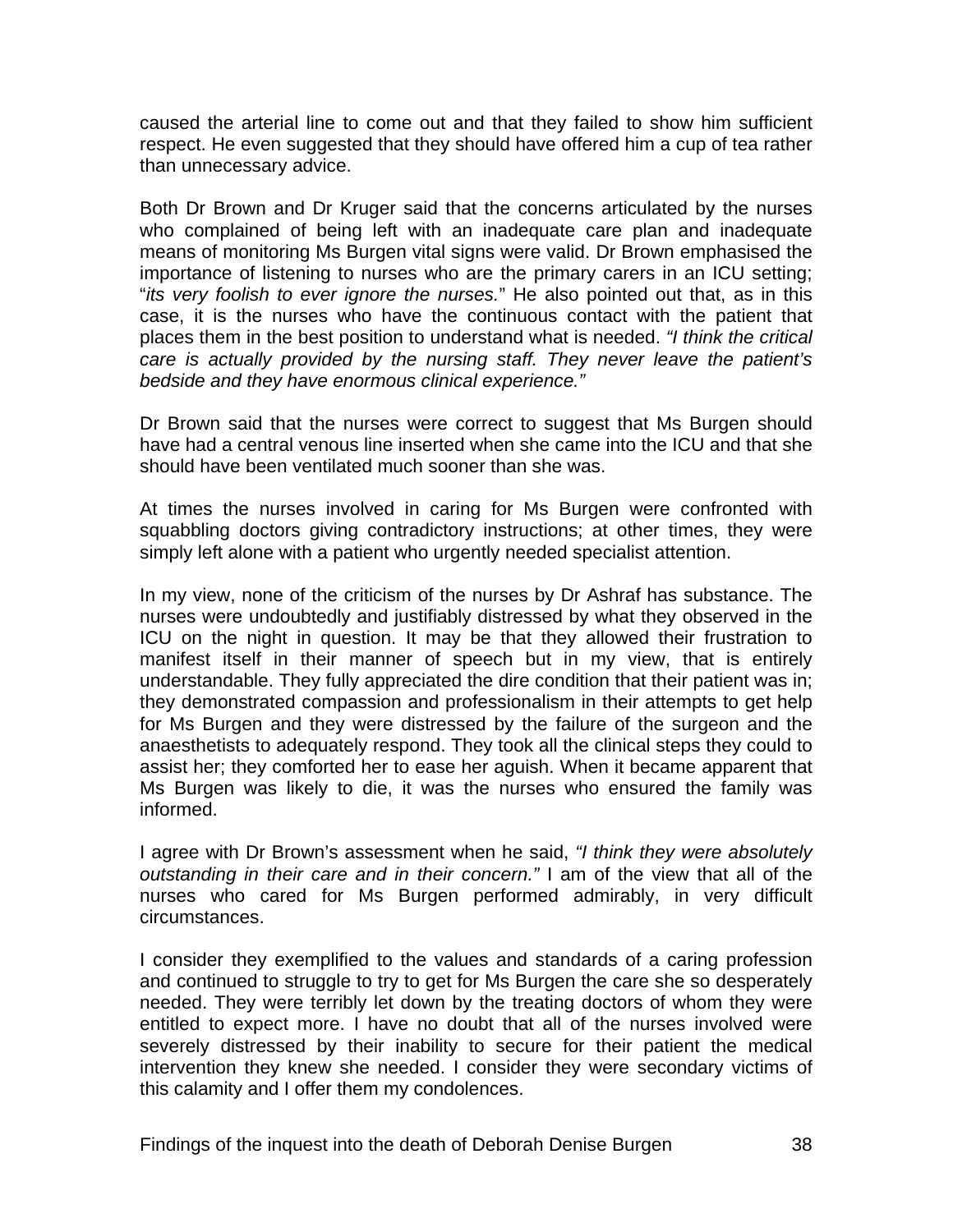# <span id="page-40-0"></span>*Expert evidence concerning the cause of death*

A post mortem examination was performed by Dr Davis, pathology registrar, at the John Tonge Centre on 3 March 2005. The examination was supervised by Dr Ong, consultant pathologist although he was not present for the duration of it. The autopsy findings relevant to the cause of death were:-

- three litres of blood in the abdominal cavity;
- two patent stomas;
- extensive peritonitis; and
- a blood vessel, three millimetres in diameter, that emerged from the omentum and was free at the other end in the abdominal cavity.

It is pertinent that before the operation Ms Burgen weighed 89kgs: at autopsy she weighed 120kgs, reflecting the gross fluid overload that occurred during the failed and misguided attempts to address what was thought to be septic shock.

Dr Davis expressed the following opinions:

- While the three litres of blood may have contained some lavage fluids and other non blood fluids, the majority of it was blood and comprised a significant blood clot.
- The blood had collected in the abdominal cavity pre and not post mortem.
- It was not possible to ascertain the significance of the small, un-ligated blood vessel as the severity of the peritonitis had rendered the tissues vulnerable to tearing.
- The volume of blood found on autopsy was sufficient to have caused Ms Burgen's death.
- The source of the bleeding could not be identified.
- Septic shock due to peritonitis almost certainly also contributed to the death but was not the primary or proximate cause of it.

Dr Kruger and Dr Hack expressed the view that there was almost certainly severe post operative bleeding early in the evening. That was complicated later in the evening and early in the next morning by coagulopathy caused by organ failure brought about by continuing very low blood pressure and sepsis. In their view, the severity of these conditions were contributed to by the failure of the clinicians to adequately manage the developing crisis: a failure to respond to the intra-abdominal bleeding, a failure to adequately ventilate the patient, and a failure to use appropriate inotropes and antibiotics, all contributed to the hemorrhagic and septic shock worsening.

# **Findings – time, place and cause of death**

I am required to find, as far as is possible, who the deceased was, when and where he died, what caused the death and how he came by his death. I have already dealt with this last issue, the manner of the death. As a result of

Findings of the inquest into the death of Deborah Denise Burgen 39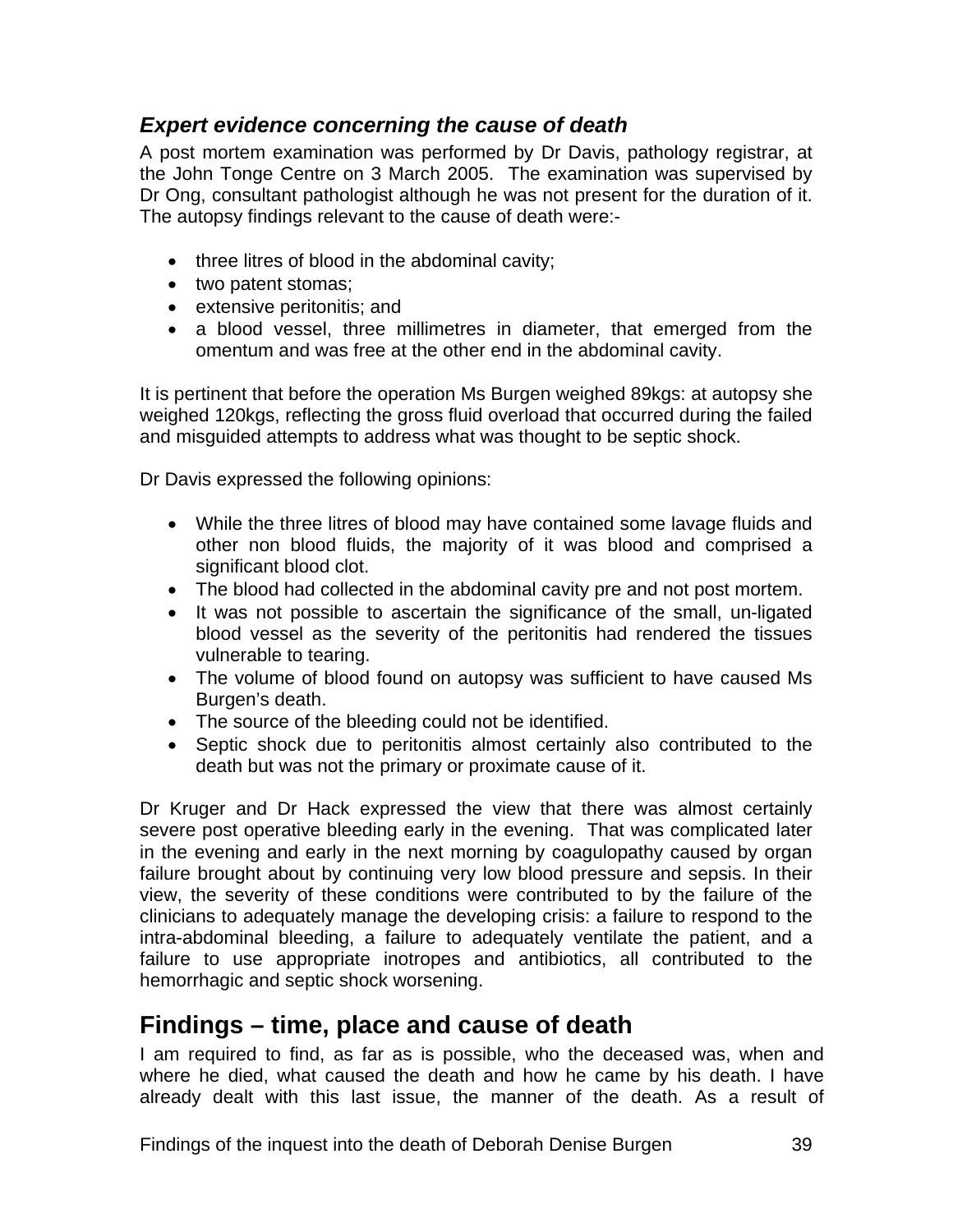<span id="page-41-0"></span>considering all of the material contained in the exhibits and the evidence given by the witnesses I am able to make the following findings in relation to the other aspects of the death.

- **Identity** The deceased person was Deborah Burgen
- **Place of death** She died at the Mount Isa Base Hospital in north western Queensland
- **Date of death** Ms Burgen died on 28 February 2005
- **Cause of death** She died from intra-abdominal haemorrhage, septic and hemorrhagic shock as a result of a laparotomy, peritonitis and a large bowel colostomy.

#### *Was the death preventable?*

The effect of all of the evidence was that had Ms Burgen been operated on before the obstruction caused her large intestine to perforate, her chances of surviving the procedure were quite good. It is the case that she had a cancer in her colon but this was removed by the surgery Dr Rowland undertook and it is likely that the mass on her kidney could also have been removed.

Once the perforation had occurred some degree of peritonitis was inevitable and Ms Burgen's post operative management was therefore critical. However, the weight of the expert evidence is that even with this complication, had she been properly monitored and the various forms of post operative shock properly responded to Ms Burgen had at least a 50% chance of surviving. As the internal bleeding was allowed to go unchecked, the peritonitis and other adverse complications were made more severe and more difficult to treat.

Ms Burgen should not have died. It is therefore important that I attempt to identify the factors that contributed to that terrible outcome with a view to obviating them.

# **Summary of errors that contributed to Ms Burgen's death**

I have summarised the evidence of what occurred in this case and the views of the independent experts consulted in relation to it in more detail than is usual because I considered that this was necessary to ensure that those who read the findings could judge for themselves whether my conclusions were warranted. It may be convenient to set out in short form the conclusions I consider require some further response, either in the form of recommendations designed to address systemic failings or by referring the conduct of individuals to prosecuting or disciplinary bodies.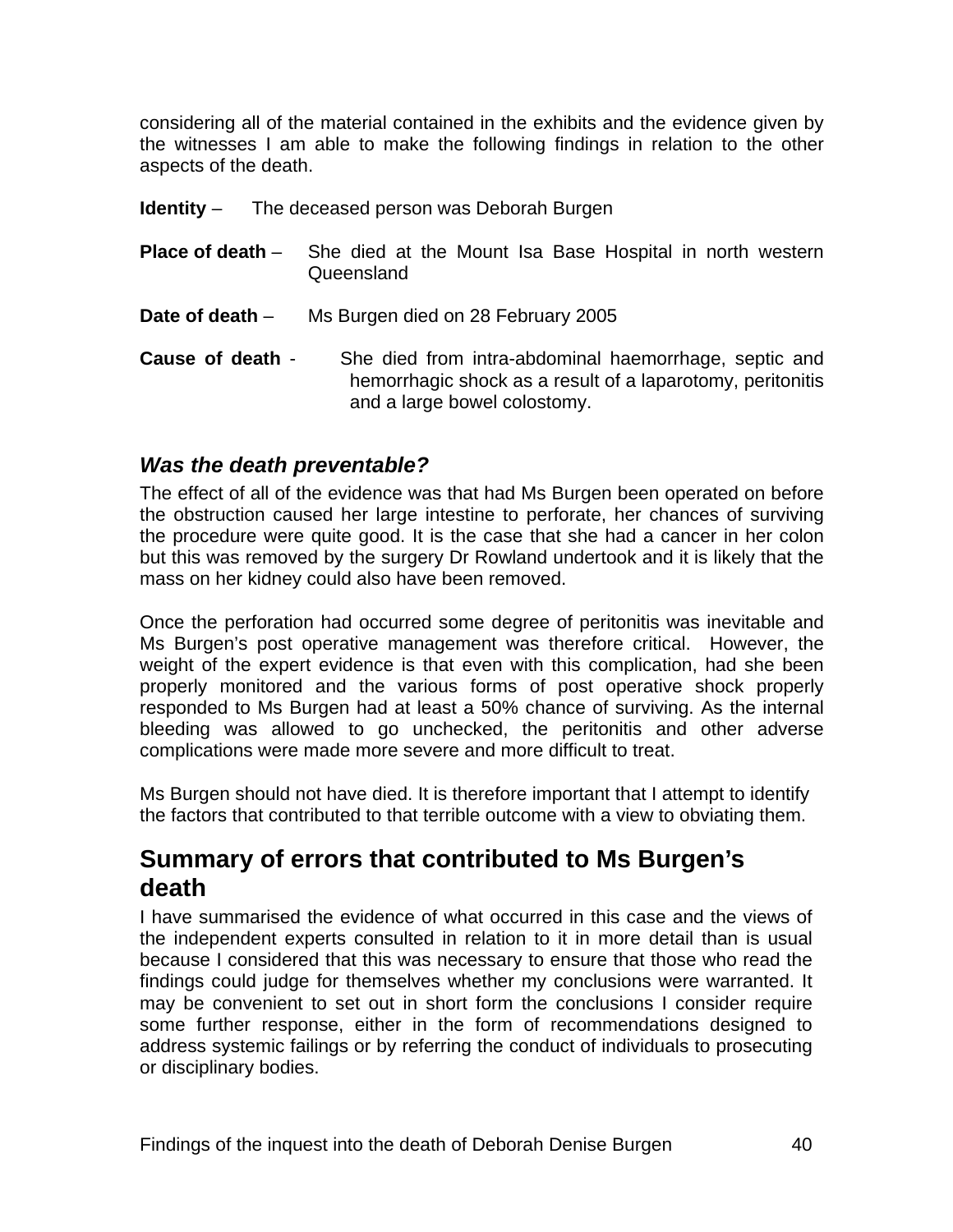- <span id="page-42-0"></span> Queensland Health did not adequately scrutinise the qualifications and experience of Dr Ashraf and Dr Tirumalai before recruiting them.
- The Medical Board of Queensland did not adequately scrutinise the suitability of Dr Ashraf and Dr Tirumalai before registering them to practice.
- MIBH clinical managers failed to provide Dr Ashraf and Dr Tirumalai with any orientation in relation to the policies and procedures at the Mt Isa Base Hospital and failed to have their scope of practice delineated by a credentialing and privileging committee in a timely fashion.
- None of the doctors who saw Ms Burgen on the 6 occasions that she attended the MIBH Emergency Department between 16 and 25 February adequately responded to her complaint.
- $\div$  By failing to operate on Ms Burgen for two days after her emergency admission, Dr Rowland allowed her large intestine to perforate.
- Dr Rowland, Dr Tirumalai and Dr Ashraf did not adequately care for Ms Burgen's post operatively: they failed to ventilate her in a timely way, they failed to have in place appropriate vascular lines to assist in her management, they failed to adequately monitor her condition and they failed to give adequate guidance and support to the nurses.
- Most seriously, Dr Rowland failed to adequately investigate the possibility of internal bleeding.
- Dr Rowland did not adequately inform Ms Burgens' family of her deteriorating condition.
- My attempts to investigate the death were hindered by the failure of senior medical practitioners involved in Ms Burgen' care and the hospital managers to adequately respond to repeated requests for information about the incident during the investigation and preparation for the inquest.

# **Concerns, comments and recommendations**

Section 46 provides that a coroner may comment on anything connected with a death that relates to public health or safety, the administration of justice or ways to prevent deaths from happening in similar circumstances in the future.

That requires the coroner to consider whether the death under investigation was preventable and/or whether other deaths could be avoided in future if changes are made to relevant policies or procedures.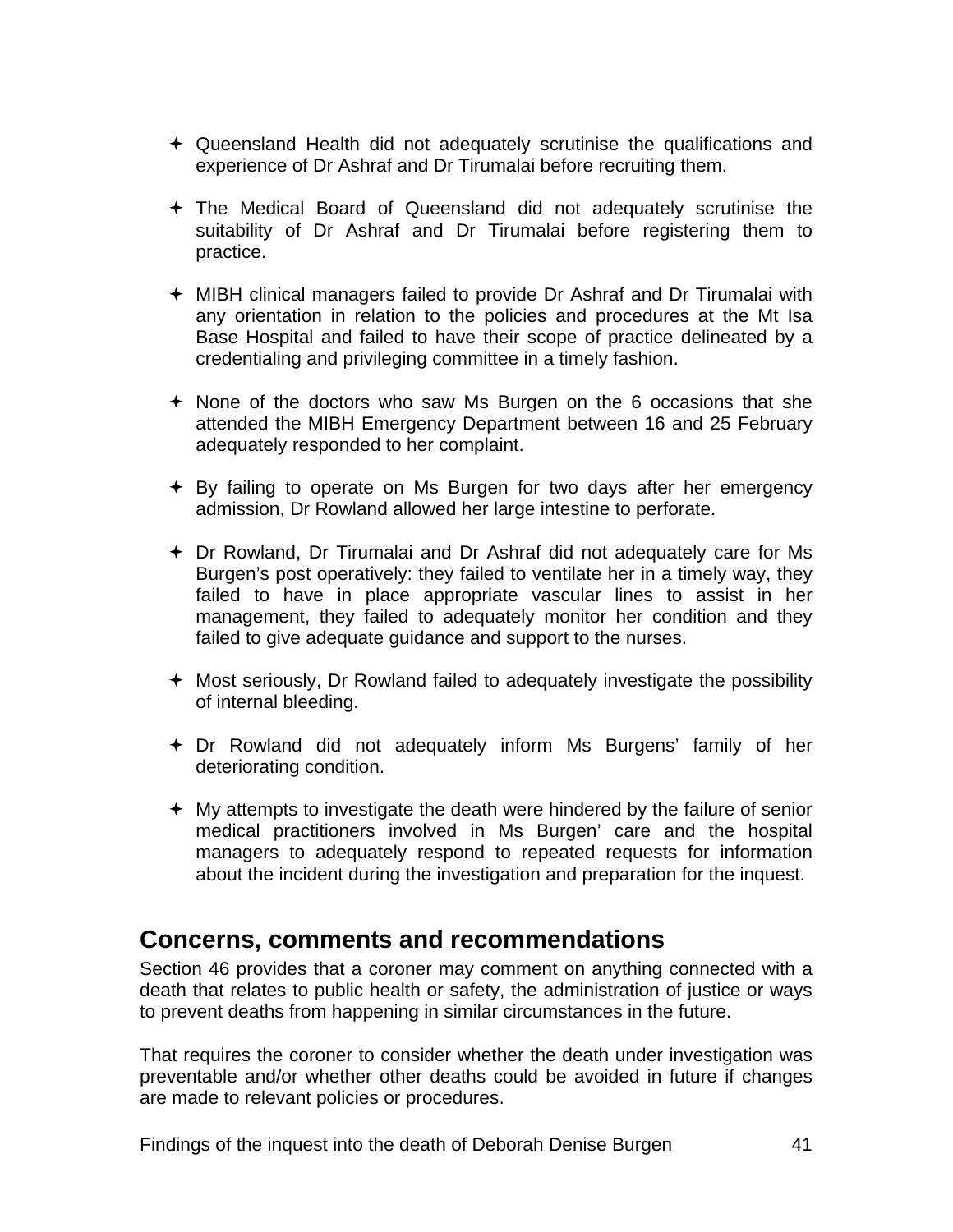<span id="page-43-0"></span>Coroners, of course, do not have the expertise that would enable them to rely on personal knowledge when approaching this task; they rely on the evidence of medical specialists with qualifications and experience in the relevant field. As has already been mentioned, in this case I was greatly assisted by the reports and oral evidence of Dr Andrew Stevenson, Dr Anthony Brown and Dr Peter Kruger. I had no hesitation in accepting that their expertise ideally equips each of them to offer insightful opinions and critique of the management of Ms Burgen's case. I do not accept the suggestion contained in some of the submissions that these city based specialists were unfairly comparing the performance of their rural colleagues with a standard that might be reasonable to expect in a tertiary hospital but that was unattainable in a remote facility. It is apparent that the independent experts were careful not to do this and indeed, they were at pains to explain the differences.

I have no doubt that publicly criticising the performance of a fellow practitioner is not something that any of these senior specialists enjoys doing. However, their commitment to improving the quality of health care and patient safety outweighs such discomfort and I am persuaded that the evidence each gave was impartial and considered. It is apparent that each of these busy professionals devoted considerable time to preparing their reports and preparing for the giving of oral evidence. I am very grateful for their generosity in this regard.

I shall now deal with the systemic issues

#### *Access to hospital information*

As indicated earlier in these findings, my investigation of Ms Burgen's death was hindered by a lack of co-operation from various medical practitioners and hospital managers. This was not the first occasion on which I and local coroners have had to deal with passive obstruction of this nature. The *Coroners Act 2003* empowers coroners to compel the production of documents and the provision of information but I have been reluctant to enforce these coercive powers against health practitioners, believing, naively perhaps, that professionals involved in a sudden death would willingly assist an investigation of it.

I have expressed my concern and frustration to the Director General of Queensland Health and she has always responded positively. However an *ad hoc, post facto* response is obviously less than desirable. I am therefore grateful that the Executive Director Clinical and State-wide Services and the Director of the Patient Safety Centre have assumed responsibility for addressing this and related problems in a systematic fashion. In view of this initiative I shall refrain from making any specific recommendations for legislative or administrative reform, pending the outcome of that project.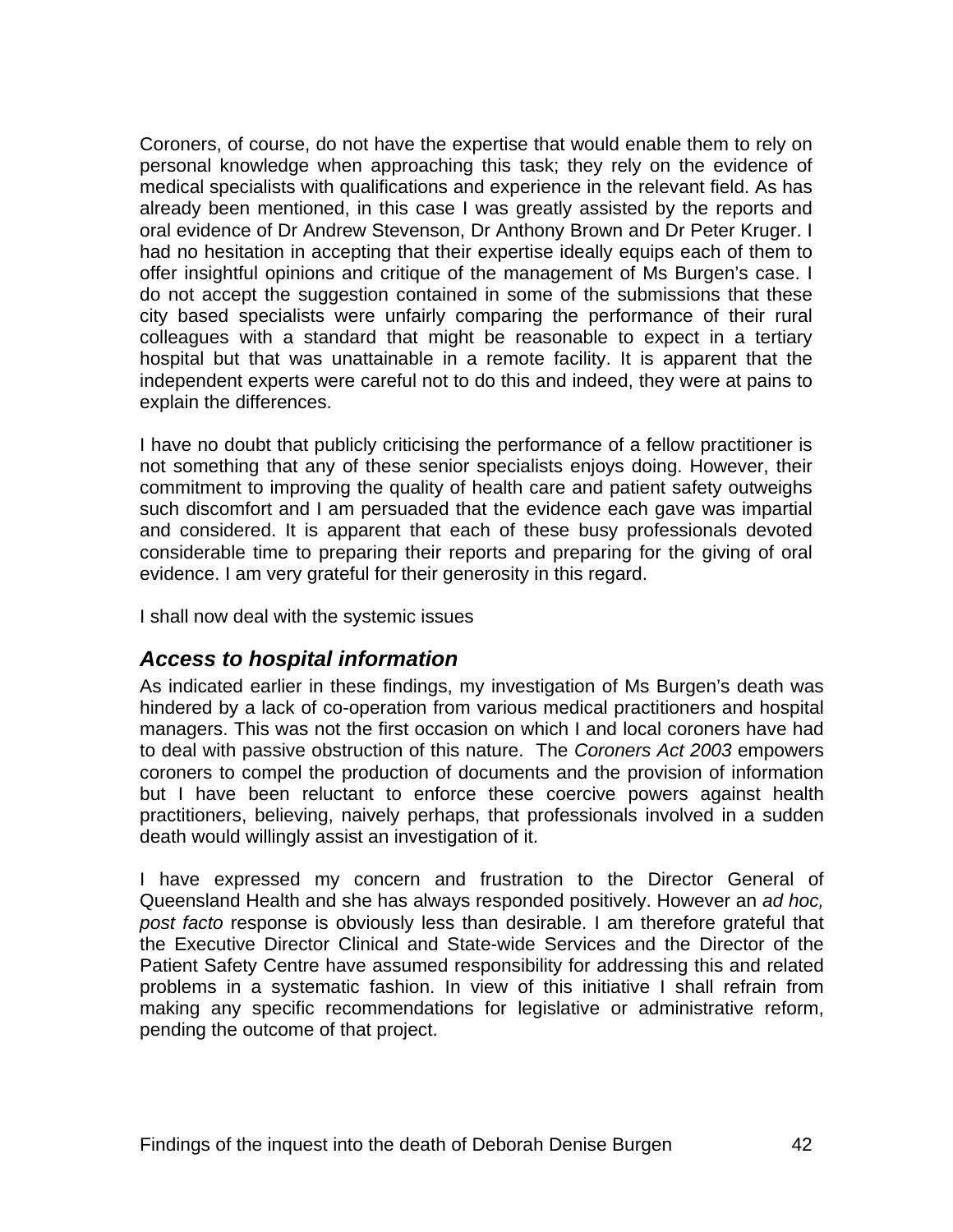#### <span id="page-44-0"></span>*Recruitment, orientation and credentialing*

There is no basis to suspect that doctors trained in countries other than Australia are any less competent than those trained here; indeed the public health system of this country is reliant on the thousands of expert practitioners who have trained in other places and come to Australia to work.<sup>[10](#page-44-1)</sup> I would like it to be clearly understood that I consider the Australian public are indebted to foreign trained doctors, who in the vast majority of cases serve us very well. Many of those doctors have obtained general registration which requires their qualifications and skills to be assessed to meet standards set by the Australian Medical Council in the same way an Australian medical graduate does when seeking to be registered.

However, the *Medical Practitioners Registration Act 2001* also creates another pathway for registration for those seeking to practice in a geographic region that the Minister for Health has decided is "*an area of need.*" This assessment is made on the basis that there are insufficient medical practitioners practising in that area to meet the needs of the people living there. Prior to Ms Burgen's death, Mt Isa had been stipulated to be such an area and Drs Rowland, Ashraf and Tirumalai were registered under the area of need regime.

Because such registration is not dependent upon the doctor meeting the Australian Medical Council standards it is essential that the employer, in this case Queensland Health, and the Medical Board ensure that the proposed registrant has appropriate qualifications and experience for the position under consideration.

For the reasons set out below, I am of the view that in relation to Dr Ashraf both organisations failed to do this.

After Ms Burgen's death, the capabilities of the Dr Ashraf were reviewed by a senior staff intensivist from Townville Hospital, Dr Gordon, who found that he had "*acceptable anaesthetic skills"* but "*no management or leadership skills."* Even more alarming was the assessment of Dr Ashraf's ability to care for patients who were seriously ill:-

*He has never had formal training in intensive care….He has never practised in a 'closed' ICU and admits that the care expected in ICU in Australia is beyond him. I believe at best he is currently functioning at the level of a competent very junior registrar in ICU…(he) has no knowledge of contemporary intensive care practice. Dr Ashraf is NOT equipped to work in the critical care environment in Mount Isa.* 

l

<span id="page-44-1"></span> $10$  It is beyond the scope of these findings to question whether it is morally defensible for a country as wealthy as Australia to expect poorer countries to bear the burden of training medical practitioners and then poach them from those countries, many of which have a desperate shortage of doctors.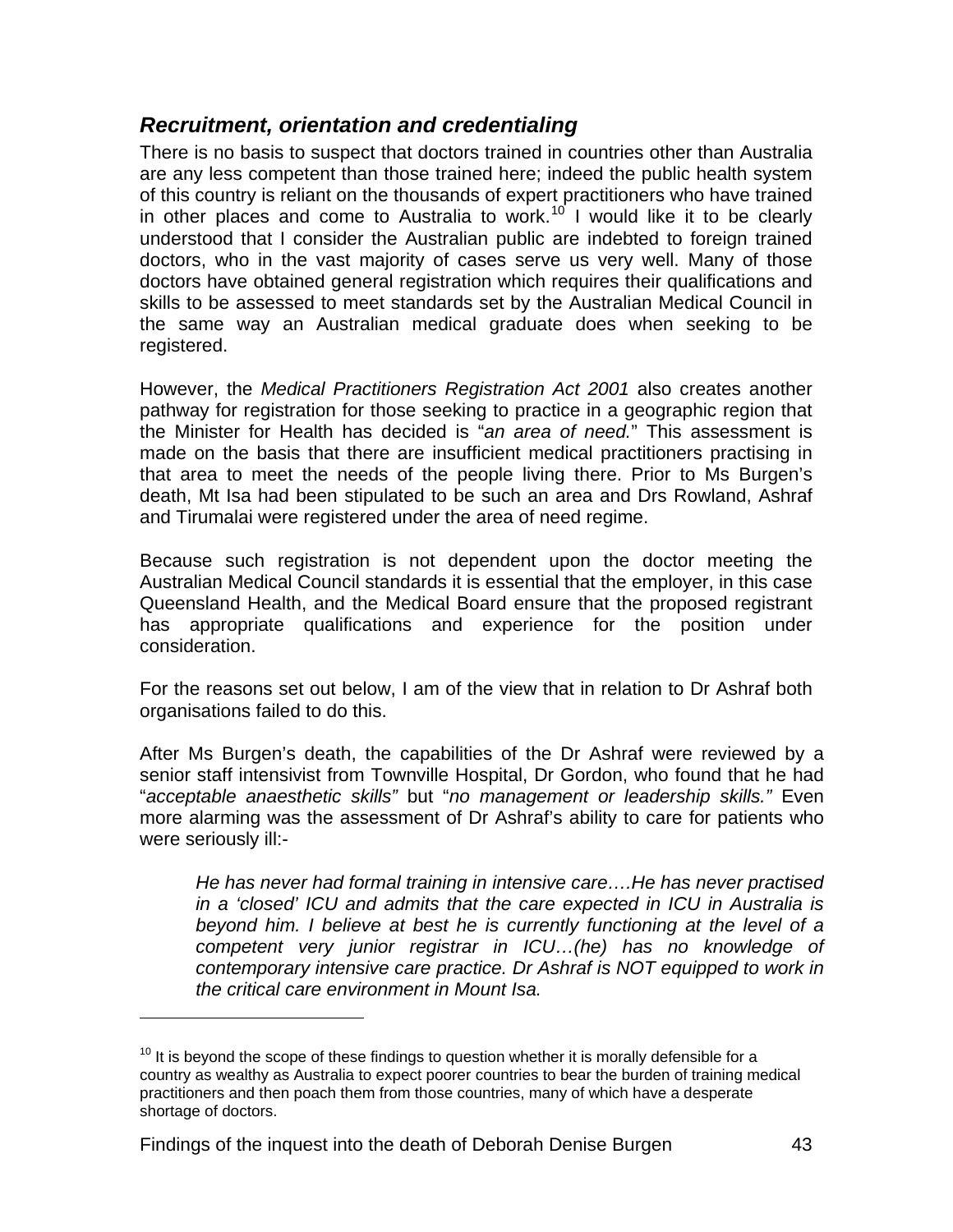This of course raises the questions: why was Dr Ashraf employed as the Director of Anaesthetics and the ICU at MIBH; why did the Medical Board of Queensland register him to practice in this position; and why were his limitations not identified sooner?

Part of the answer lies in the very high turn over in key positions at the hospital. The positions of district manager and the Medical Superintendent, for example, seem to have been occupied by acting or short term appointments for some years leading up to this incident.

For many years, the MIBH has had difficulty attracting and retaining experienced practitioners in all specialties including anaesthetics. Indeed prior to employing the anaesthetists involved in this case, the hospital had depended upon the services of 22 successive locums, it being some years since they had retained permanent staff in these positions. One of the managers even referred to Dr Ashraf as the first permant anaesthetist at MIBH.

In December 2003, as a result of a number of complaints by ICU nurses at MIBH a review of the unit was undertaken by the Townville Hospital Director of ICU, Dr Corcoran and the Clinical Nurse Consultant ICU, Mr Finnigan.

The problems they found bear striking similarities to shortcomings that contributed to the mismanagement of Ms Burgen's case, namely, confusion as to the role of the anaesthetists in the ICU. The nurses believed the senior anaesthetist then working at the MIBH was the Director ICU but that practitioner, while happy to supply some ICU services of a technical nature, did not feel that it was among his duties to assume full control of the ICU. He believed that the patient should remain under the direct care of the admitting specialty.

One of the recommendations of the Corcoran review was the formal establishment of the position of Director of Critical Care who would not be primarily responsible for directing the clinical care of the patients but rather for co-ordinating resource allocation and policy development. The review also recommended that the responsibilities of those involved in admitting and managing patients within the ICU be clarified. It also suggested the hospital consider down grading the unit from a level 3 ICU to a High Dependency Unit. This would mean more complicated cases that were likely to require ICU post operative care would be transferred to a tertiary hospital like Townsville.

Obviously, none of these steps were taken and indeed the District Manager at the time of Ms Burgen's death, who joined the hospital a couple of months after Dr Corcoron's review, had never seen it until shown it during the course of this inquest.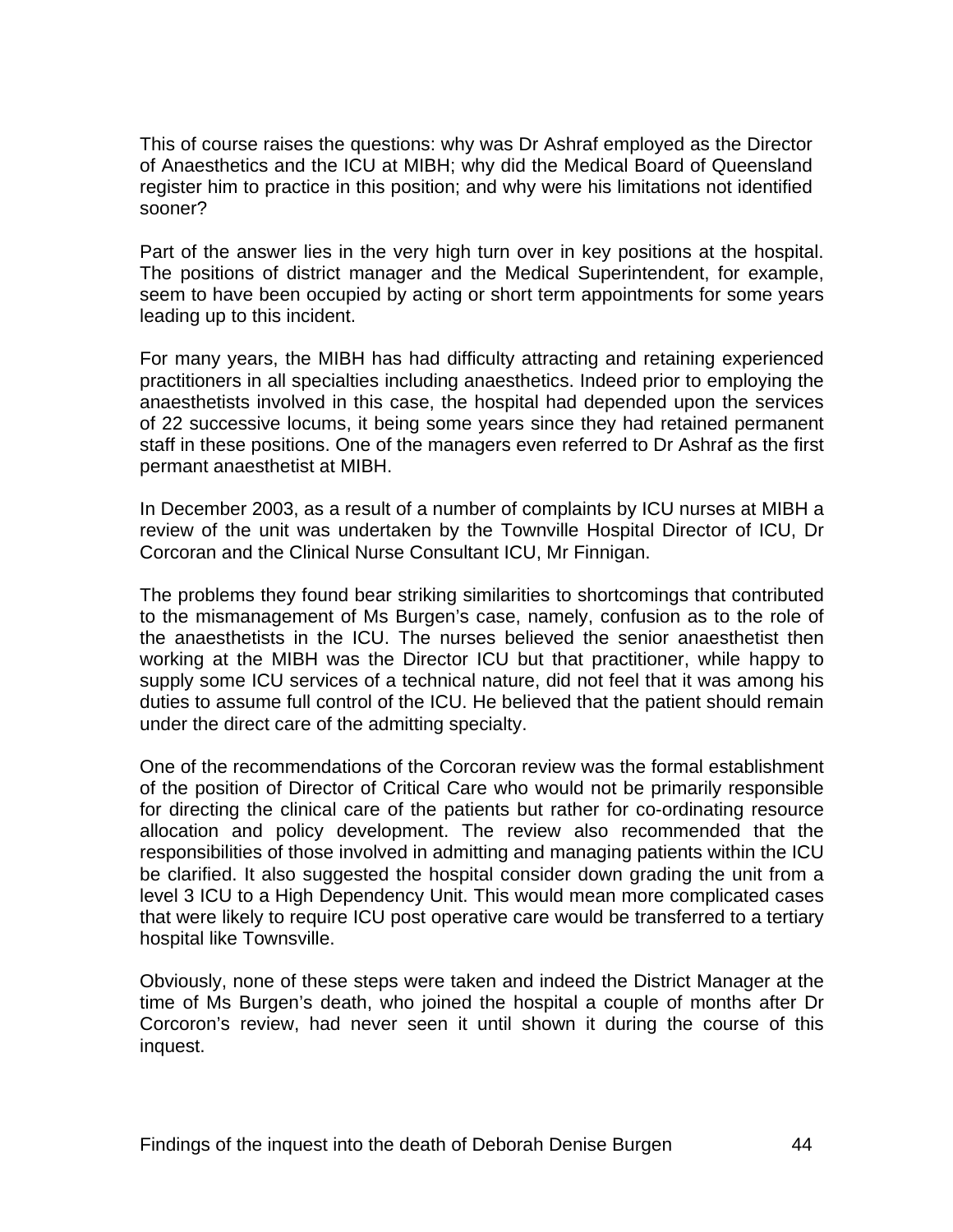Dr Ashraf was employed as the Director of Anaesthetics and the ICU but only registered as a senior medical officer. When the Medical Board queried this initially, the hospital conceded that he could not be registered as a specialist. Some months after Ms Burgen's death when the hospital was seeking to extend Dr Ashraf's registration he was again referred to as a director. When queried, the then Medical Superintendent, Dr De Cean, advised the Medical Board that this title was only for administrative purposes and had no clinical significance; a perspective not shared by the ICU nurses nor the other anaesthetist.

It appears Queensland Health's recruitment policies were followed, at least in form if not in substance, and Dr Ashraf was employed from August 2004. Some referee checks were made but no inquiry seems to have focussed on his ability to care for critically ill patients. He received no orientation or introduction other than an informal walk around the hospital and basic, personal introductions. He commenced work on the afternoon he arrived in Mount Isa without any assessment of his competence.

Soon after he arrived, he explained to the Medical Superintendent that he was not experienced in being responsible for, or in charge of critically ill patients, but that he could attend to the technical aspects of ICU operations that related most directly to anaesthetics.

Dr Ashraf's employment contract indicated the he would be subject to a three month probation period and receive professional supervision and development. None of these things happened.

Further, Queensland Health policy required that all medical practitioners have their credentials and clinical privileges reviewed by a committee of appropriately qualified practitioners. This process was designed to ensure that the scope of practice of doctors working in public hospitals is commensurate with their level of competence and expertise. Dr Ashraf did not undergo this process until February 2005 when he had been employed at MIBH for six months. When the process was undertaken it did not seek to assess his competence in critical care. As we now know, any searching inquiry in this regard would have quickly established his severe limitations in this area of practice.

The *Medical Practitioners Registration Act 2001* in s135 imposes on the Medical Board the obligation to determine whether an applicant has qualifications and experience suitable for practising in the area to which he/she is being recruited. In the case of Dr Ashraf, the Board purported to discharge this obligation by reviewing his written application and by a delegate having a brief conversation with him. The delegate acknowledged that this "interview" was essentially a formality undertaken after the Board had already determined the applicant's suitability. No inquiry was made as to his duties at MIBH and no inquiries were made as to whether he had the necessary experience to undertake these duties. The Board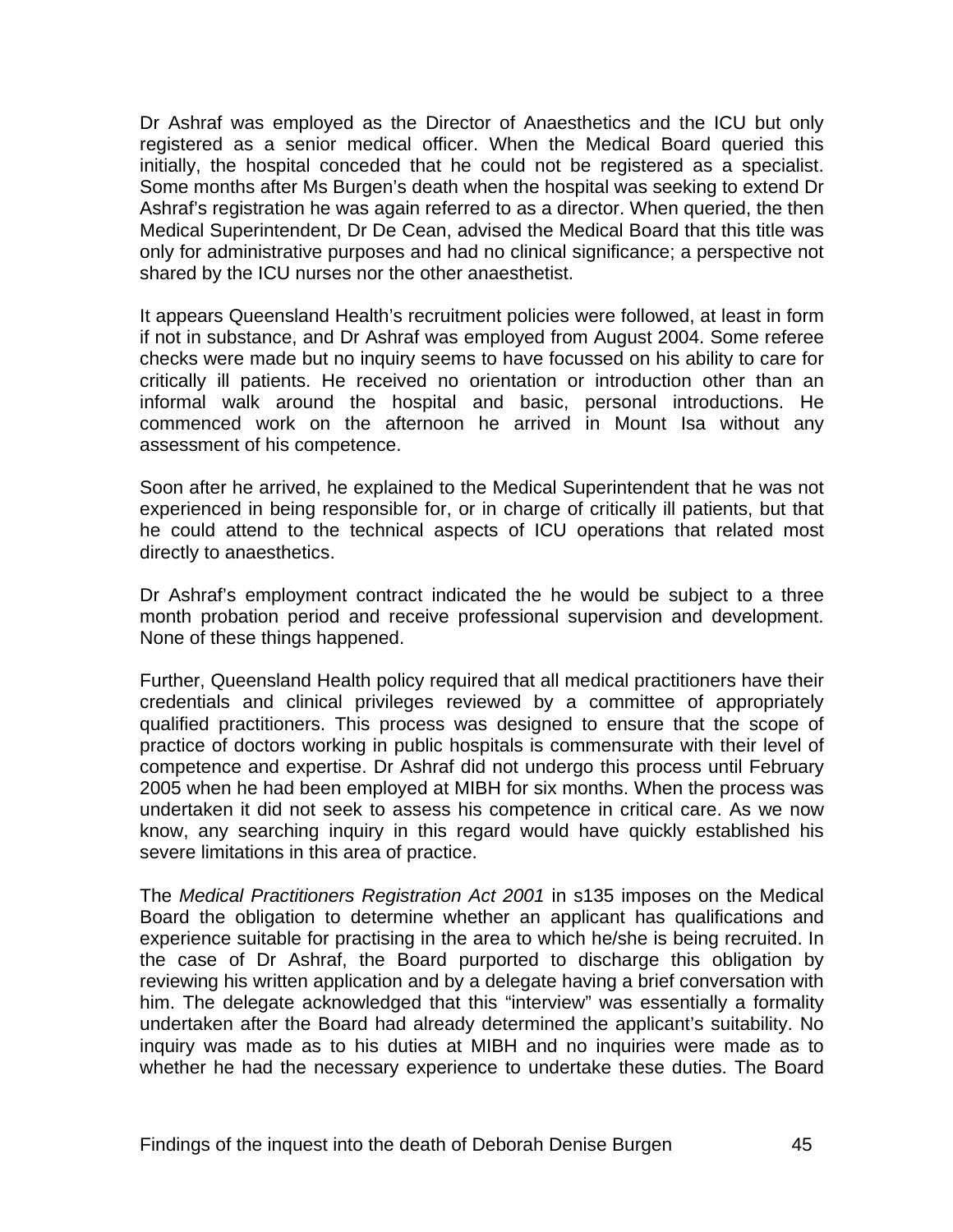has power to impose conditions on a registrant but did not exercise it in relation to Dr Ashraf.

The submissions on behalf of the Medical Board point to its high work load and the ability of applicants to challenge the Board's decisions.

I accept that these concerns are valid. However, the Board is charged by the statute which creates it to protect the public and uphold the standards of practice within the profession. It is obliged to ensure that registrants are capable of delivering safe and competent health care. These obligations are not relaxed or obviated just because the applicant is being employed under the area of need regime.

In my view, the Board patently failed to discharge its statutory obligations in relation to the registration of Dr Ashraf. It acted as little more than a rubber stamp on the process which it left to Queensland Health to administer. It seems Queensland Health had allowed its quality assurance processes to degrade to such an extent that there was little if any scrutiny of applicants. It also seems likely that this was contributed to by the extreme and ongoing difficulty the hospital experienced when seeking to fill senior positions at MIBH.

The submissions made by some of the parties seem to suggest that such are the difficulties of providing medical services in remote areas that the residents of those places must accept substandard practice. I reject that approach. Of course the level of services can not be the same in a remote area as in a tertiary hospital but that does not excuse a facility for holding itself out as able to deliver services that its practitioners are clearly not competent to perform.

Ms Burgen died before the Davies Commission of Inquiry into public hospitals shone its search light onto the difficulties surrounding the recruiting and supervision of overseas trained doctors to areas of need. Queensland Health and the Medical Board contend that the reforms initiated as a result of that inquiry and the Forster review have addressed the deficiencies that allowed those problems to proliferate. It is patently obvious that the managers of the MIBH did not heed the very sound suggestions of Dr Corcoran; it remains to be seen whether the recommendations of Messrs Davies and Forster are effectively implemented.

Locally, the appointment of experienced and dedicated people to the position of District Manager and Executive Director Medical Services, Ms Suzanne Sandral and Dr Greg Coffee, respectively, give cause for optimism that the delivery of services will be better managed at the MIBH henceforth. Certainly, major changes in policies concerning orientation, training and rotation of staff, review of mortality and morbidity, and the transfer of patients to more major centres evidence a concerted effort to address the failings that contributed to Ms Burgen's death.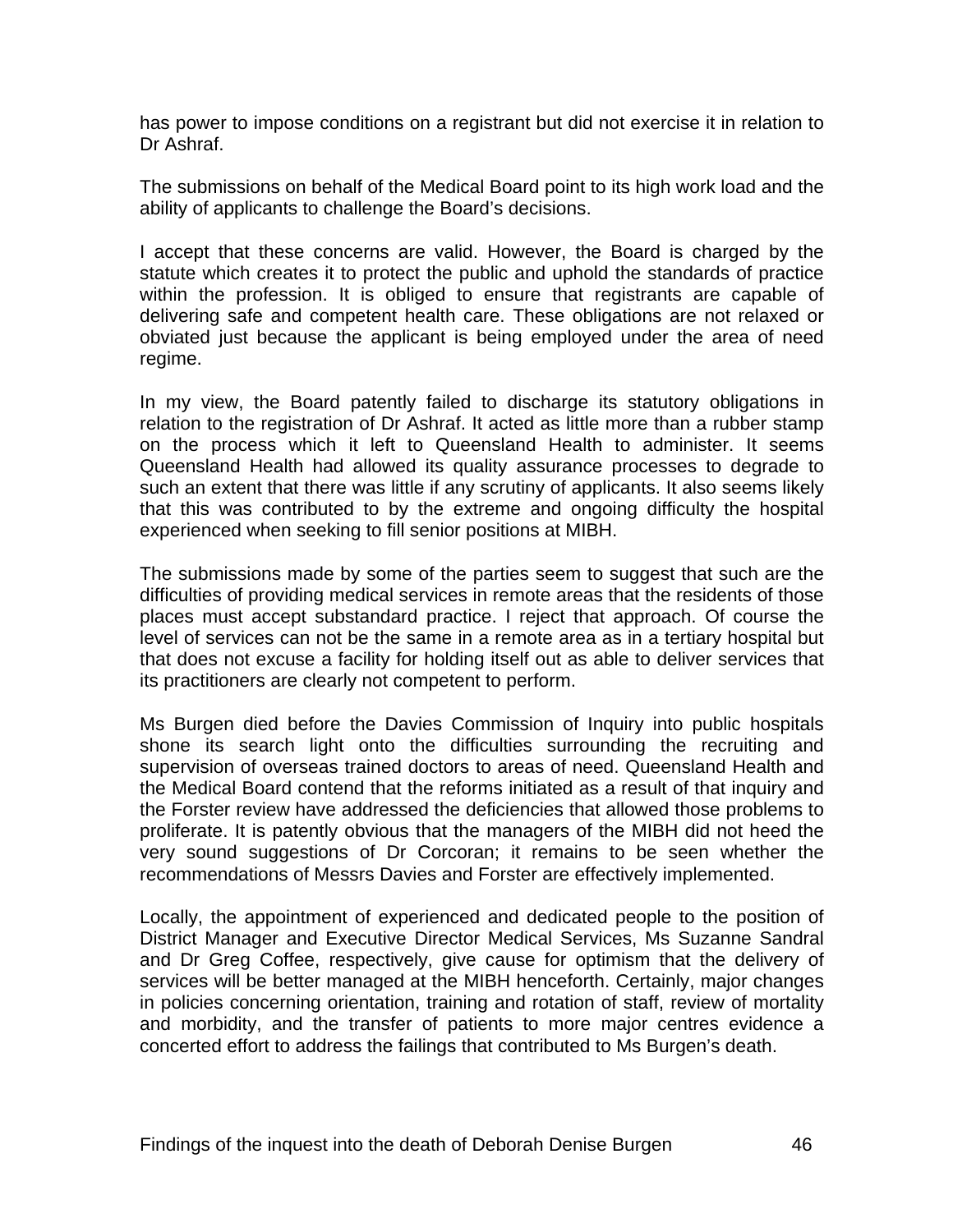<span id="page-48-0"></span>However, policies existed in relation to all or most of those matters at the time of the debacle which resulted in Ms Burgen's death. What is needed in my view is a rigorous mechanism for ensuring those policies are adhered to and that individuals can not blithely claim that they are too busy or are unaware of their responsibilities in this regard.

#### **Recommendation 1 – Audit and accountability for quality processes**

*I recommend that Mt Isa Hospital managers develop a system by which they can ensure that the policies that were ignored in this case are periodically audited for compliance and that they implement a process that ensures that those who do not discharge their responsibilities under such policies are held accountable.* 

# *Triaging of emergency department patients*

As mentioned earlier, Ms Burgen was finally admitted on her sixth presentation to the MIBH Emergency Department in eleven days. On each occasion the symptoms she reported to the five different doctors she saw were much the same. On each visit some test or investigation was commenced but on none of them were the results obtained, considered and acted upon. In fact, until she was operated on 13 days after first presenting, Ms Burgen received no treatment at all; she was merely managed or processed by a system that seemed to have too little focus on making sick people better. $11$ 

This approach to managing patients presenting to the emergency department was explained as an unavoidable consequence of high demand and limited resources. It was suggested the emergency department of the MIBH was used as a general practice clinic by many local residents and that protocols utilised in metropolitan emergency departments were not apposite. For example, it was said that on occasions up to 140 patients could seek assistance from the ten bed emergency department on a single day and that they averaged 80 to 100 patients per day.

I accept the difficulties that this may have created for the hospital but according to Dr Brown, Ms Burgen's case was a "*true emergency*"; it was not a regular general practice presentation. According to Dr Brown, such acute pain as she was experiencing is an emergency and should have been dealt with accordingly, namely, by admitting the patient until its cause could be identified and addressed.

I do not consider the junior doctors who failed to adequately diagnose or treat Ms Burgen's symptoms should be held responsible for this. They were given inadequate support and assistance. Moreover, they were complying with a

Findings of the inquest into the death of Deborah Denise Burgen 47

l

<span id="page-48-1"></span><sup>&</sup>lt;sup>11</sup> This approach is alarmingly similar to the "buffing and turfing" described in the dark, satirical review of a fictional New York City hospital, the House of God; but even the desperate 'terns who struggled to keep that place functioning while *slurping* their way to the top, only practiced it on patients with some many co-morbidities that a cure was beyond reach. See, S. Shem, *The House of God*, London, Black Swan Books, 1985, p59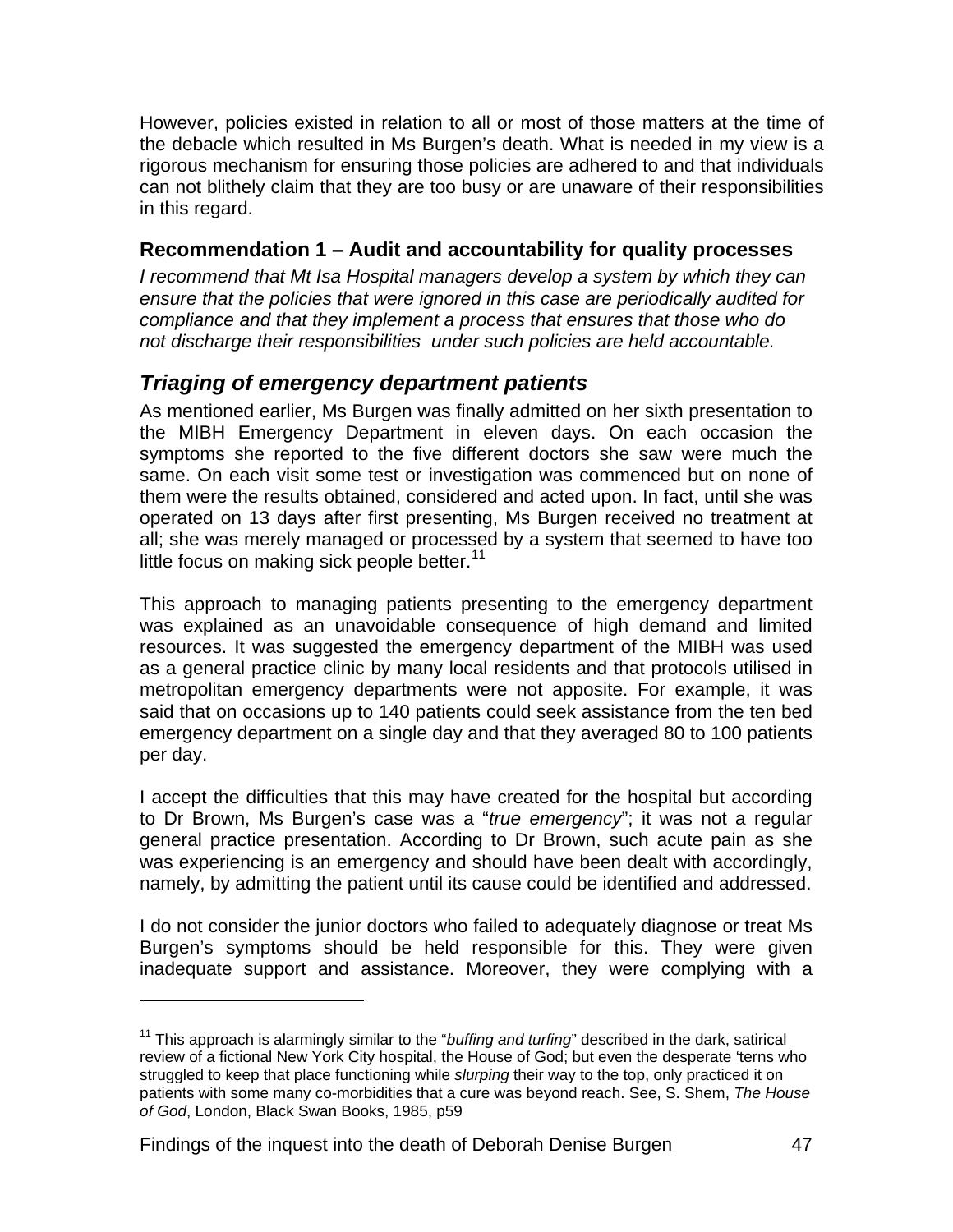<span id="page-49-0"></span>system whereby routinely specimens were taken for testing and the patient sent away and told to return to the "*results clinic."* Inadequate triaging failed to distinguish a patient who should instead have been admitted.

Dr Brown suggested that the MIBH should institute protocols that ensure:-

- All emergency blood tests and scans are done immediately and the results provided on the same day;
- Any patient who attends twice for the same condition are seen by a senior doctor; and
- Any patient who attends twice with the same symptoms and the diagnosis remains unclear are considered for immediate admission.

I am of the view that some changes along these lines are urgently required. I am also conscious that extensive work has been done within the health care sector in relation to these issues and that it would be inappropriate of me to make a prescriptive recommendation.

# **Recommendation 2 - Triaging of E.D. patients**

*I recommend that the clinical managers of the MIBH review the manner in which*  patients presenting to the emergency department are triaged to ensure that the *failures of the pre-admission care exemplified by this case are eliminated.* 

# *Substandard performance of clinicians*

I have detailed substandard performance by a number of medical practitioners: some of it prolonged and persistent, other, isolated instances. I have found that the death was a result of this inadequate medical care. When determining the response to this aspect of the case it is appropriate, in my view, to consider the underlying causes and levels of personal culpability.

I readily acknowledge that there is no evidence that any of those whose conduct has been criticised acted with malice towards Ms Burgen. Indeed it is unlikely that it could be proved that the doctors were guilty even of callous disregard for her welfare. Some argue that in these circumstances the focus should not be on individual responsibility but rather on *systems issues*. It is suggested that to err is human and that those seeking to eliminate errors should examine the contexts in which they occur; that blaming individuals will reduce the likelihood of an open and transparent analysis of the contributory factors that will need to be addressed if outcomes are to improve.

With all due respect to those of that view, I do not believe that the response to iatrogenic death needs to be so dichotomous – punish deliberate harm and seek remedial response to everything else. In my view, it is always appropriate to identify and respond to contextual factors that have contributed to an adverse outcome but at the same time negligence, incompetence and errors of judgement can warrant individuals being held personally accountable. This is consistent with

Findings of the inquest into the death of Deborah Denise Burgen 48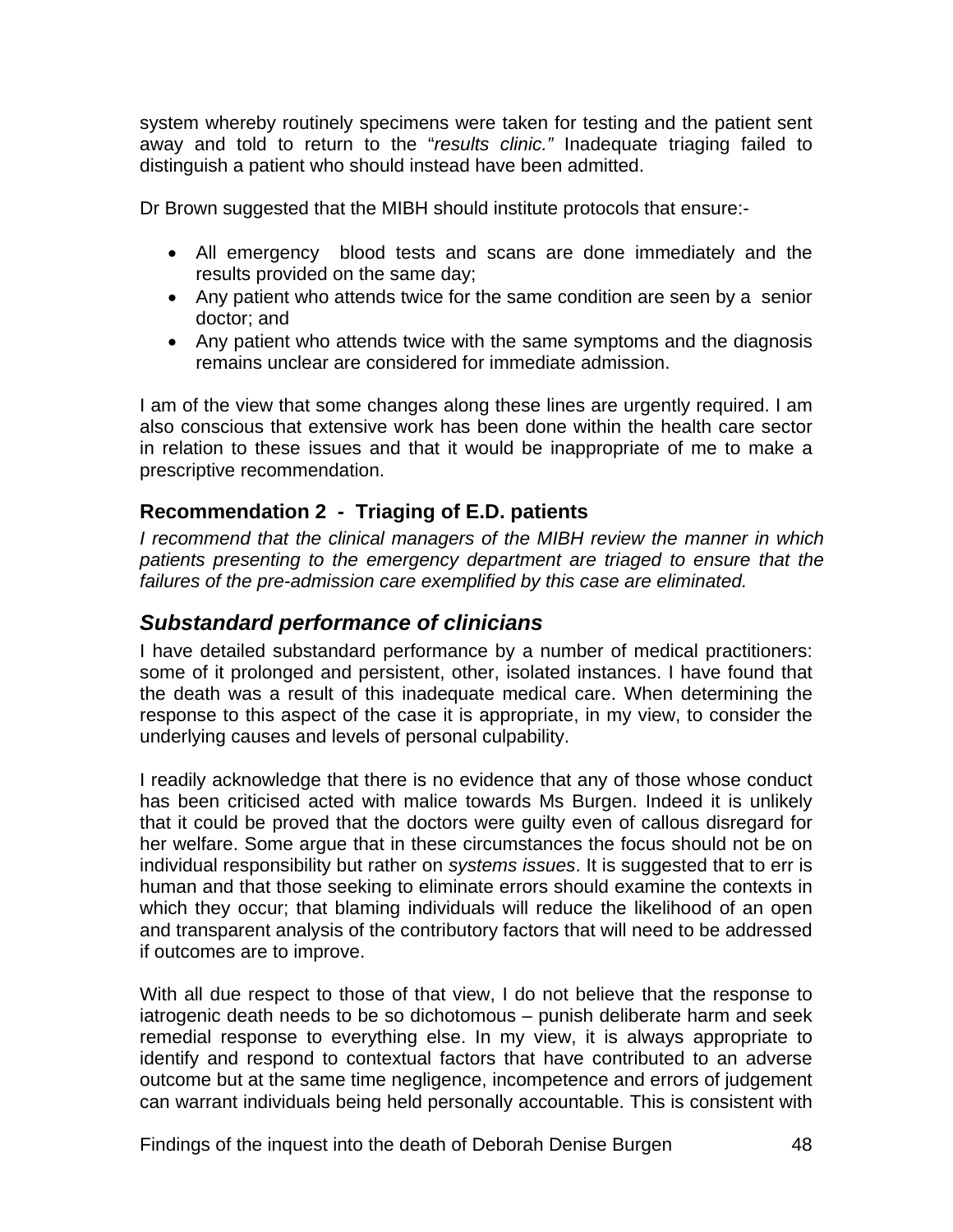<span id="page-50-0"></span>the criminal law which recognises that manslaughter does not necessarily involve any intentional harm and the *Health Practitioners (Professional Standards) Act 1999* which authorises the taking of disciplinary action against doctors who demonstrate a lack of skill, judgement or care.

I have already dealt with the lack of experience and skill of the two anaesthetists in the section dealing with recruitment and credentialing. Responding systematically to the surgeon's shortcomings is more difficult as he was appropriately qualified, experienced and his scope of practice had been assessed and confirmed. In my view, his standard of treatment is only likely to have been improved had he contemporaneous access to a more senior or skilful surgeon.

I am aware Queensland Health has attempted to set up clinical networks to make such assistance available and indeed in this case, advice was willingly proffered by clinicians in the Townsville Hospital ICU. However, the assistance those doctors could offer was constrained by the misdiagnosis that Dr Rowland stubbornly stuck with throughout the night. Were they able to view the patient and make their own assessment of her condition, it is possible that they may have been able to be more interventionist. In the past Townsville specialists have regularly travelled to Mt Isa to provide health care services. I am unaware of why this has been discontinued. It may be that increased demand in Townville prevents it. Further, it may be that advances in technology make it less necessary

#### **Recommendation 3 – Tele-medicine**

*Queensland Health has for some time been investigating the establishment of video links to enable the practice of telemedicine in various remote locations. I understand the technology to enable this to happen in Mt Isa already exists. I recommend that that this be pursued as an urgent priority.* 

#### **Referral to the DPP**

The Coroners Act by s48 requires a coroner who, as a result of information obtained while investigating a death, "*reasonably suspects a person has committed an offence,"* to give the information to the appropriate prosecuting authority.

I take "*committed an offence*" to mean that there is admissible evidence that could prove the necessary elements to the criminal standard.

I have found that the death of Ms Burgen was caused or contributed to by the inadequate medical care she received at the MIBH. I am required therefore to consider whether the information gathered during the proceedings should be referred to the DPP.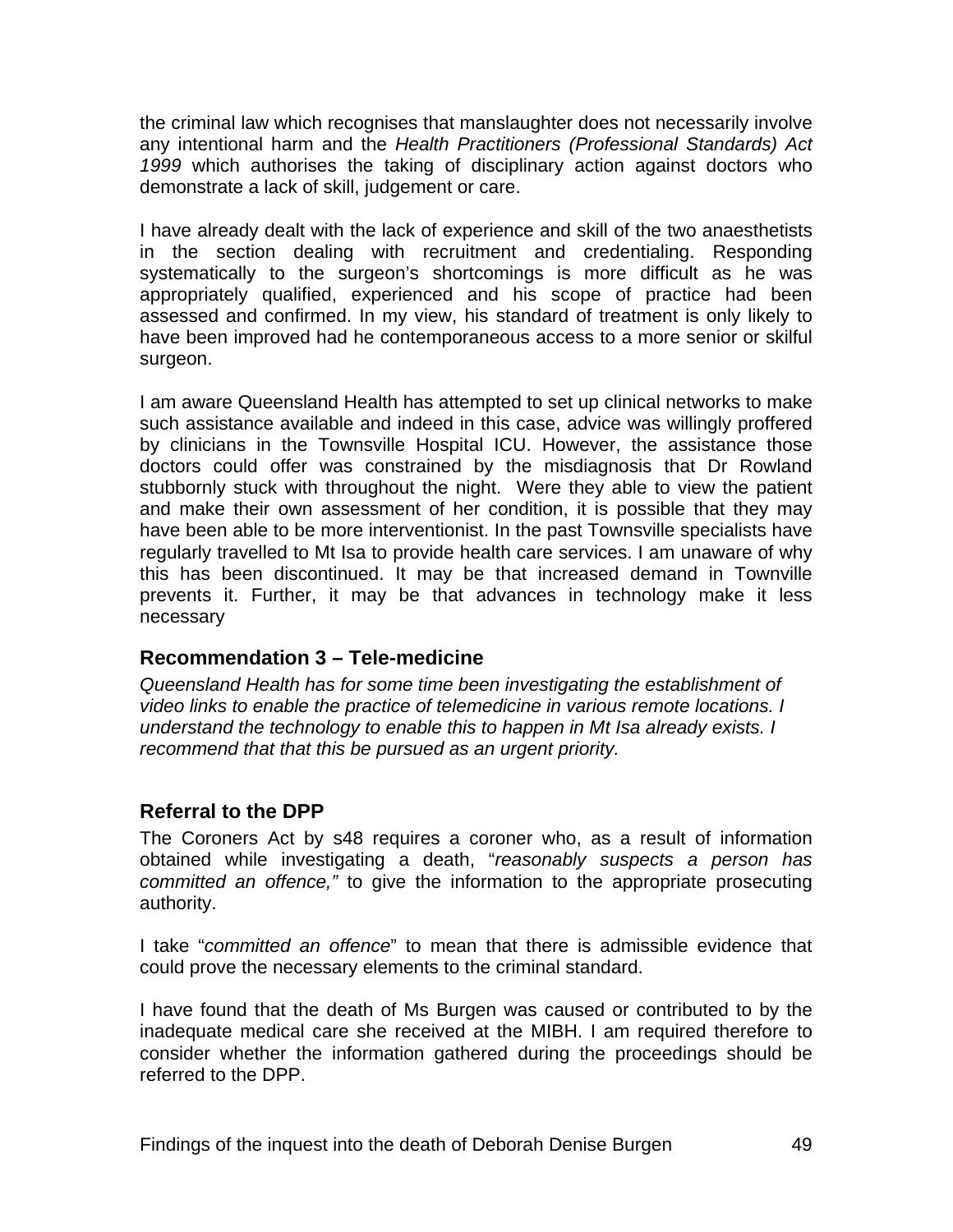The Criminal Code in s291 provides that it is unlawful to kill anybody unless it is authorised, justified or excused by law. Such killings are either murder or manslaughter.

There is no evidence suggesting any of those involved in caring for Ms Burgen deliberately set out to harm her. That excludes the possibility that anyone could be guilty of murder, which, in so far as is relevant to this case, requires proof that the accused intended to cause death or grievous bodily harm.<sup>[12](#page-51-0)</sup>

Any person who unlawfully kills another in circumstances which do not constitute murder is quilty of manslaughter. $13$ 

Section 288 of the Code needs to be considered. Insofar as is relevant to this case, it provides:-

*It is the duty of every person who…undertakes to administer surgical or medical treatment to any other person,… to have reasonable skill and to use reasonable care in doing such act, and the person is held to have caused any consequences which result to the life or health of any person by reason of any omission to observe or perform that duty.* 

I am of the view that there is a substantial body of evidence indicating that Dr Gallery, Dr Tirumalai, Dr Ashraf and Dr Rowland either did not have reasonable skill or did not use reasonable care at all times when they were responsible for the care of Ms Burgen. I am therefore required to consider whether their departure for those standards was so gross as to amount to criminal negligence and whether the death of Ms Burgen resulted from such failure.

On their face, the words of s288 are redolent of civil negligence – "*reasonable care", "breach of duty"* - but the courts have consistently and understandably held that to be criminally liable the prosecution needs to prove a more blameworthy departure from the expected standards than is required by a plaintiff seeking civil redress. The classic judicial articulation of this difference is found in *R v Bateman* where Hewart LCJ said:-

*In explaining to juries the test which they should apply to determine whether the negligence in the particular case amounted or did not amount to a crime, judges have used many epithets, such as "culpable", "criminal", "gross", "wicked", "clear", "complete". But, whatever epithet be used, and whether an epithet be used or not, in order to establish criminal liability the*  facts must be such that, in the opinion of the jury, the negligence of the *accused went beyond a mere matter of compensation between subjects and showed such disregard for the life and safety of others as to amount* 

l

<span id="page-51-1"></span><span id="page-51-0"></span> $\frac{12}{13}$  s302(1)(a)<br> $\frac{13}{13}$  s303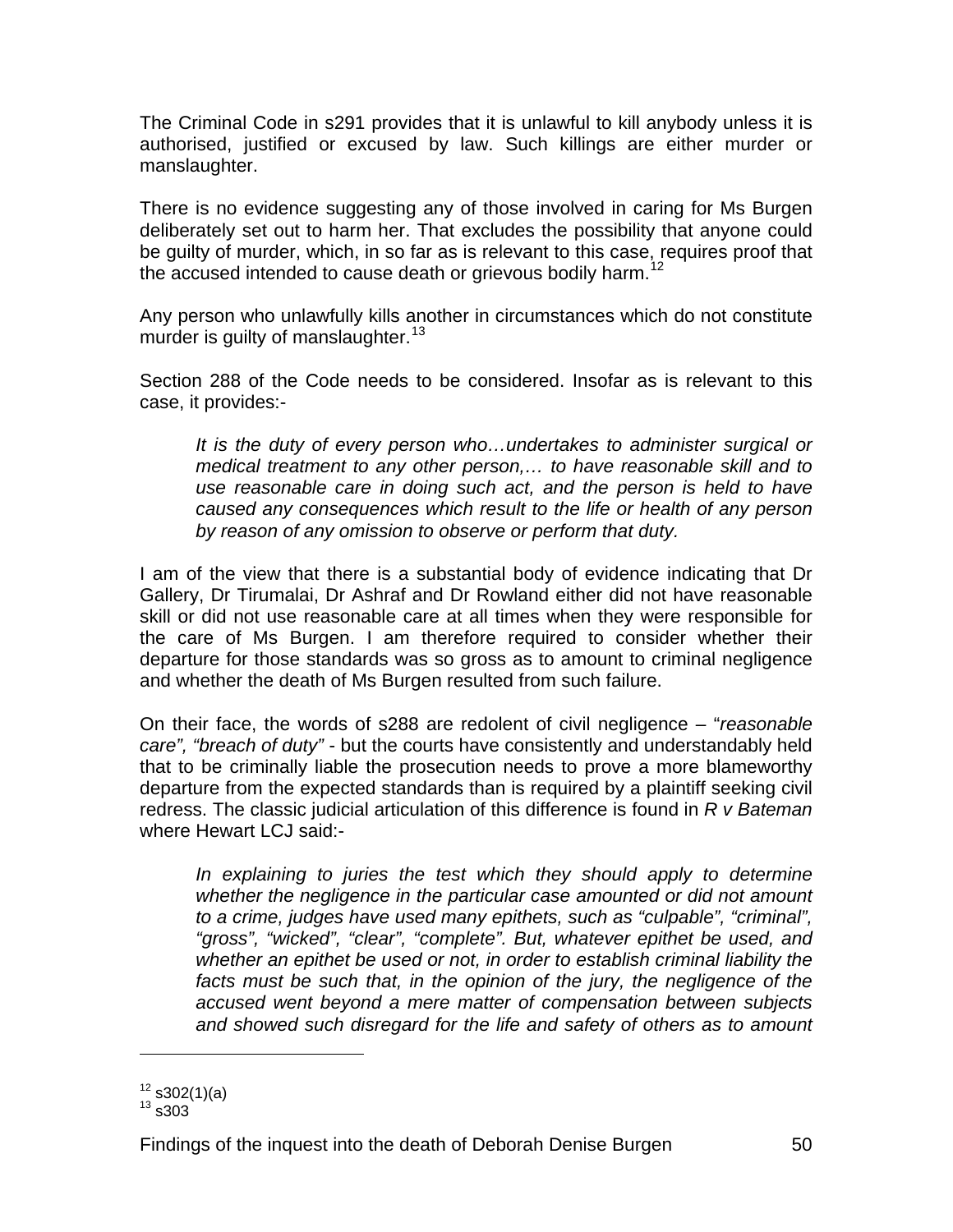<span id="page-52-0"></span>*to a crime against the State and conduct deserving punishment … It is desirable that, as far as possible, the explanation of criminal negligence to a jury should not be a mere question of epithets. It is in a sense a question of degree and it is for the jury to draw the line, but there is a difference in kind between the negligence which gives a right to compensation and the negligence which is a crime.* [14](#page-52-1)

I am of the view, that it could not be proved to the criminal standard that the departures from the appropriate standards by the doctors in this case was of this magnitude. I don't believe it could be shown that any of the doctors disregarded Ms Burgen's welfare in circumstances in which they knew that by so doing they were placing her life at risk. I am of the view that in the main they made errors of judgment, laboured under a lack of skill and knowledge and/or failed to apply themselves with sufficient diligence. While these failures in combination led to a death, I do not consider a charge of manslaughter would have reasonable prosects of resulting in a conviction.

Further, before I could "*reasonably suspect a person has committed an offence",*  I would need to be satisfied that there is a sufficient causal link between a particular breach of duty committed by an individual doctor and the death of Ms Burgen. In this case it was a succession of failures that led to the death, rather than a discrete incident or action. The doctors were not acting in concert but the failures of each contributed to a chain of events that ended in Ms Burgen's death. I do not consider that any individual, alone should be held criminally responsible for the death.

Accordingly I find that there should not be a referral to the DPP.

#### **Referral to the Medical Board**

l

So far as is relevant to this case, the Act provides in s48(4) that a coroner may give information about a person's conduct to a disciplinary body for the person's profession if the coroner believes the information might cause the organisation to take steps in relation to the conduct.

The Medical Board of Queensland considers complaints and information about health care practitioners pursuant to Part 3 of the *Health Practitioners (Professional Standards) Act 1999.* When considering whether to take action, the Board considers whether the available information appears to provide grounds for disciplinary action against a practitioner registered under the Act as set out in s124 of the Act. Such grounds include "*unsatisfactory professional conduct*" which, insofar as may be relevant to this matter, is defined as:-

<span id="page-52-1"></span><sup>14</sup> *R v Bateman* (1925) 94 LJKB 791; [1925] All ER Rep 45; (1925) 19 Cr App R 8

Findings of the inquest into the death of Deborah Denise Burgen 51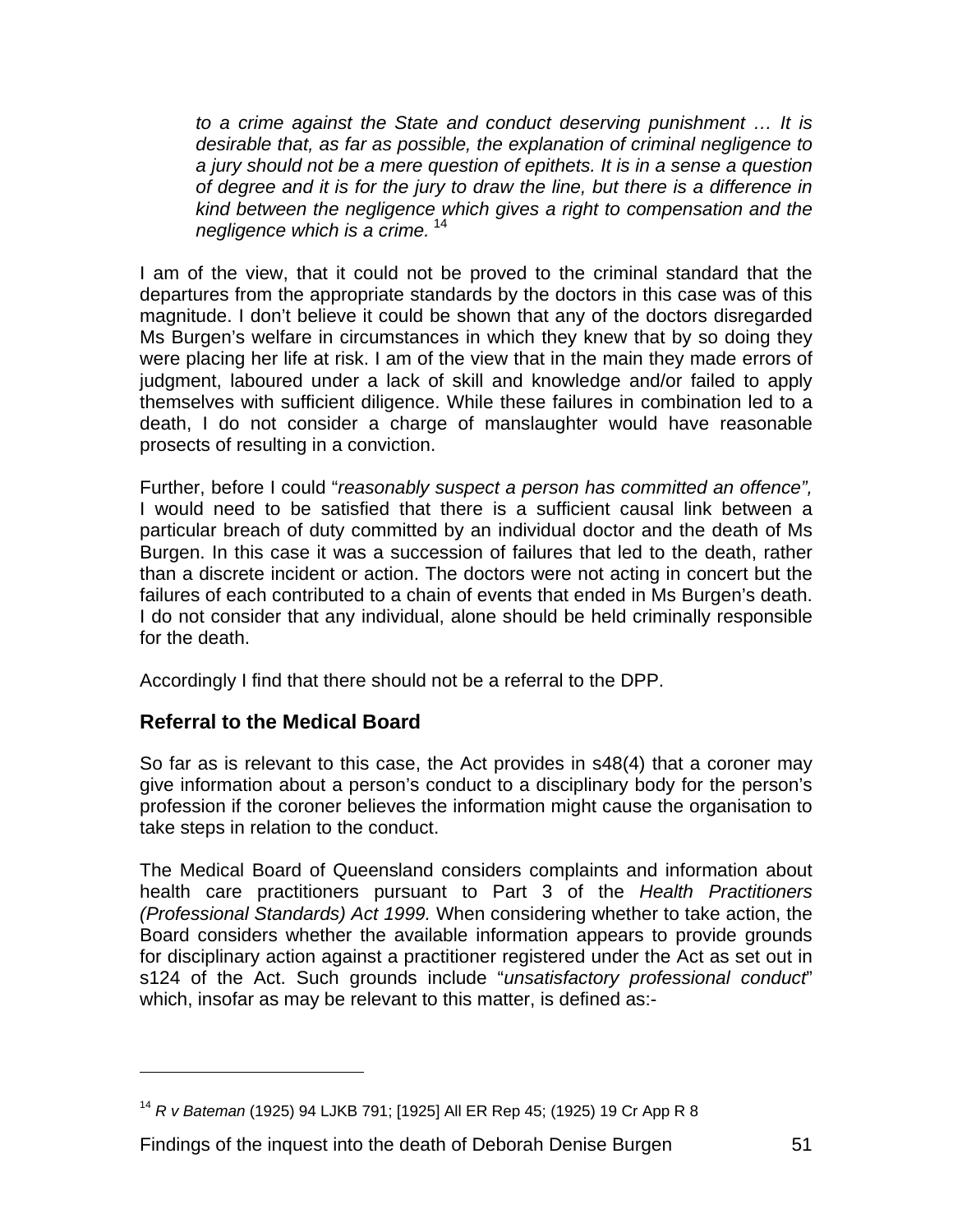- *Professional conduct of a lesser standard than might reasonably be expected of the registrant by the public or registrant's professional peers; and*
- *Professional conduct that demonstrates incompetence or lack of adequate skill, judgment, or care in the practice of the registrant's profession.*

Some health care professionals cavil with disciplinary action being taken for unintended errors of judgement on the basis that everyone makes mistakes and it is unfair to punish those whose mistakes just happen to lead to a serious adverse event. It is suggested that such individuals are no more culpable than the many others who make equally poor decisions that, through good luck, don't have adverse outcomes.

I accept that approach when it is applied to spur of the moment decisions made in hectic circumstances, which on reflection are judged to be wrong. But that is not the situation that I am considering in relation to the treatment of Ms Burgen.

Dr Brown's comments in relation to Dr Rowland are apposite:

*I don't know any doctors who (start) with the intention or erring but unfortunately mistakes are made. When they are made I think you have to face up to them and say 'Ok there is a possibility I am wrong' and what concerns me is that Dr Rowland just didn't allow that to happen. He was the only person who could have made any impact on the final outcome and he dug his heels and said 'she is not bleeding' and the post mortem shows he was wrong*.

Having regard to the findings I have made based on the evidence of independent experts, I am of the view that the Medical Board could reasonably conclude that:-

Dr Ross Gallery engaged in *unsatisfactory professional conduct* when he:-

• failed to examine Ms Burgen or undertake some more definitive diagnostic or remedial action before declining to admit her on 23 February 2005 when he had sufficient evidence to enable a reasonably competent surgeon to conclude that she was suffering from a mechanical bowel obstruction.

Dr Frederick Rowland engaged in *unsatisfactory professional conduct* when he:-

- failed to adequately monitor Ms Burgen's condition on 25 and 26 February and delayed operating on her until after her large intestine perforated;
- failed to monitor and adequately respond to Ms Burgen's increasingly dire condition on the evening of 27 February 2005; and
- left the ICU nurses to attempt to care for Ms Burgen without sufficient support or guidance.

Findings of the inquest into the death of Deborah Denise Burgen 52